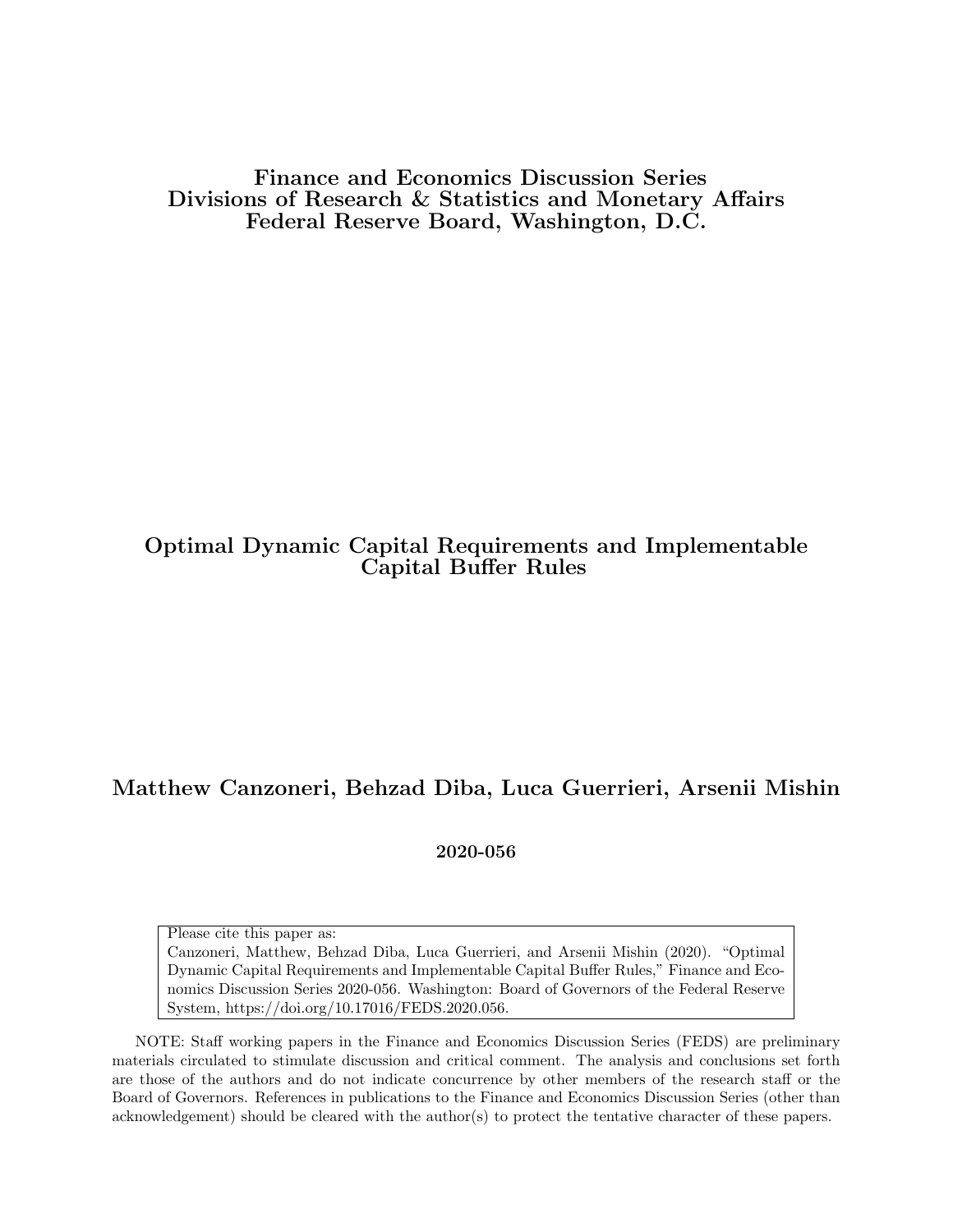# Optimal Dynamic Capital Requirements and Implementable Capital Buffer Rules<sup>∗</sup>

Matthew Canzoneri† Behzad Diba‡ Luca Guerrieri§ Arsenii Mishin¶

First Draft: June 25, 2020; this Draft July 14, 2020

#### Abstract

We build a quantitatively relevant macroeconomic model with endogenous risk-taking. In our model, deposit insurance and limited liability can lead banks to make risky loans that are socially inefficient. This excessive risk-taking can be triggered by aggregate or sectoral shocks that reduce the return on safer loans. Excessive risk-taking can be avoided by raising bank capital requirements, but unnecessarily tight requirements lower welfare by limiting liquidity producing bank deposits. Consequently, optimal capital requirements are dynamic (or state contingent). We provide examples in which a Ramsey planner would raise capital requirements: (1) during a downturn caused by a TFP shock; (2) during an expansion caused by an investment specific shock; and (3) during an increase in market volatility that has little effect on the business cycle. In practice, the economy is driven by a constellation of shocks, and the Ramsey policy is probably beyond the policymaker's ken; so, we also consider implementable policy rules. Some rules can mimic the optimal policy rather well but are not robust to all the calibrations we consider. Basel III guidance calls for increasing capital requirements when the credit to GDP ratio rises, and relaxing them when it falls; this rule does not perform well. In fact, slightly elevated static capital requirements generally do about as well as any implementable rule.

<sup>∗</sup>The views expressed here are our own; they do not necessarily reflect the views of the Federal Reserve Board or any other member of its staff. We wish to thank (without implicating) Skander Van den Heuvel and Stacey Schreft for helpful comments.

<sup>†</sup>Georgetown University, canzonem@georgetown.edu

<sup>‡</sup>Georgetown University, dibab@georgetown.edu

<sup>§</sup>Federal Reserve Board, luca.guerrieri@frb.gov

<sup>¶</sup>National Research University Higher School of Economics, aom27@georgetown.edu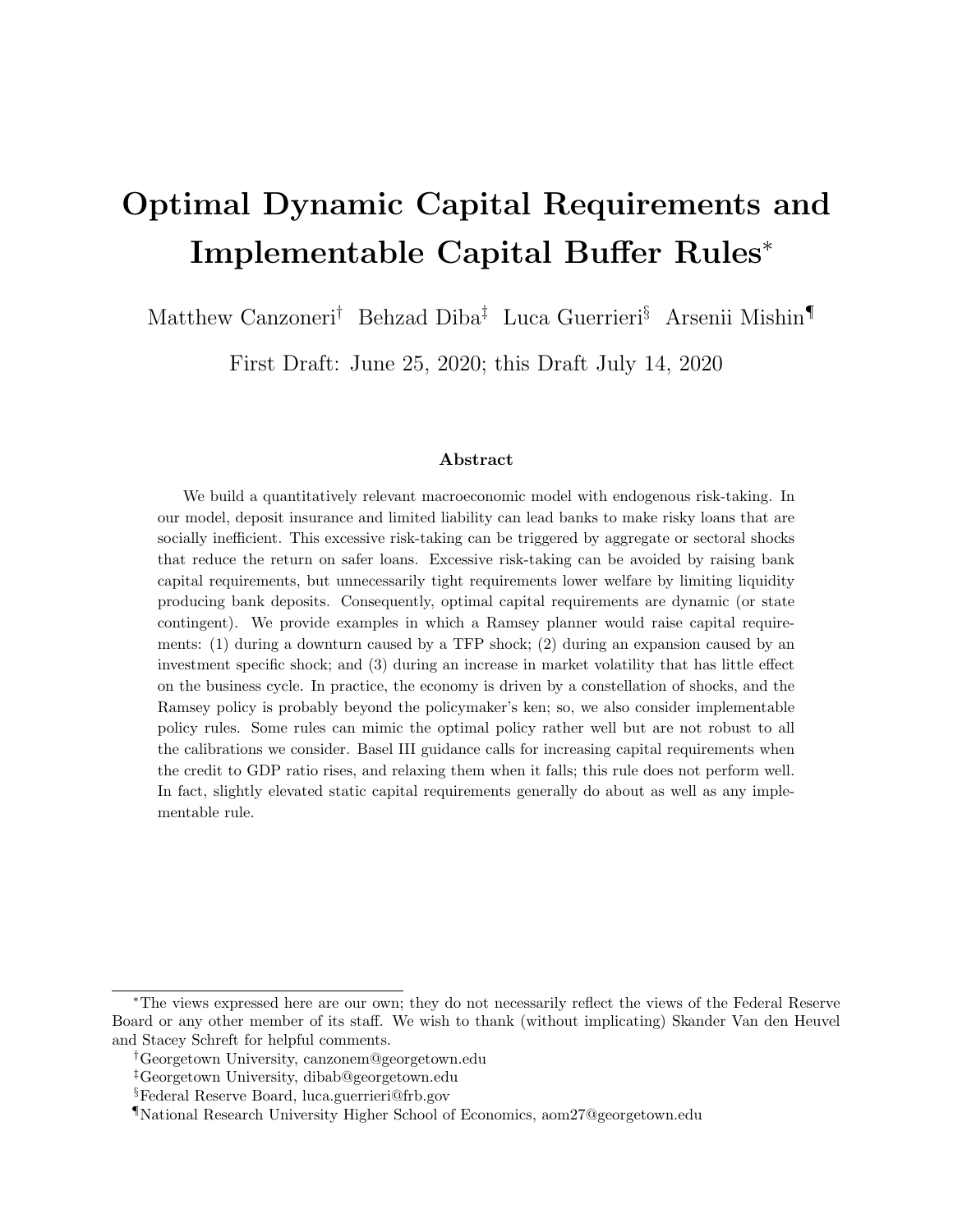# 1 Introduction

A protracted period of low returns on safe assets followed in the wake of the global financial crisis, and this trend is expected to continue for the foreseeable future. These low returns have raised concerns that financial intermediaries will be tempted to reach for higher yields by taking excessive (or socially inefficient) risks. We formalize these concerns by developing a dynamic macroeconomic model in which limited liability and deposit insurance provide incentives for excessive risk-taking: a sudden fall in the returns on safe assets – or more precisely, a wider spread between expected returns on safe and risky assets – can trigger an extended period of excessive risk-taking, with major consequences for consumption and business investment. Prudential policy can curb these incentives by raising bank capital requirements; indeed, dynamic (or state contingent) capital requirements can eliminate the incentives entirely. But this may come at the expense of reducing bank deposits, which provide liquidity services to households. We will explore this tradeoff, both theoretically and quantitatively.

More specifically, we calculate optimal policies for dynamic capital requirements, and we study the ability of simple policy rules to mimic them. We provide examples in which a Ramsey Planner would raise capital requirements: (1) during a downturn caused by a TFP shock; (2) during an expansion caused by an investment specific shock; and (3) during an increase in market volatility that has little to do with the business cycle. But in a more realistic setting, where the economy is bombarded by a full constellation of shocks, the Ramsey policy would require too much information to be implementable. So, we study the ability of simple policy rules to mimic the Ramsey policy. Of particular interest will be the Basel III guidance.

Our DSGE model combines key elements of the literature on financial frictions and macroeconomic stability. Following Van den Heuvel (2008), banks can lend to "safe" firms or "risky" firms. Both kinds of firms are subject to aggregate TFP shocks, but a risky firm is also exposed to an idiosyncratic shock with negative expected value; risky loans are therefore socially inefficient. The only reason a profit maximizing bank would fund a risky firm is that limited liability shields it from downside risk; if the expected return on safe loans is expected to fall, the bank may take a flier on a risky loan. Banks fund their lending by issuing deposits and equity to households. Deposits are the cheaper source of funding since they provide liquidity services, and in addition, government deposit insurance makes them the safe asset. Capital requirements increase funding costs and make banks keep more skin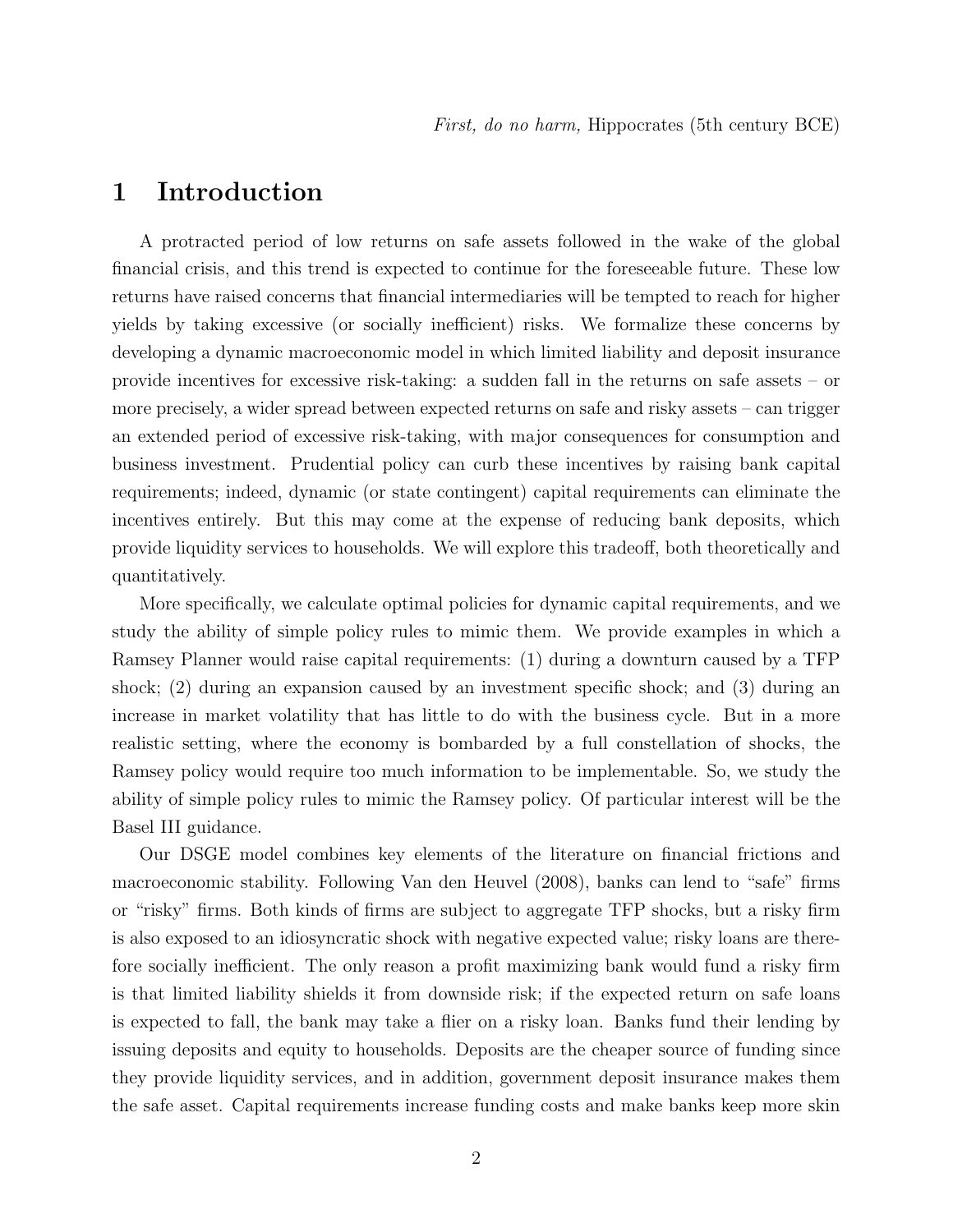in the game. This effect reduces their temptation to take excessive risks. Van den Heuvel's model does not allow for aggregate economic fluctuations or increases in market volatility. In our model, macroeconomic shocks lead to business cycles, and they can trigger excessive risk taking by decreasing the expected return on safe loans. Market volatility shocks can also trigger excessive risk taking.

In practice of course, policy makers have to respond to the full stochastic structure of the economy, which may prove daunting. So, we also consider simple policy rules that try to mimic the Ramsey policy by responding to just one or two endogenous variables. To this end, we use the simulated method of moments to calibrate our model's dynamic structure, which in turn allows us to calculate Ramsey dynamic capital requirements when the model economy is driven by a full constellation of shocks. We generate model data in that stochastic environment, and we regress the optimal capital requirements on candidate sets of endogenous variables. Some simple rules capture the optimal capital requirements rather well; that is, they have an R-square statistic close to 1, at least for some calibrations.

The Basel III accords advocated a cyclical capital buffer: during credit booms (or increases in the credit-to-GDP ratio), capital requirements would be tightened; during contractions they could be loosened. These prescriptions – which we will call the "Basel rule" – sound sensible, and they should be implementable in practice. But in our model, the Basel rule does not come close to mimicking the Ramsey policy; other simple rules, or even static capital requirements, do better. In fact, slightly elevated static capital requirements generally do about as well as any implementable policy rule.

#### Literature Review:

A number of contributions to the literature address the pro-cyclical bias of Basel II guide-lines and the counter-cyclical buffers of Basel III.<sup>[1](#page-3-0)</sup> Referring to earlier arguments, Kashyap and Stein (2004) argue that capital requirements should be lower when bank capital is scarce, and they suggest this is more likely to be the case during recessions; thus, the pro-cyclical bias of Basel II guidelines would seem undesirable. The normative models of the banking literature, however, highlight frictions in bank funding and in lending relationships that can affect the optimal cyclical behavior of capital requirements. Repullo and Suarez (2013) develop a model in which optimal policy can imply cyclical variations very similar to those of Basel II. In their model, the tightening of capital requirements during recessions does have the drawbacks noted in earlier commentary on Basel II, but it can be nonetheless optimal because it reduces the frequency of bank failures during recessions.

By contrast, Gersbach and Rochet (2017) present a model in which bank funding fric-

<span id="page-3-0"></span><sup>&</sup>lt;sup>1</sup>The procyclical bias of Basel II guidelines is attributed to risk-based capital requirements, which effectively tighten during recessions as the default risk on bank assets increases.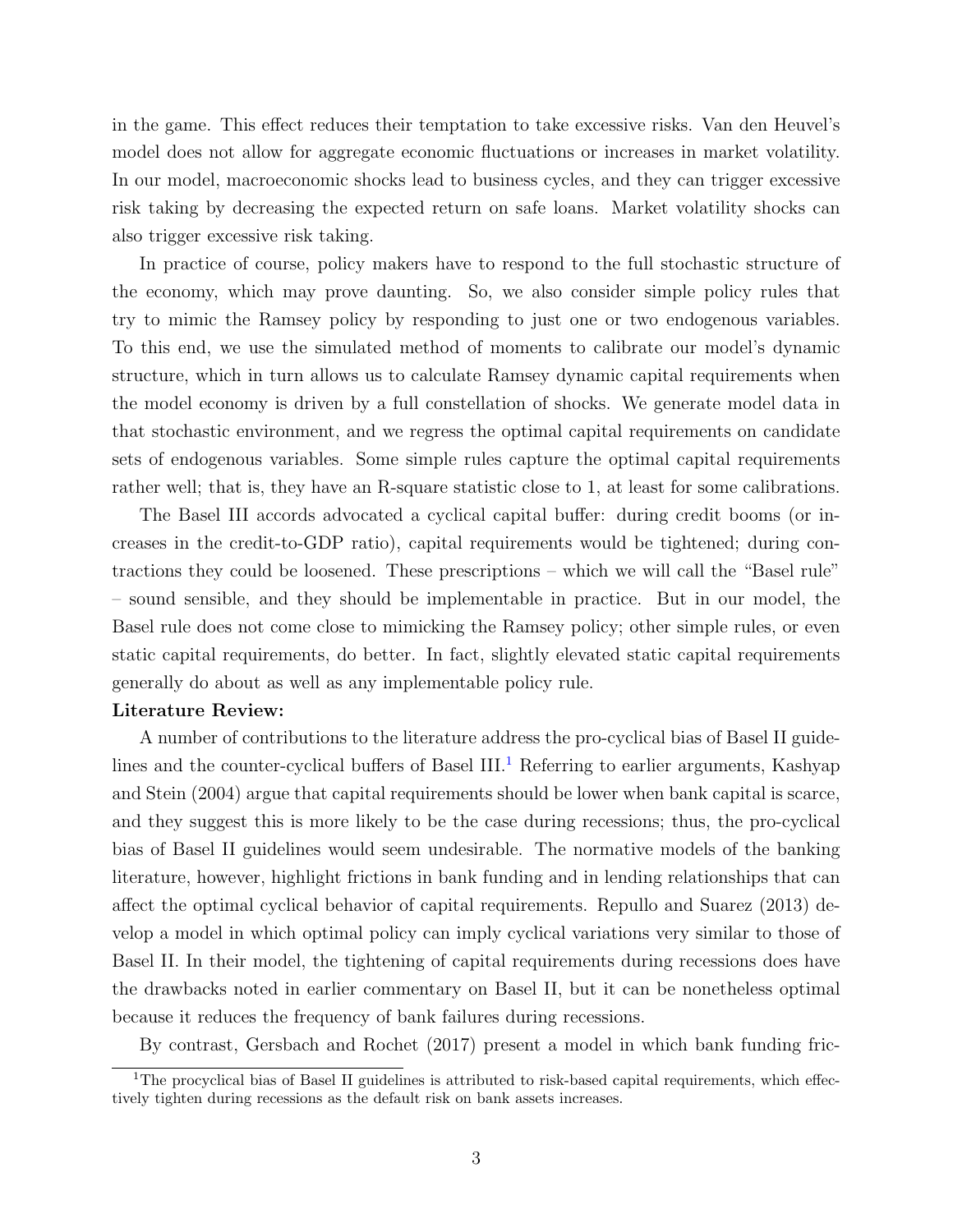tions lead to higher optimal capital requirements during economic expansions, and lower requirements during recessions. In their model, funding frictions make bank lending too low (compared to the efficient benchmark) during expansions, and even more so during contractions. Optimal policy raises the capital requirement to curb lending during expansions because this improves the funding capacity of banks during contractions (under complete markets). Malherbe (2020) develops a quantitative model with the same policy implication. In his model, a pecuniary externality makes bank lending too high compared to the efficient benchmark. A positive TFP shock increases bank capital (proportionally) more than it increases the optimal level of lending. The capital requirement, which is binding in equilibrium, must rise to curb bank lending during TFP-driven booms.

The above models of optimal cyclical variation focus on the effects of capital requirements on the volume of bank credit. By contrast, our model focuses on the composition of bank credit – we have in mind risk-taking decisions like the choice between prime and subprime mortgages before the 2007-2009 financial crisis, or participation in syndicated loans to highly leveraged firms more recently. Our focus, of course, is not intended to negate the importance of risks associated with bank leverage (and the volume of bank credit). High leverage can, for example, increase the risk of bank runs in environments like the models of Angeloni and Faia (2013) or Gertler and Kiyotaki (2015). Our focus, we think, is complementary to the emphasis on leverage and the volume of credit in much of the literature. It makes, for example, a case for cutting capital requirements in a TFP-driven boom; policymakers may have to weigh this consideration against, say, the risk of a run on the liabilities of shadow banks.

Gomes, Grotteria, and Wachter (2018) share our emphasis on risks that arise from endogenous changes in the composition of bank credit, but not our focus on what this implies about optimal capital requirements. They construct a model that deliberately decouples their macro economy from the financial side and banking-sector activities. In their model, output (consumption) follows an exogenous stochastic process with an exogenous and timevarying risk of a large drop in output. Banks can make risky loans to firms or hold less risky government bonds, but their portfolio decisions have no macroeconomic consequences in the (partial equilibrium) model. They show that although credit expansions have no causal effect, they predict output declines in the model. The connection arises from the optimal response of leverage and the composition of bank credit to anticipated macroeconomic risks.[2](#page-4-0) An econometrician working with data generated by this model would observe periods of rapid

<span id="page-4-0"></span><sup>&</sup>lt;sup>2</sup>In the model, a higher risk of a future output decline increases the risk premium and also erodes the franchise value of banks. The optimal response of bankers has an element of gambling for resurrection; they increase leverage and tilt their asset portfolios towards risky loans.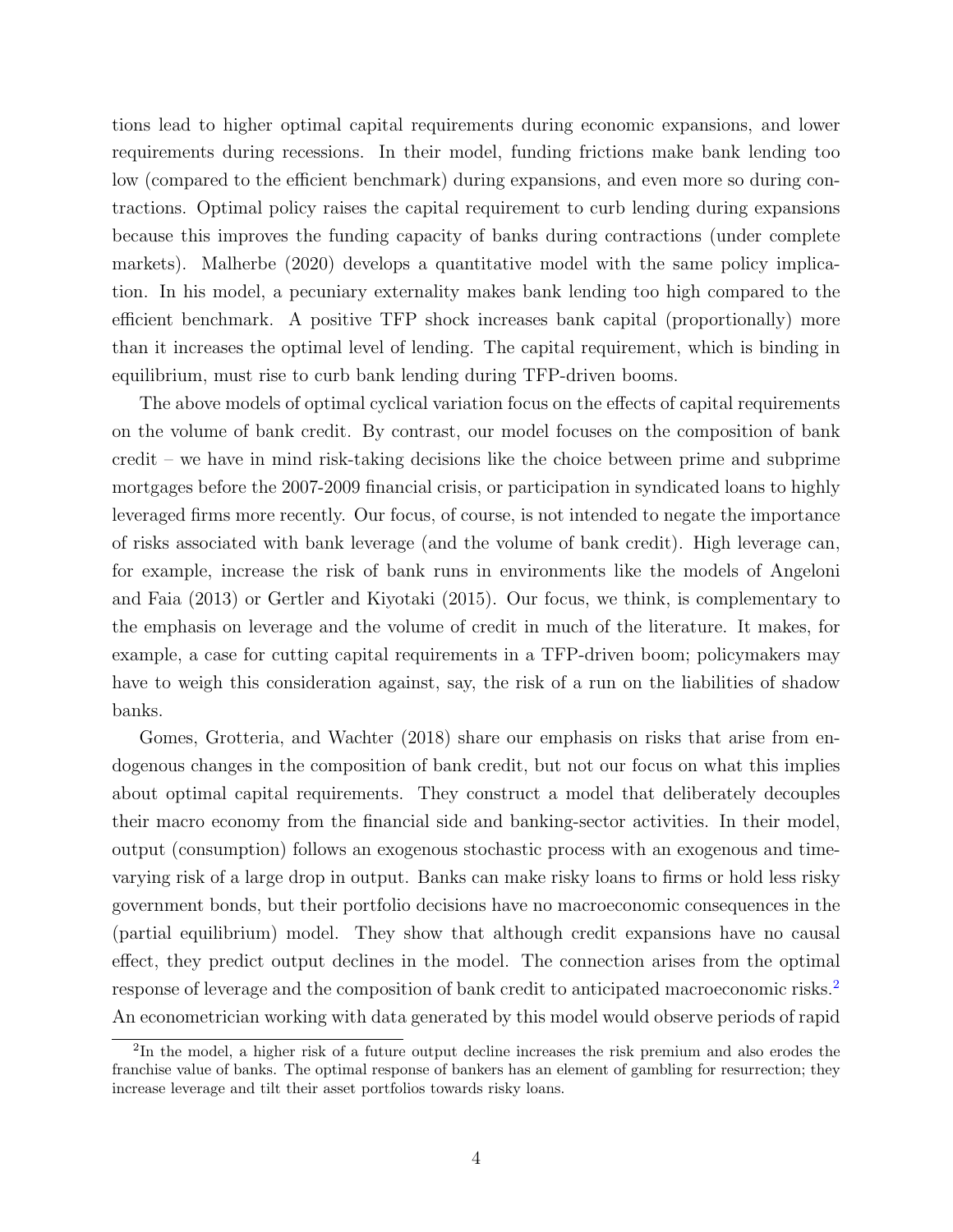credit expansion followed by periods of higher default rates on bank loans, and declines in output. More specifically, Gomes, Grotteria, and Wachter (2018) show that their model can replicate the empirical evidence presented by Schularick and Taylor (2012), Jordà, Schularick, and Taylor (2016), and Mian, Sufi, and Verner (2017). This type of evidence is often cited in support of Basel-III style counter-cyclical regulation. The main point of Gomes, Grotteria, and Wachter (2018) is to question the causal interpretation of this evidence.

The papers by Martinez-Miera and Suarez (2014), Collard et al. (2017) and Begenau (2019) also examine capital requirements from a perspective similar to ours, but they don't share our focus on cyclical variation in optimal capital requirements. Martinez-Miera and Suarez (2014) develop a model with systemic risk abstracting from aggregate shocks. Collard et al. (2017) focus on interactions of optimal monetary and prudential policies, in a setting that keeps bank failures off the equilibrium path. Begenau (2019) develops a quantitative business-cycle model to determine the optimal level of a constant capital requirement.

Our work is also related to analyses that evaluate simple rules for capital requirements, but which may not call for capital requirements in the long run; we shall see that limited liability implies an ongoing need for capital requirements.

The rest of the paper proceeds as follows. Section [2](#page-5-0) describes the model. Section [3](#page-14-0) discusses the model's calibration, including the choice of steady-state capital requirements. Section [4](#page-15-0) describes our numerical methods for the model solutions. Section [5](#page-16-0) discusses the Ramsey Policy we take as optimal. Section [6](#page-17-0) presents the responses to different shocks and discusses the Ramsey policy for capital requirements. Section [7](#page-25-0) considers some simple implementable rules. And Section [8](#page-29-0) concludes.

# <span id="page-5-0"></span>2 The Model

Our model extends a standard RBC model to include banks that enjoy limited liability and government deposit insurance. These are the main features that allow for excessive, or socially inefficient, risk taking, and of course the RBC framework allows for macroeconomic shocks that cause business cycles. Our model consists of households, banks, nonfinancial firms, and a government whose sole purpose is to provide bank deposit insurance. Banks are at the heart of our model, but the exposition is smoother if we begin with the less exciting firms and households.

But first, a note on notation: There are a measure one continua of households, banks and non-financial firms. In what follows, small letters denote individual households, banks or firms; capital letters represent aggregate values. Safe firms (defined below) carry a superscript  $s$ ; risky firms carry a superscript  $r$ .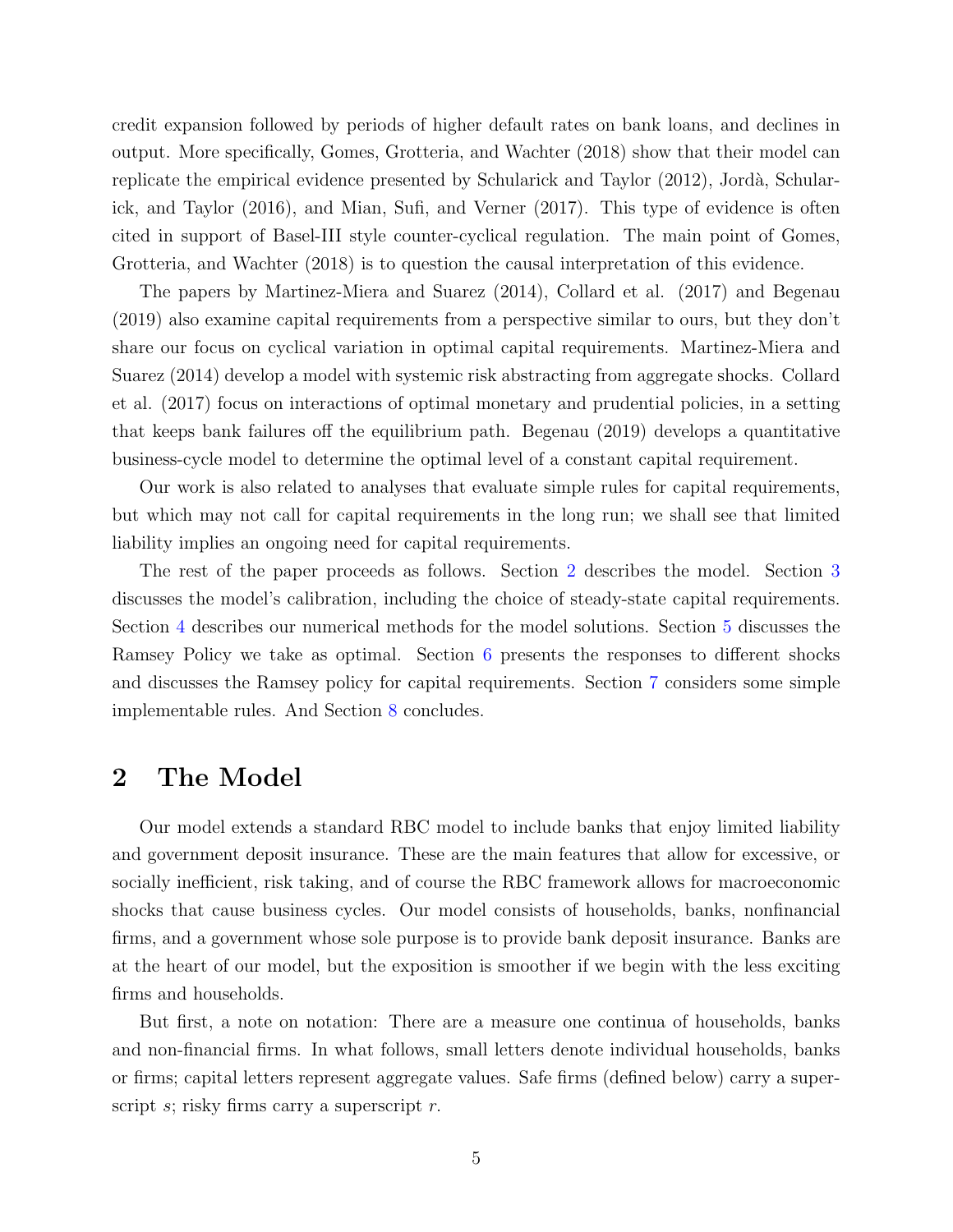### 2.1 Non-Financial Firms

Non-financial firms are competitive and earn zero profits. There are goods producing firms and capital producing firms. We begin with the former.

#### 2.1.1 Goods Producing Firms:

Firms live for just two periods. A firm born in period t, obtains a bank loan,  $l_t^f$  $_t^f$ , to buy the capital,  $k_{t+1}$ , that it will use for production in period  $t + 1$ ; so,

<span id="page-6-0"></span>
$$
l_t^f = Q_t k_{t+1},\tag{1}
$$

where  $Q_t$  is the price of capital (or the price of investment). The ex-post return on the loan is  $R_{t+1}l_t^f = R_{t+1}Q_t k_{t+1}$ , where we shall soon see that  $R_{t+1}$  is the rate of return on capital ownership. So, these bank loans might be better described as equity positions.

There is a continuum of firms of measure 1. But the firms come in two types: "safe" firms face only aggregate shocks, while "risky" firms face both aggregate shocks and idiosyncratic shocks.

In period  $t + 1$ , a safe firm hires labor,  $h_{t+1}^s$ , to produce

<span id="page-6-1"></span>
$$
y_{t+1}^s = A_{t+1}(k_{t+1}^s)^\alpha (h_{t+1}^s)^{1-\alpha},\tag{2}
$$

where  $A_{t+1}$  is an aggregate TFP shock. When a safe firm takes the loan in period t, it knows that the firm will hire the optimal  $h_{t+1}^s$  next period. So, the safe firm chooses  $l_t^{f,s}$  and  $k_{t+1}^s$  in period t, and then  $h_{t+1}^s$  in period  $t + 1$ , to

$$
\max_{l_t^{f,s}, k_{t+1}^s} E_t \left\{ \max_{h_{t+1}^s} \left[ y_{t+1}^s + (1-\delta)Q_{t+1}k_{t+1}^s - W_{t+1}h_{t+1}^s - R_{t+1}^s l_t^{f,s} \right] \right\} \tag{3}
$$

where  $\delta$  is the capital depreciation rate, and  $W_{t+1}$  is the real wage rate. This maximization is subject to  $(1)$  and  $(2)$ . The first order conditions for this maximization problem imply

$$
E_t R_{t+1}^s = \alpha E_t \left\{ \frac{A_{t+1}}{Q_t} \left( \frac{h_{t+1}^s}{k_{t+1}^s} \right)^{1-\alpha} + (1-\delta) \frac{Q_{t+1}}{Q_t} \right\},\tag{4}
$$

where the first term within the brackets is the rental rate on a unit of capital, and the second term is the capital gain on a non-depreciated unit of capital.

A risky firm employs the technology  $y_{t+1}^r = A_{t+1} (k_{t+1}^r) \alpha (h_{t+1}^r)^{1-\alpha} + \varepsilon_{t+1} k_{t+1}^r$ , where  $\varepsilon_{t+1}$ is an idiosyncratic shock that follows a Normal distribution G with a negative mean,  $-\xi$ ,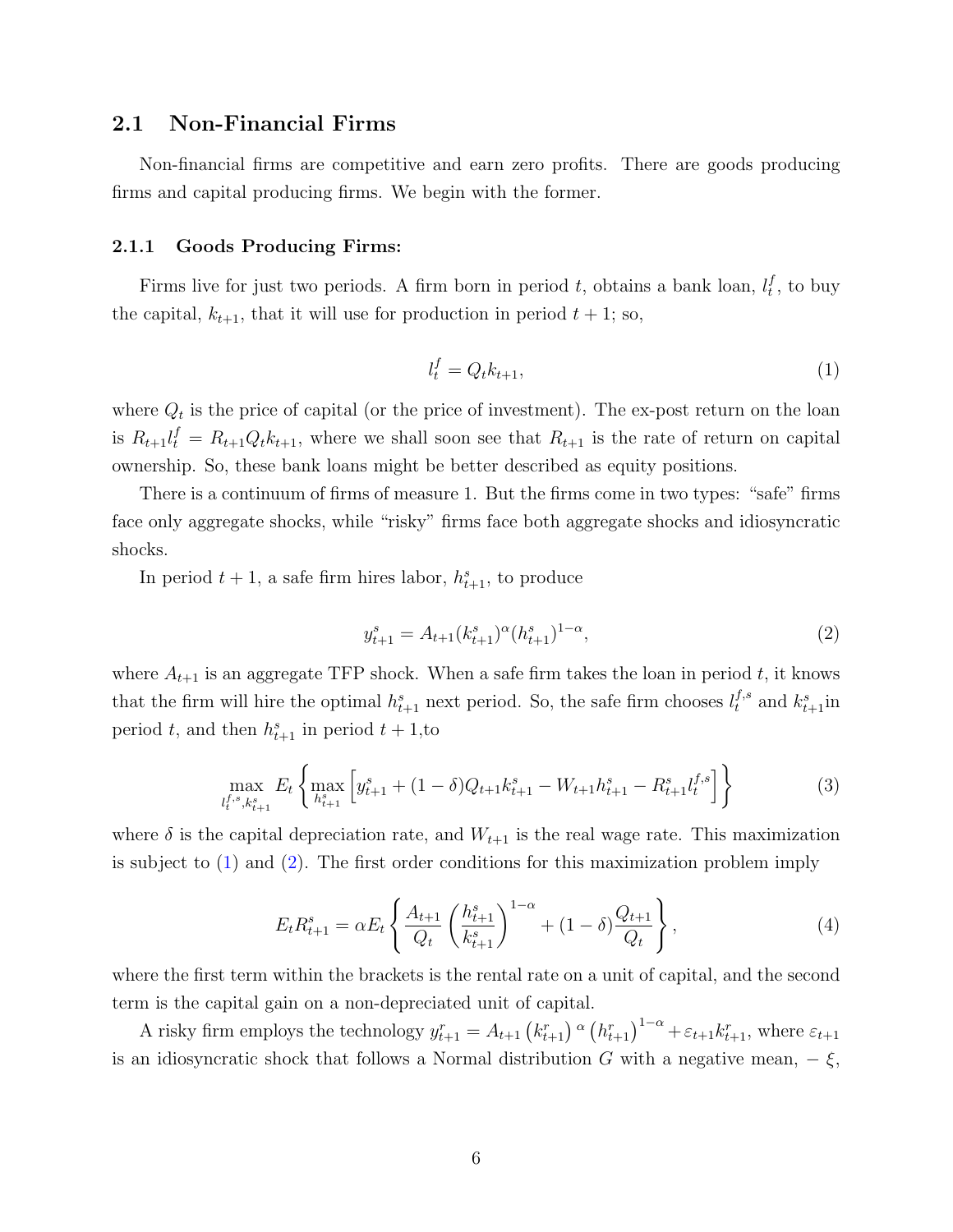and standard deviation  $\tau$ <sup>[3](#page-7-0)</sup>

PDF of 
$$
\varepsilon_{t+1}
$$
,  $g(\varepsilon_{t+1}) = \frac{1}{\sqrt{2\pi\tau^2}} e^{-\frac{(\varepsilon_{t+1} + \xi)^2}{2\tau^2}}$  (5)  
CDF of  $\varepsilon_{t+1}$ ,  $G(\varepsilon_{t+1}) = \frac{1}{2} \left[ 1 + \text{erf}\left(\frac{\varepsilon_{t+1} + \xi}{\tau \sqrt{2}}\right) \right]$ 

The risky firm chooses  $l_t^{f,r}$  and  $k_{t+1}^r$ , and then  $h_{t+1}^r$ , to

$$
\max_{l_t^{f,r},k_{t+1}^r} E_t \left\{ \max_{h_{t+1}^r} \left[ y_{t+1}^r + (1-\delta)Q_{t+1}k_{t+1}^r - W_{t+1}h_{t+1}^r - R_{t+1}^r l_t^{f,r} \right] \right\} \tag{6}
$$

subject to the analogous constraints. The first order conditions for this maximization, the zero profit condition for firms, and equation [\(8\)](#page-7-1) below, imply

$$
E_t R_{t+1}^r = E_t R_{t+1}^s - \frac{\xi}{Q_t}.\tag{7}
$$

So the idiosyncratic shock lowers the expected value, and increases the variance, of the return on a loan to a risky firm. Risky loans are socially inefficient, or in our language, excessively risky.

Note finally that the marginal product of labor for safe and risky firms is  $(1-\alpha)A(k_{t+1}^i/h_{t+1}^i)^\alpha$ where i denotes the type of firm  $(i \in \{s, r\})$ . Labor is mobile across firms, and both types of firms face the same real wage rate. So, the first order conditions for labor in period  $t + 1$ imply the capital labor ratios equalize across sectors.

<span id="page-7-1"></span>
$$
k_{t+1}^r / h_{t+1}^r = k_{t+1}^s / h_{t+1}^s. \tag{8}
$$

The Appendix provides details on aggregation across firms; there we show that there is a representative safe firm that produces

$$
Y_{t+1}^s = A_{t+1}(K_{t+1}^s)^\alpha (H_{t+1}^s)^{1-\alpha},\tag{9}
$$

and also a representative risky firm that produces

<span id="page-7-0"></span>
$$
Y_{t+1}^r = A_{t+1} \left( K_{t+1}^r \right) \alpha \left( H_{t+1}^r \right)^{1-\alpha} - \xi K_{t+1}^r.
$$
\n
$$
{}^{3} \text{erf}(x) = \frac{1}{\sqrt{\pi}} \int_{-x}^{x} e^{-v^2} dv = \frac{2}{\sqrt{\pi}} \int_{0}^{x} e^{-v^2} dv.
$$
\n(10)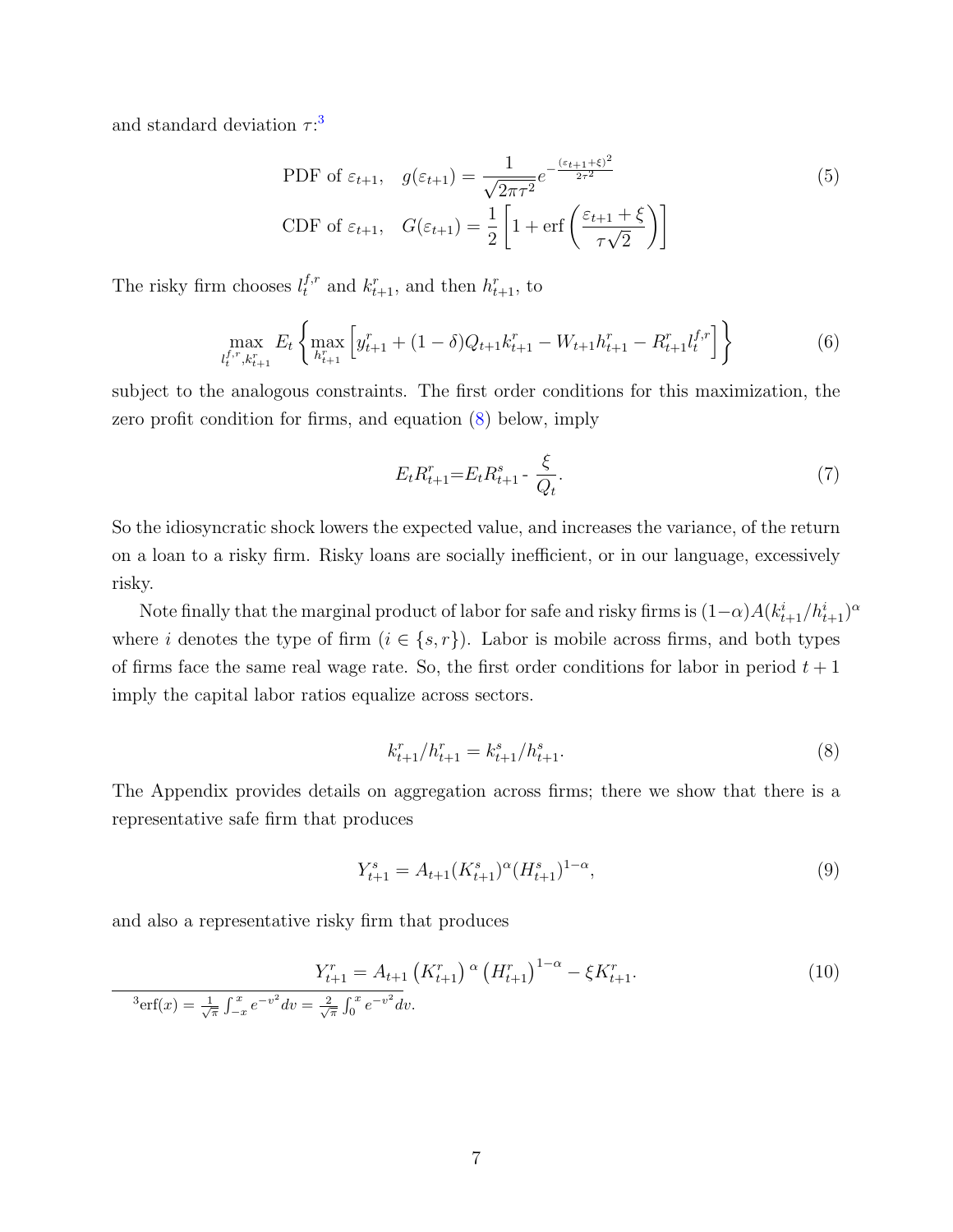#### 2.1.2 Capital Producing Firms

At the end of period  $t$ , goods producing firms sell their capital to competitive capital producing firms. Letting  $I_t^g$  denote gross investment, the evolution of capital follows

<span id="page-8-2"></span>
$$
I_t = \eta_t \left[ 1 - \frac{\phi}{2} \left( \frac{I_t^g}{I_{t-1}^g} - 1 \right)^2 \right] I_t^g, \tag{11}
$$

where  $\eta_t$  is an investment specific technology shock, and  $\phi$  is a measure of the severity of investment adjustment costs. The aggregate capital stock evolves according to

$$
K_{t+1}^s + K_{t+1}^r = I_t + (1 - \delta) \left( K_t^s + K_t^r \right). \tag{12}
$$

The capital producing firms are owned by households, and solve the problem

$$
\max_{I_{t+i}^g} E_t \sum_{i=0}^{\infty} \psi_{t,t+i} \left\{ Q_{t+i} \eta_{t+i} \left[ 1 - \frac{\phi}{2} \left( \frac{I_{t+i}^g}{I_{t+i-1}^g} - 1 \right)^2 \right] I_{t+i}^g - I_{t+i}^g \right\},\tag{13}
$$

where  $\psi_{t,t+i} = \beta \frac{\lambda_{ct+i}}{\lambda_{ct}}$  $\frac{c t + i}{\lambda_{ct}}$  is the stochastic discount factor of the households, which are described next.

# 2.2 Households

The representative household's problem is

<span id="page-8-1"></span>
$$
\max_{C_t, D_t, E_t^s, E_t^r} E \sum_{t=0}^{\infty} \beta^t \left[ \frac{(C_t - \kappa C_{t-1})^{1-\varsigma_c} - 1}{1-\varsigma_c} + \varsigma_0 \frac{D_t^{1-\varsigma_d} - 1}{1-\varsigma_d} \right],
$$
(14)

subject to

$$
C_t + D_t + E_t^s + E_t^r = W_t + R_{t-1}^d D_{t-1} + R_t^{e,s} E_{t-1}^s + R_t^{e,r} E_{t-1}^r - T_t,
$$
\n
$$
E_t^s \geq 0,
$$
\n
$$
E_t^r \geq 0.
$$
\n(15)

Households value consumption,  $C_t$ , and value the liquidity services of bank deposits,  $D_t$ . We put deposits in the utility function in lieu of modeling a particular transactions technology. And for simplicity, we assume that households supply labor inelastically and have normalized the supply of labor to be one.<sup>[4](#page-8-0)</sup> Household assets include deposits,  $D_t$ , which pay a gross

<span id="page-8-0"></span><sup>4</sup>While the total supply of labor is fixed, its distribution across safe and risky firms is market determined.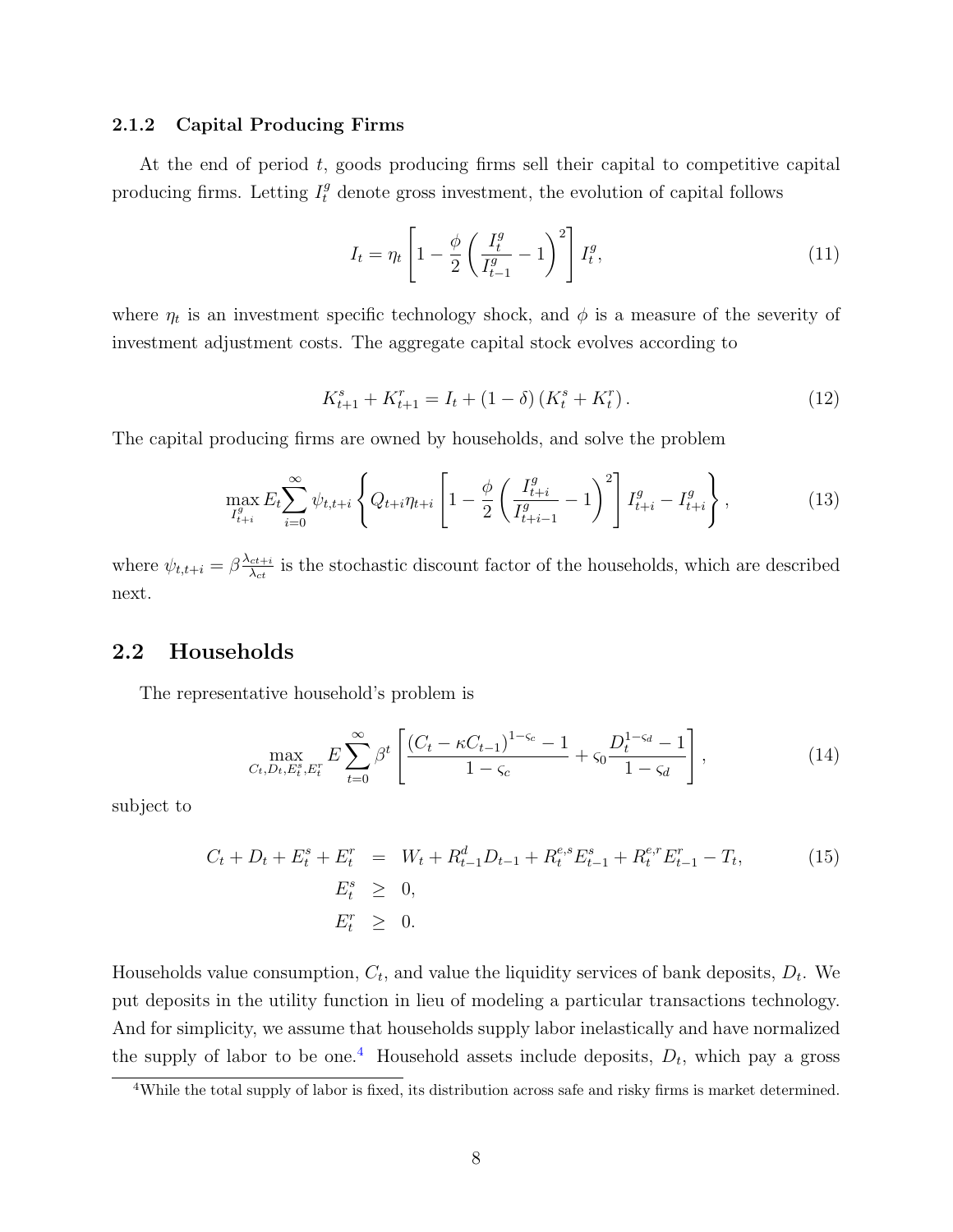real rate  $R_t^d$ , and two types of bank equity:  $E_t^s$  is equity in a "safe" bank, which lends to a safe firm and pays  $R_{t+1}^{e,s}$  next period;  $E_t^r$  is equity in a "risky" bank, which lends to a risky firm and pays  $R_{t+1}^{e,r}$ . The returns on equity are of course not known when the household invests. By contrast, the return on deposits is known, and deposits are protected by deposit insurance; deposits are the safe asset in our model. Finally, households pay lump sum taxes,  $T_t$ , to fund the government's deposit insurance program.

The household's first order conditions include:

<span id="page-9-0"></span>
$$
C: \qquad (C_t - \kappa C_{t-1})^{-\varsigma_c} - \beta \kappa E_t (C_{t+1} - \kappa C_t)^{-\varsigma_c} - \lambda_{ct} = 0, \tag{16}
$$

$$
D: \qquad \varsigma_0 D_t^{-\varsigma_d} - \lambda_{ct} + E_t \beta \lambda_{ct+1} R_t^d = 0,\tag{17}
$$

$$
E^{s}: \t -\lambda_{ct} + E_{t}\beta\lambda_{ct+1}R_{t+1}^{e,s} + \zeta_{t}^{s} = 0,
$$
\t(18)

$$
E^r: \quad -\lambda_{ct} + E_t \beta \lambda_{ct+1} R_{t+1}^{e,r} + \zeta_t^r = 0, \tag{19}
$$

where  $\lambda_{ct}$ ,  $\zeta_t^s$  and  $\zeta_t^r$  are the Lagrangian multipliers for the budget constraint and the two non-negativity constraints.

If households did not value deposits for their liquidity services  $(\varsigma_0 = 0)$ , [\(17\)](#page-9-0) would be the standard RBC Euler equation, and  $R_t^d$  would be the standard CAPM rate. But households do value deposits in our model, and  $R_t^d$  is below the CAPM rate. Equity is not a safe asset, and it does not provide liquidity services. So, deposits will be the cheaper source of funding for banks. This fact will play an important role in what follows.

### 2.3 Banks

Banks are at the heart of our model. First, we set the stage by describing their incentives to take excessive risk. Second, we discuss the banking sector in some detail.

#### 2.3.1 Incentives to Take Excessive Risk and Capital Requirements

We saw from the section on firms that  $E_t R_{t+1}^r < E_t R_{t+1}^s$ . So, why would a profit maximizing bank ever invest in a risky firm? Limited liability and government deposit insurance are the culprits here. Limited liability shields the bank from downside risk. Moreover, deposit insurance actually subsidizes risk taking; it makes bank deposits the safe asset, lowering the cost of issuing deposits, and allowing the bank to expand its portfolio of safe or risky loans. In what follows, we will see that if the expected return on investment in a safe firm falls, due say to a negative TFP shock, the bank may be tempted to take a flier on the risky firm.

As we will see, capital requirements are a potential remedy for excessive risk taking. In what follows, we will consider a requirement that says equity finance cannot fall below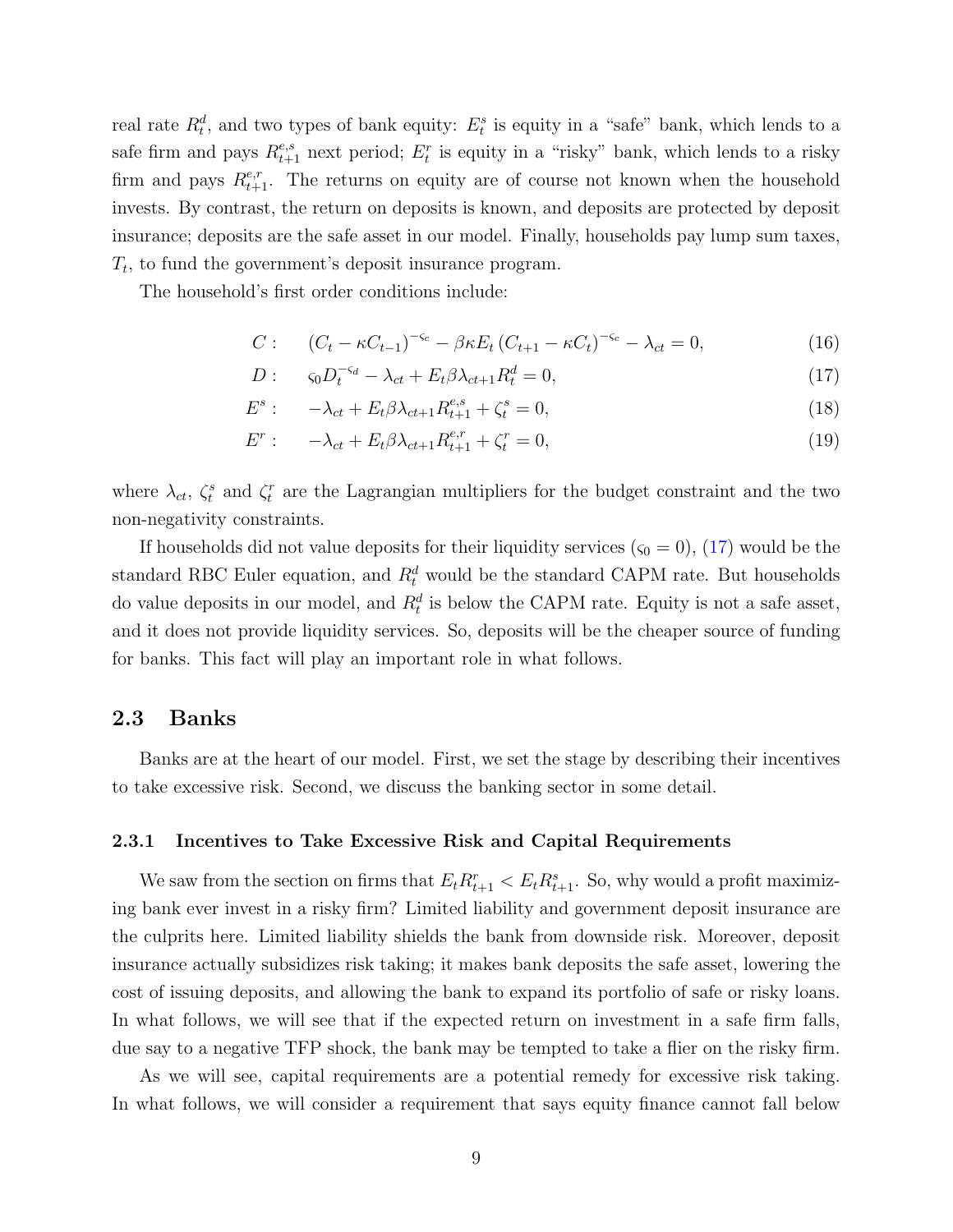a fraction  $\gamma_t$  of the bank's loans. A high  $\gamma_t$  requires the bank and its equity holders to keep more skin in the game, and it shrinks the bank's portfolio since equity finance is more expensive than deposit finance.

#### 2.3.2 The Banking Sector

A measure one continuum of perfectly competitive banks start operating each period, and they live for two periods. In the first period, a bank issues equity and deposits to households, and uses the proceeds to make loans to firms; in the second period, the bank receives the return on its investments and liquidates its assets and liabilities.

More specifically, in period  $t$ , the bank creates a loan portfolio by directing a fraction  $\sigma_t$  of its loans to a risky firm; the remainder of its loans go to a safe firm.<sup>[5](#page-10-0)</sup> Since  $R_{t+1}^r =$  $R_{t+1}^s + \frac{\varepsilon_{t+1}}{Q_t}$  $\frac{t+1}{Q_t}$ , the ex-post return on the portfolio will be  $R_{t+1}^s + \sigma_t \frac{\varepsilon_{t+1}}{Q_t}$  $\frac{t+1}{Q_t}$ . Note that  $nw_{t+1} \equiv$  $\left(R_{t+1}^s + \sigma_t \frac{\varepsilon_{t+1}}{Q_t}\right)$  $Q_t$  $\int l_t - R_t^d d_t$  is the bank's net worth in period  $t + 1$ , where  $l_t$  is the total amount of loans. If  $nw_{t+1}$  is positive, the bank pays its depositors and distributes the rest to its equity holders. If it is negative, the bank declares bankruptcy; its depositors are protected by deposit insurance, but its equity holders get nothing.

The bank's objective is to maximize the expected return of its equity holders, whose stochastic discount factor is  $\beta \frac{\lambda_{ct+1}}{\lambda_{ct}}$  $\frac{c t + 1}{\lambda_{ct}}$ . Let  $\varepsilon_{t+1}^*$  be the realization of the idiosyncratic shock below which the bank's net worth is negative; that is,  $\left(R_{t+1}^s + \sigma_t \frac{\varepsilon_{t+1}^s}{Q_t}\right)$  $\int l_t - R_t^d d_t = 0$ . Since the distributions of aggregate and idiosyncratic shocks are independent of each other, we can nest expectations with respect to the idiosyncratic shock within the expectation of the aggregate and idiosyncratic shocks, and the representative bank's maximization problem can be written as:

<span id="page-10-1"></span>
$$
\max_{l_t, d_t, e_t, \sigma_t} E_t \left\{ \beta \frac{\lambda_{ct+1}}{\lambda_{ct}} \left[ \int\limits_{\varepsilon_{t+1}^*}^{\infty} n w_{t+1} dG(\varepsilon_{t+1}) \right] \right\} - e_t \tag{20}
$$

subject to

<span id="page-10-0"></span><sup>&</sup>lt;sup>5</sup>Our assumption that a bank only deals with one safe and one risky firm comes at no loss of generality because all the safe firms are identical, and diversification among the risky firms does not take full advantage of the bank's limited liability. See Collard et al (2017) for a more formal exposition of this result.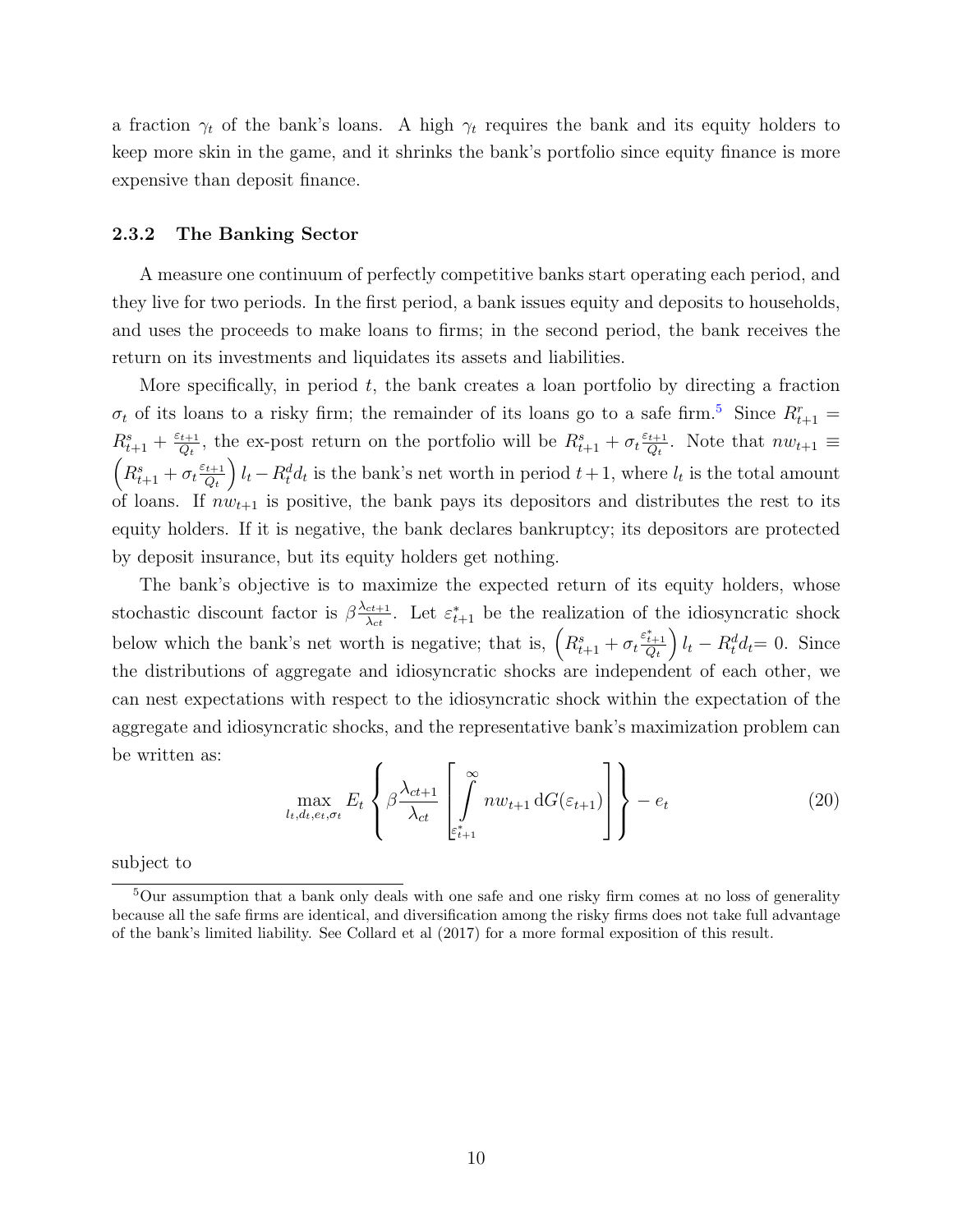$$
l_t = e_t + d_t
$$
  
\n
$$
e_t \ge \gamma_t l_t
$$
  
\n
$$
l_t \ge 0
$$
  
\n
$$
\underline{\sigma} \le \sigma_t \le \bar{\sigma}
$$
\n(21)

where  $e_t$  is equity issued to households. The first constraint is the bank's balance sheet, and the second is the bank's capital requirement. The third constraint rules out short selling; it's role will be discussed in Section [4.](#page-15-0) The fourth imposes limits on the fraction of a bank's portfolio that can go to safe or risky loans. In our calibrations,  $\bar{\sigma}$  is set equal to 0.99 and  $\underline{\sigma}$ is set equal to 0.01; so, banks can get very close to totally safe or totally risky portfolios if they so choose. $6$ 

The bank's first-order conditions can be found in the Appendix. They are not particularly elucidating. In the next subsection, we discuss the bank's basic tradeoff when it decides how risky to make its portfolio of loans.

#### 2.3.3 The Bank's Dividends, and Its Choice of  $\sigma_t$ .

In the Appendix, we derive the bank's expected (discounted) dividend function,

<span id="page-11-3"></span><span id="page-11-1"></span>
$$
\Omega(\sigma_t; l_t, d_t, e_t) = E_t \left[ \beta \frac{\lambda_{ct+1}}{\lambda_{ct}} l_t (\omega_1 + \omega_2) \right], \qquad (22)
$$

where

$$
\omega_1 \equiv \left( R_{t+1}^s - R_t^d \left( 1 - \gamma_t \right) - \frac{\xi \sigma_t}{Q_t} \right) \left( 1 - G(\varepsilon_{t+1}^*) \right) \tag{23}
$$

<span id="page-11-2"></span>
$$
\omega_2 \equiv \left(\frac{\sigma_t}{Q_t}\right) \frac{\tau}{\sqrt{2\pi}} e^{-\left(\frac{\varepsilon_{t+1}^* + \varepsilon}{\tau \sqrt{2}}\right)^2}
$$
\n(24)

and where  $1 - G(\varepsilon_{t+1}^*)$  is the probability that the bank will not default.

The first component,  $\omega_1$ , is the return on a loan portfolio with a fraction  $\sigma_t$  going to a risky firm;  $-\xi$  is the (negative) expected value of the idiosyncratic shock. The second component,  $\omega_2$ , is a bonus attributable to the bank's limited liability; the higher is the standard deviation of the idiosyncratic shock,  $\tau$ , the higher is the upside potential for a risky loan, while the downside risk is protected by limited liability.

<span id="page-11-0"></span><sup>&</sup>lt;sup>6</sup>These limits on  $\sigma_t$  are necessary for the numerical methods that follow.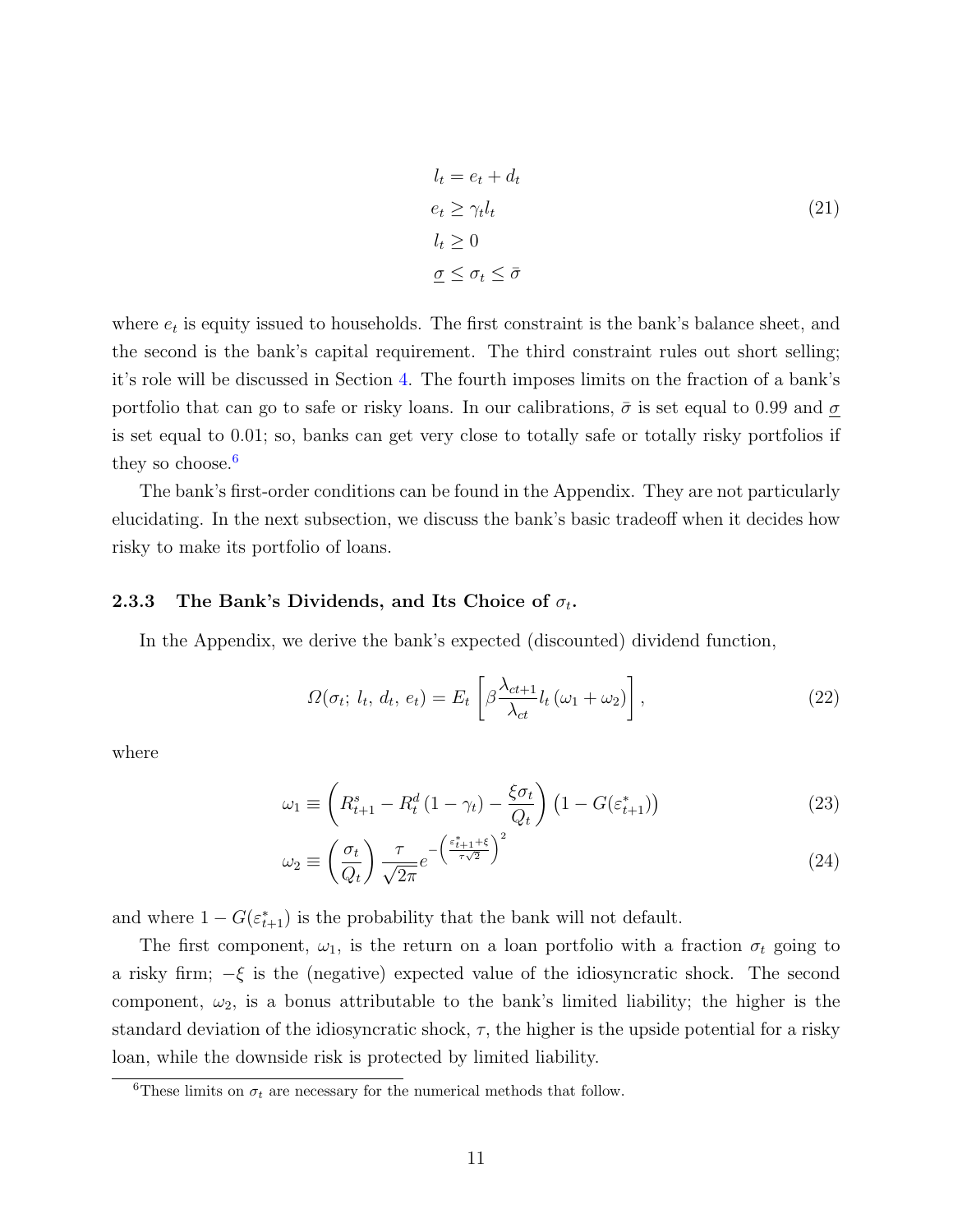Increasing  $\sigma_t$  makes the portfolio more risky. More risk decreases the ex-post return on the bank's portfolio, but it increases the bonus from limited liability. This is the tradeoff that a bank faces.

#### 2.4 The Government

The government provides deposit insurance, and collects taxes to pay for it. Given the Ricardian nature of the model, a lump sum tax,  $T_t$ , can balance the budget each period without distorting private decision making. In the Appendix, we show the tax necessary to support the insurance scheme is

$$
T_{t} = \frac{\sigma_{t-1}L_{t-1}}{Q_{t-1}} \frac{\tau}{\sqrt{2\pi}} e^{-\left(\frac{R_{t-1}^{d}(1-\gamma_{t-1})Q_{t-1}-R_{t}^{s}Q_{t-1}+\xi\sigma_{t-1}}{\sigma_{t-1}\sqrt{2\tau}}\right)^{2}} - \frac{1}{2}\left(R_{t}^{s}L_{t-1} - \frac{\sigma_{t-1}\xi}{Q_{t-1}}L_{t-1} - R_{t-1}^{d}D_{t-1}\right)\left[1 + \text{erf}\left(\frac{R_{t-1}^{d}(1-\gamma_{t-1})Q_{t-1}-R_{t}^{s}Q_{t-1}+\xi\sigma_{t-1}}{\sigma_{t-1}\sqrt{2\tau}}\right)\right],
$$
\n
$$
(25)
$$

where  $L_t$  is the aggregate amount of loans provided by the banking sector. As might be expected, more risk taking (a higher  $\sigma_{t-1}$ ) and/or a higher variance ( $\tau$ ) of the idiosyncratic shock increases the taxes required to protect deposits.

### 2.5 Analytical Characterization of Equilibrium

We are able to derive some analytical results that enhance our understanding of the model's equilibrium, and how to calculate it. More generally, we will require numerical methods.

#### 2.5.1 Two Propositions and a Corollary

As discussed in the section on households, deposits are a cheaper source of bank funding than equity. So, a bank will fund as much of its loans by issuing deposits as is allowed by the capital requirements. We formalize this argument and prove the following proposition in the Appendix.

**Proposition 1.** In equilibrium, capital requirements always bind; that is,  $e_t = \gamma_t l_t$ .

The next proposition, and its corollary, show that we need only consider two values of the bank's portfolio risk parameter,  $\sigma_t$ , when we derive the model's equilibrium. The proposition is established in the Appendix.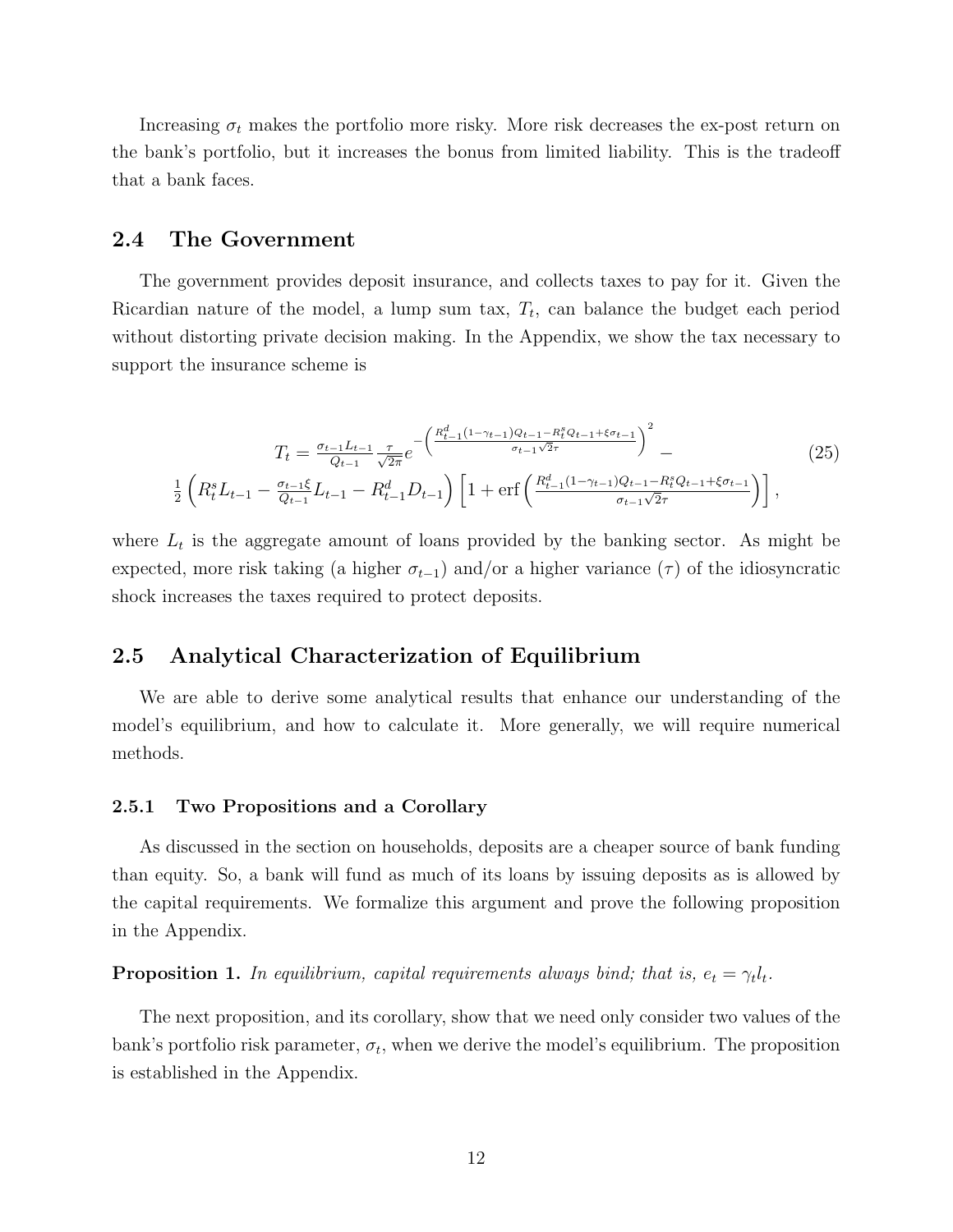**Proposition 2.** The expected dividends function of banks,  $\Omega(\sigma_t; l_t, d_t, e_t)$ , is convex in  $\sigma_t$ . This result holds for arbitrary (and not necessarily continuous) distributions of the idiosyncratic shock.

#### **Corollary.** There are no equilibria with  $\sigma < \sigma_t < \bar{\sigma}$ .

The intuition for this proposition and its corollary is as follows: If  $\sigma_t$  is high enough, the bank will be bankrupt for low values of  $\varepsilon_t$  anyway, so it might as well take on as much risk as possible to maximize the portfolio's upside potential for high values of  $\varepsilon_t$ . If  $\sigma_t$  is low enough, the bank will not be bankrupt even for low values of  $\varepsilon_t$ , and the value of limited liability is negated; the bank might as well take on the minimum risk to raise the expected value of its portfolio.

#### <span id="page-13-0"></span>2.5.2 Equilibrium and Aggregation

We consider a competitive equilibrium in which each bank takes aggregate prices as given. The Appendix lists all the equilibrium conditions of our model. In this subsection, we only present the equilibrium conditions that are not already included in the preceding subsections. We let  $\mu_t$  denote the fraction of banks with risky portfolios (banks that choose  $\sigma_t = \overline{\sigma}$ ) at date t; the remaining fraction  $1 - \mu_t$  are safe banks  $(\sigma_t = \underline{\sigma})$ .

The fraction  $\mu_t$  is endogenously determined by equity positions of households: we have  $\mu_t = \frac{E_t^r}{E_t^r + E_t^s}$ . At any point in time, the economy may be in a safe equilibrium (with  $\mu_t = 0$ ), a risky equilibrium (with  $\mu_t = 1$ ), or a mixed equilibrium (with  $0 < \mu_t < 1$ ).

Each bank within a group (safe or risky) is alike and solves the same maximization problem in which it chooses  $l_t^i$ ,  $d_t^i$ ,  $e_t^i$  according to its type  $i \in \{s, r\}$ . The aggregate loans to the (representative) safe firm come from two sources: 1) from all safe banks (of measure  $1-\mu_t$ ) that allocate  $1 - \underline{\sigma}$  share of their loan portfolio to safe projects and 2) from all risky banks (of measure  $\mu_t$ ) that allocate  $1 - \bar{\sigma}$  share of their loan portfolio to safe projects. Therefore, the equilibrium restrictions linking our bank-level and firm-level variables representing loans are

$$
Q_t K_{t+1}^s = (1 - \underline{\sigma}) (1 - \mu_t) l_t^s + (1 - \bar{\sigma}) \mu_t l_t^r.
$$
 (26)

Similarly,

$$
Q_t K_{t+1}^r = \underline{\sigma} \left( 1 - \mu_t \right) l_t^s + \bar{\sigma} \mu_t l_t^r. \tag{27}
$$

The aggregate bank loans are linked to the individual bank loans by:  $L_t^r = \mu_t l_t^r$  and  $L_t^s =$  $(1 - \mu_t)l_t^s$ . Therefore, we can describe the latter two equations by using aggregate loans

$$
Q_t K_{t+1}^s = (1 - \underline{\sigma}) L_t^s + (1 - \bar{\sigma}) L_t^r, \tag{28}
$$

$$
Q_t K_{t+1}^r = \underline{\sigma} L_t^s + \overline{\sigma} L_t^r. \tag{29}
$$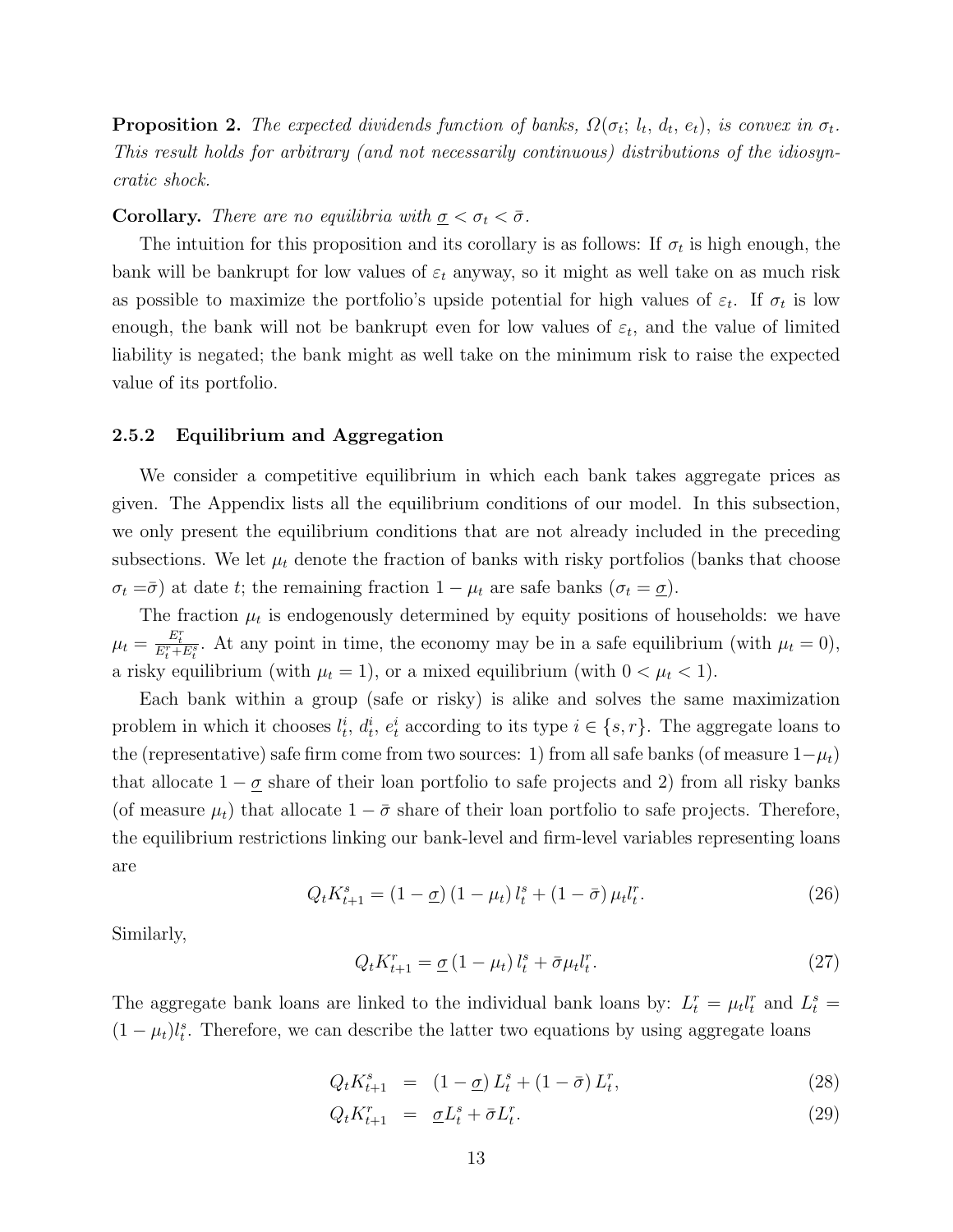The equity positions taken by households, in turn, determine the equity positions of individual banks:  $E_t^r = \mu_t e_t^r$  and  $E_t^s = (1 - \mu_t)e_t^s$ . The returns on the equity positions taken by households at date t are linked to the dividends paid by banks at date  $t + 1$ . We have:

$$
E_t^r R_{t+1}^{e,r} = (\omega_1^r + \omega_2^r) L_t^r,
$$
\n(30)

$$
E_t^s R_{t+1}^{e,s} = (\omega_1^s + \omega_2^s) L_t^s,
$$
\n(31)

where we use that  $\max\left[nw_{t+1}^r, 0\right]$  is linear in loans;  $\omega_1$  and  $\omega_2$  were defined in equations [\(23\)](#page-11-1) and [\(24\)](#page-11-2). Deposits held by households are issued by (safe and risky) banks:  $D_t = D_t^s + D_t^r$ where  $D_t^s = L_t^s - E_t^s$  and  $D_t^r = L_t^r - E_t^r$ .

The equilibrium restrictions linking our aggregate and individual firm-specific variables are straightforward, but cumbersome in terms of notation. We state the restrictions in the Appendix. The market-clearing conditions for labor, capital, and goods are

$$
H_t^s + H_t^r = 1,\t\t(32)
$$

$$
K_t^s + K_t^r = K_t,\tag{33}
$$

and

$$
Y_t^s + Y_t^r = C_t + I_t^g. \t\t(34)
$$

# <span id="page-14-0"></span>3 Calibration and Steady-State Capital Requirements

Our calibrated parameters are reported in Table [1.](#page-31-0) We use standard values for the discount factor  $\beta$ , the capital share  $\alpha$ , the intertemporal elasticity of substitution  $\varrho_c$ , and the depreciation rate  $\delta$ .

We consider loans to be risky if they are made to firms with a debt-to-EBITDA ratio above 6 in the leveraged loan market.<sup>[7](#page-14-1)</sup> We choose  $\tau$ , the standard deviation of the risky firm's idiosyncratic shock, to match the variance of returns on a risky project in our model to the variance of returns from lending to a firm with a debt-to-EBITDA ratio of 6. In each case, we focus on variances conditional on starting from the non-stochastic steady state of our model. The Appendix provides the details of our procedure. Given  $\tau$ , we fix the value of  $\xi$ , the average penalty from financing risky projects, so that a 10% steady state capital requirement prevents lending to risky firms. We note that our choice of 10% is consistent with the static values of capital requirements proposed by Basel III; it also lies within a span of values usually considered in the literature on optimal capital regulation.

<span id="page-14-1"></span><sup>7</sup>EBITDA is earnings before interest, taxes, depreciation, and amortization.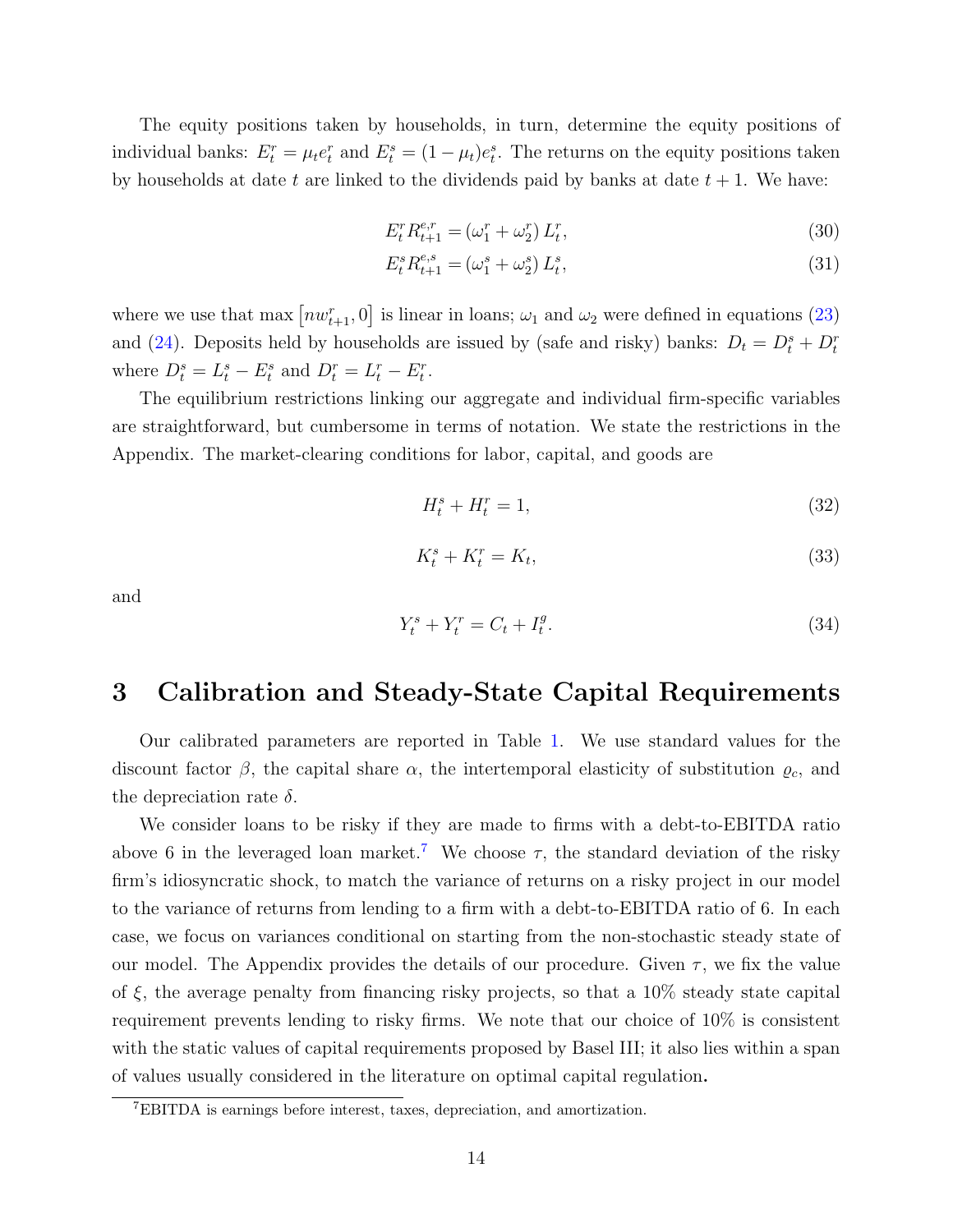Why do we not try to calculate an optimal steady state capital requirement? We show in the Appendix that alternative choices of  $\tau$  and  $\xi$  would support a wide range of steady state capital requirements. This suggests that a model like ours is not suitable for any attempt to pin down the optimal steady state value.

To match the data on interest rate spreads, we introduce costs of banking in our quantitative model. We assume that these costs are linked to the provision of loans. In particular, each period the bank incurs an additional cost,  $fl_t$ , that is paid out of its current profits.<sup>[8](#page-15-1)</sup> And when a bank defaults, the household has to pay a higher tax to the deposit insurance fund to cover this cost of banking. The Appendix provides further details on the implications of this cost for the lump sum tax,  $T_t$ , and on the first order conditions for the optimization problem of banks. We choose  $f$  to make the average spread between the safe loan rate and the deposit rate equal to 2.26 percent per annum; we take this value from Collard et al. (2017). The parameter  $\varsigma_0$  measures the utility of deposits in the steady state. We set the value of  $\varsigma_0$  to make the interest rate on bank deposits equal to 0.86% per quarter, a value we borrow from an estimate in Begenau (2019). Finally, our setup for investment adjustment costs mimics the one used by Altig et al. (2011). We pick the value of  $\phi$  consistent with the broad range from their analysis and related literature.

# <span id="page-15-0"></span>4 Numerical Methods

Since our model involves occasionally binding nonnegativity constraints on bank loans, we need to rely on nonlinear solution methods. We apply the Occbin toolkit developed in Guerrieri and Iacoviello (2015). This solution algorithm modifies a first-order perturbation method and employs a guess-and-verify approach to obtain a piecewise linear solution.<sup>[9](#page-15-2)</sup> The solution reflects the endogenous transition between safe and risky regimes, depending on the size of a shock and the state vector, and thus it is highly nonlinear. The algorithm has advantages over nonlinear projection methods because it is computationally fast and can be applied to nonlinear models with a large number of state variables, such as ours.

So why did we complicate matters by imposing nonnegativity constraints on loans? We needed to rule out the short-selling of assets (or negative loans). To see why, suppose banks are in the safe equilibrium; in this case, risky loans are overpriced compared to safe loans (because expected returns on risky loans are relatively lower in the safe equilibrium); absent short-selling restrictions, each bank would want to short risky loans. Similar reasoning

<span id="page-15-1"></span><sup>&</sup>lt;sup>8</sup>Allowing for these banking costs serves to calibrate the steady-state equilibrium of our model; but it has no effect on the equilibrium dynamics we discuss in subsequent sections, because labor supply is inelastic in our model. For this reason, we have suppressed this factor in the equations above.

<span id="page-15-2"></span><sup>9</sup>See Guerrieri and Iacoviello (2015) for a discussion of the accuracy of this type of solution method.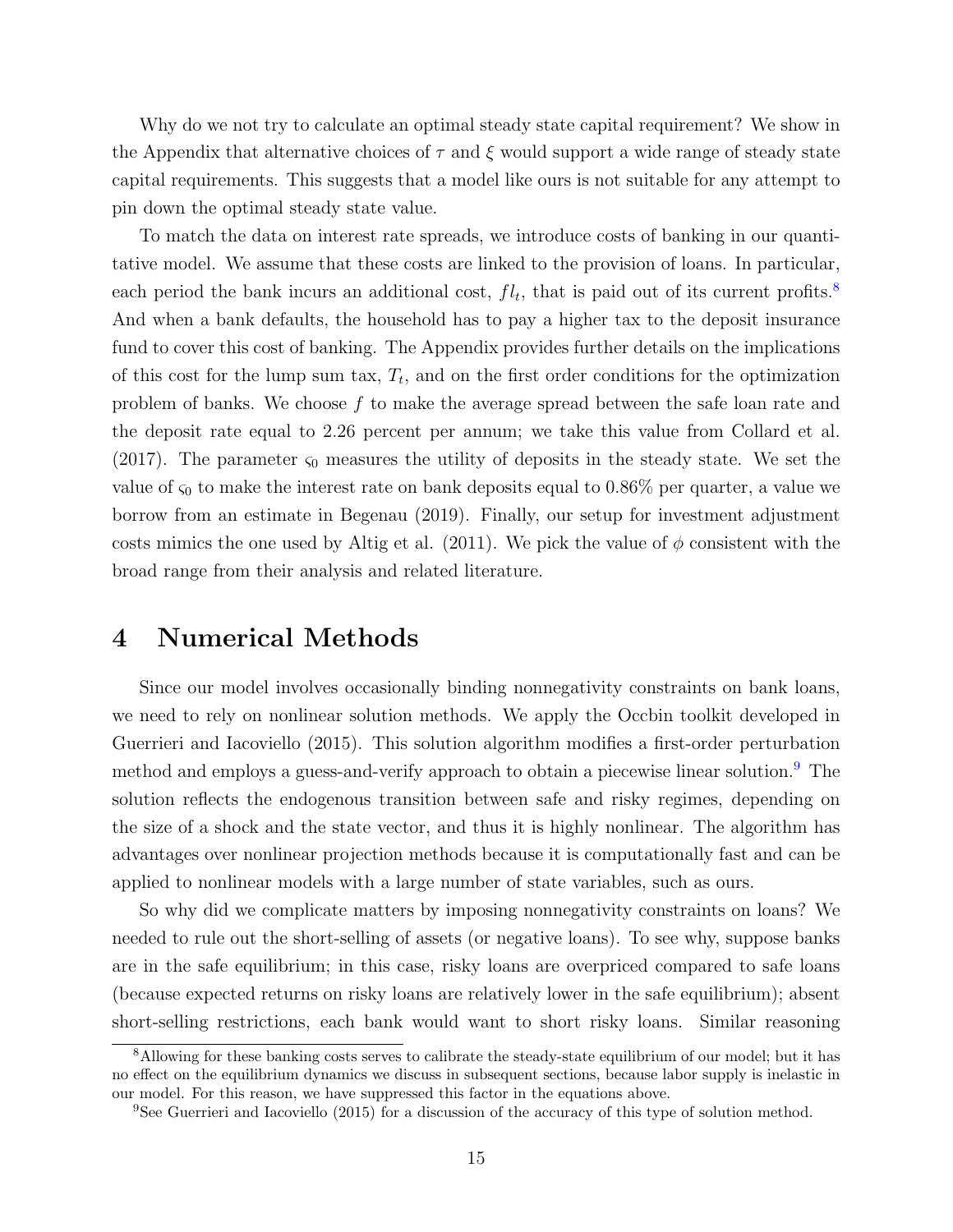applies to the risky equilibrium, in which the banks in our model would short safe loans. In either of these cases, arbitrageurs would force the expected returns on safe and risky loans to equality. And this would result in the mixed equilibrium (described in Section [2.5.2\)](#page-13-0) in which  $0 < \mu_t < 1$ .

# <span id="page-16-0"></span>5 The Ramsey Policy and Its Numerical Derivation

To compute optimal capital requirements, we focus on the Ramsey problem, conditional on the restrictions of the decentralized equilibrium. The Ramsey program selects the path of capital requirements that maximizes the conditional expectation of the household's utility as of time zero. More precisely, following a dual approach, the Ramsey planner chooses the sequence of capital requirements  $\{\gamma_t^*\}_{t=0}^{\infty}$  to maximize the household utility function, [\(14\)](#page-8-1), subject to the equilibrium conditions implied by the optimality conditions of households, firms and banks, and the market clearing conditions. The non-negativity and short-selling restrictions that we noted above complicate this Ramsey problem. We proceed by proposing a natural candidate for the solution and then verifying that the proposed solution does indeed maximize the objective function,  $(14)$ .

Our proposed solution is to consider the sequence of capital requirements  $\{\gamma_t^*\}_{t=0}^\infty$  that is set at the lowest level necessary to prevent risk taking – given the realizations of the shocks – at any date t. This sequence dominates any alternative path  $\{\gamma_t^A\}_{t=0}^{\infty}$  in which  $\gamma_t^A = \gamma_t^*$ for  $t \neq t_k$  and  $\gamma_t^A = \gamma_t^* + \Delta$  for  $t = t_k$  and some  $\Delta \neq 0$ . When  $\Delta > 0$ ,  $\{\gamma_t^A\}_{t=0}^{\infty}$  is welfare dominated by  $\{\gamma_t^*\}_{t=0}^{\infty}$  because a higher capital requirement in period  $t_k$  leads to welfare losses from the reduced amount of liquidity services without altering risk-taking incentives. This holds for any  $t_k$  and does not depend on the size of  $\Delta > 0$ . When  $\Delta < 0$ , banks switch to funding socially inefficient risky projects in period  $t_k$  under  $\{\gamma_t^A\}_{t=0}^{\infty}$ . The decrease in the capital requirement involves an output loss of  $\xi K$  from making risky loans, but it may increase the liquidity services that enter into household utility. The trade-off between these two considerations determines the impact on welfare. For a small decrease in capital requirements (i.e. negative values of  $\Delta$  close to zero), the former consideration is more important. Why? Since banks jump to the risky equilibrium, the lower capital requirement entails a discrete drop in welfare, arising from the drop in output. By contrast, the welfare gain (or loss) associated with liquidity provision is a second-order change.

Our reasoning above establishes that the Ramsey planner's objective function has a local maximum along the path  $\{\gamma_t^*\}_{t=0}^{\infty}$ . To show that this is indeed a global maximum, we must check the welfare effect of a large decrease in capital requirements; in this case, liquidity considerations will not be of second order. To see how liquidity considerations compare to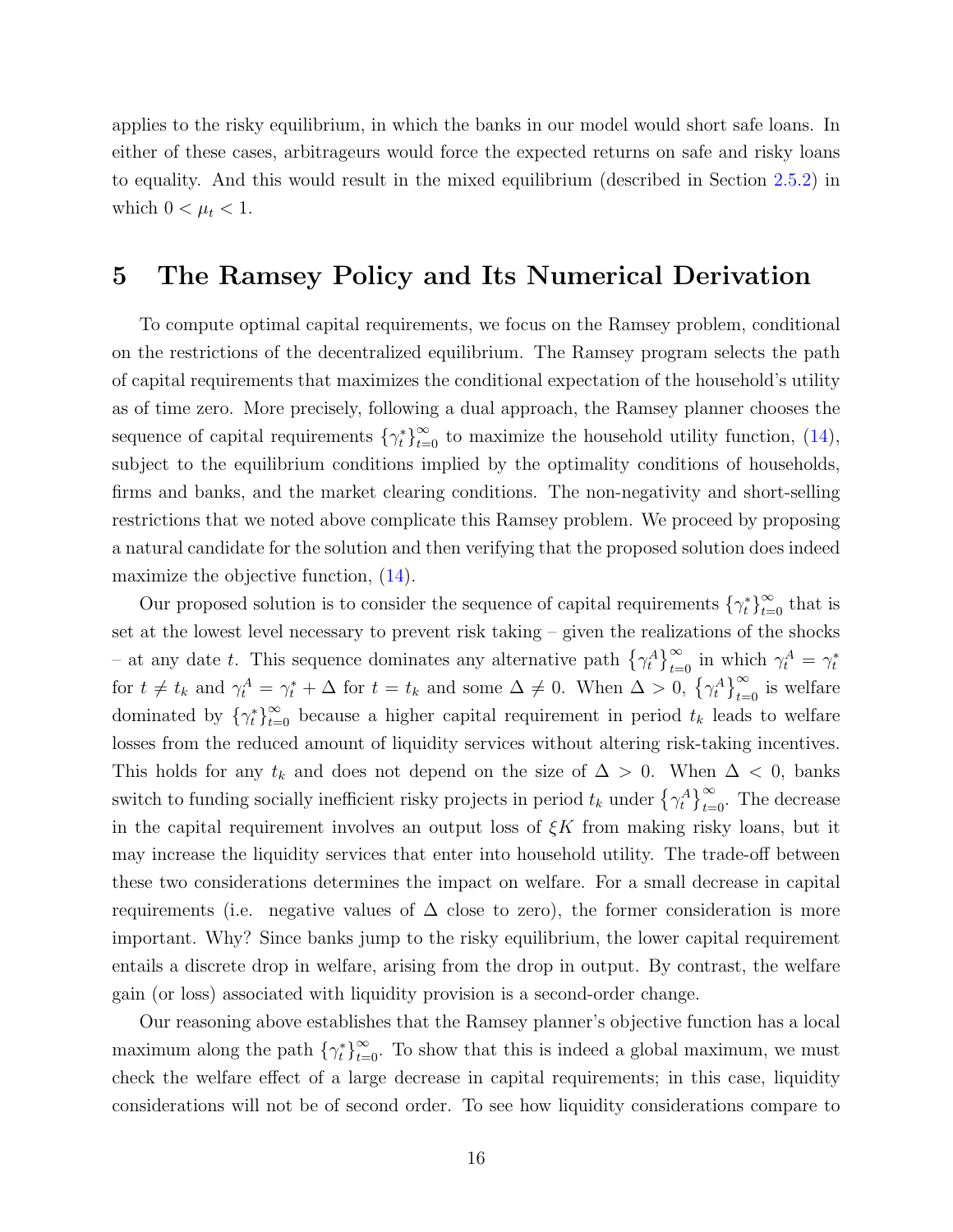the welfare loss associated with inefficient risk taking, we compare (numerically) the welfare measure under our candidate for optimal policy to welfare under an alternative policy that maximizes the benefit of liquidity provision under the risk-taking regime. All the equilibria under the risk-taking regime have the same level of expected output; so, we only need to consider the policy that maximizes liquidity provision. The gains from liquidity services are maximized when  $\gamma_{t_k}^A = 0$ . Therefore, we need to compare conditional welfare under  $\{\gamma_t^*\}_{t=0}^{\infty}$  $t=0$ to the alternatives that let the capital requirement go down to zero, in some periods.

To check quantitatively if setting capital requirements to zero becomes optimal in response to shocks, we use a variant of the OccBin algorithm. We consider a horizon  $K$  and construct all possible combinations of periods from 1 to  $K$  in which capital requirements are hardwired to go to zero whenever a switch to the risk-taking regime is made, but are set at  $\{\gamma_t^*\}_{t=0}^{\infty}$  otherwise. Then, for each combination, we calculate the conditional welfare and compare it against the conditional welfare of keeping capital requirements at  $\{\gamma_t^*\}_{t=0}^{\infty}$ . We verify that the proposed path of  $\{\gamma_t^*\}_{t=0}^{\infty}$  that makes capital requirements just large enough to prevent excessive risk-taking incentives is, in fact, globally optimal in our parameterization.

We did verify that we could make the optimal capital requirement be 0 if the weight on deposits in the utility function is high enough. The tipping point, given the rest of our calibration, is a weight of about 0.09, implying the deposit rate is about 2.75 percentage points below the risk-free rate, as opposed to our baseline 0.5 percentage point. An interest rate spread of 2.75 percentage points seems unreasonable to us.

# <span id="page-17-0"></span>6 Optimal Dynamic Capital Requirements

In this section, we show how a Ramsey Planner would set capital requirement ratios,  $\gamma_t$ , in response to various shocks that can cause excessive risk-taking. All of the shocks we consider in this section follow exogenously set  $AR(1)$  processes; in Section [7,](#page-25-0) we let the data and the model determine the size and persistence of these shocks using a SMM procedure. We take two steps in preparation for our discussion here. First, we ask what might trigger a risk-taking episode in the first place. And second, we show how exogenous shocks to the Planner's policy instrument – capital requirements – would affect financing decisions and real allocations.[10](#page-17-1)

<span id="page-17-1"></span> $10$ For the purposes of this section, we have set the steady state capital requirement at 10.1 percent, 0.1 percent higher than is necessary to avoid excessive risk-taking in the steady state. This facilitates our numerical solution methods.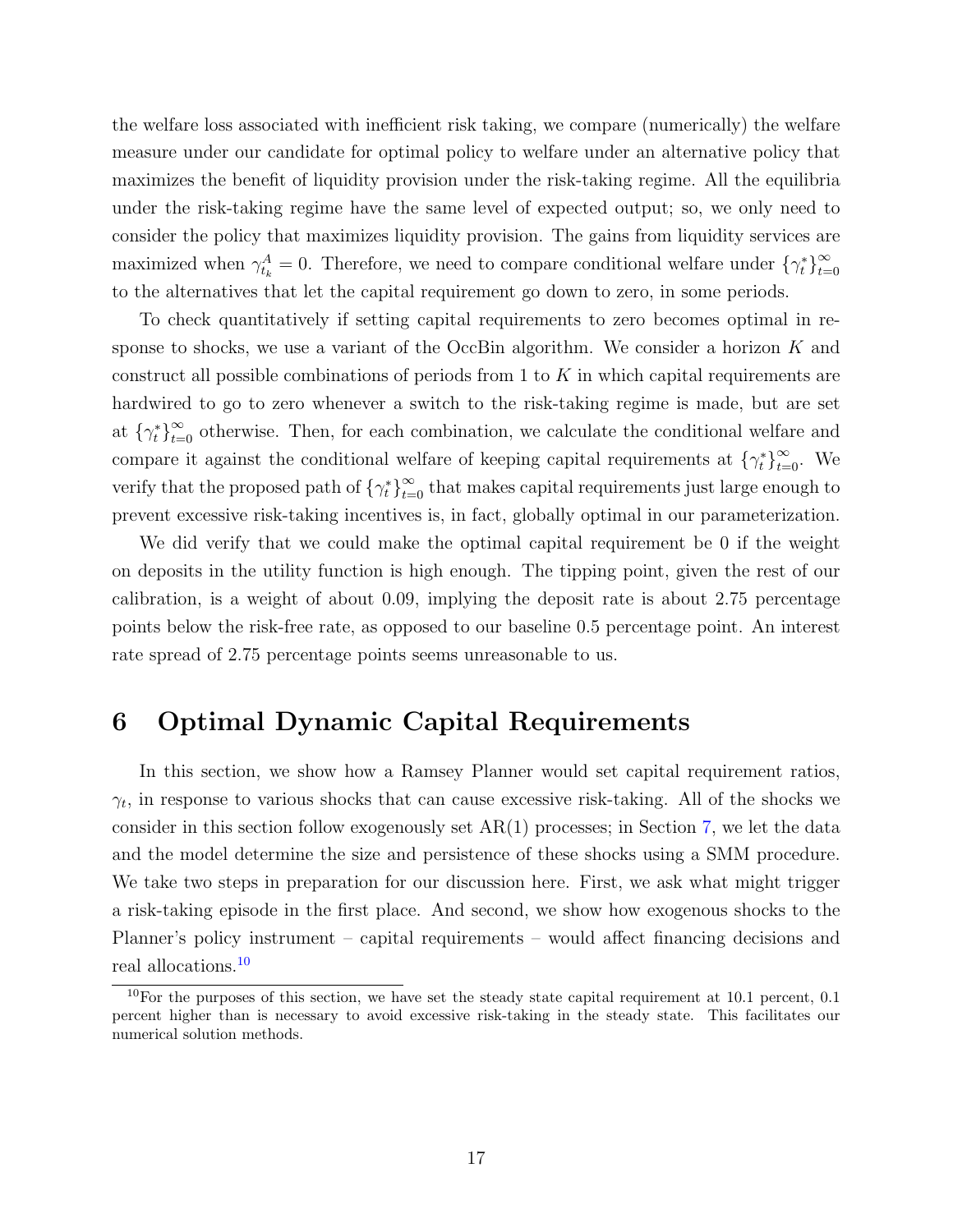### <span id="page-18-2"></span>6.1 What Triggers an Excessive Risk-Taking Episode?

The answer to this question is rather complex because the banker's maximization problem has so many moving parts. We give a detailed answer in the Appendix; here we offer a simpler explanation that focuses on the main forces at work.

Consider the expected dividends for safe and risky firms,  $\Omega_t^s \equiv \Omega(\underline{\sigma}; l_t, d_t, e_t)$  and  $\Omega_t^r \equiv$  $\Omega(\bar{\sigma}; l_t, d_t, e_t)$  respectively. Anything that would make  $\Omega_t^r - \Omega_t^s$  go positive will trigger a risk-taking episode. Equation [\(22\)](#page-11-3) specifies  $\Omega(\sigma_t; l_t, d_t, e_t)$  for all values of  $\sigma_t$ , where it will be recalled that

<span id="page-18-0"></span>
$$
\varepsilon_{t+1}^{*} = -\frac{Q_t}{\sigma_t} \left[ R_{t+1}^s - R_t^d \left( 1 - \gamma_t \right) \right]
$$
\n(35)

is the realization of a bank's idiosyncratic shock below which its net worth is negative, and  $G(\varepsilon_{t+1}^*)$  is the probability that the bank will fail. Implicit in the formulation of the banker's problem, [\(20\)](#page-10-1), is the fact that  $G'(\varepsilon_{t+1}^*) > 0$  and  $G(\varepsilon_{t+1}^*) \to 0$  as  $\varepsilon_{t+1}^* \to -\infty$ .

For purely expositional purposes, we will in this subsection suppose that  $\sigma = 0$  and  $\bar{\sigma} = 1$ . With these simplifications, [\(22\)](#page-11-3) implies

$$
\Omega_t^s = E_t \left[ \psi_{t,t+i} l_t \left( R_{t+1}^s - R_t^d \left( 1 - \gamma_t \right) \right) \right] \text{ and } \tag{36}
$$
\n
$$
\Omega_t^r = E_t \left[ \psi_{t,t+i} l_t \left( \left( R_{t+1}^s - R_t^d \left( 1 - \gamma_t \right) - \frac{\xi}{Q_t} \right) \left( 1 - G(\varepsilon_{t+1}^*) \right) + \left( \frac{1}{Q_t} \right) \frac{\tau}{\sqrt{2\pi}} e^{-\left( \frac{\varepsilon_{t+1}^s + \xi}{\tau \sqrt{2}} \right)^2} \right) \right], \tag{37}
$$

where  $\psi_{t,t+i} \equiv \beta \frac{\lambda_{ct+1}}{\lambda_{ct}}$  $\frac{ct+1}{\lambda_{ct}}$  is the household's stochastic discount factor, and where it will be recalled that

<span id="page-18-3"></span><span id="page-18-1"></span>
$$
R_{t+1}^{s} = \alpha \left\{ \frac{A_{t+1}}{Q_t} \left( \frac{H_{t+1}^{s}}{K_{t+1}^{s}} \right)^{1-\alpha} + (1-\delta) \frac{Q_{t+1}}{Q_t} \right\}.
$$
 (38)

What might turn  $\Omega_t^r - \Omega_t^s$  positive, triggering a risk-taking episode? The obvious culprit is the interest rate spread  $R_{t+1}^s - R_t^d (1 - \gamma_t)$ . An expected narrowing of this spread will decrease  $\Omega_t^s$  more than  $\Omega_t^r$  since  $1 - G(\varepsilon_{t+1}^*)$  is less than one in the risk-taking regime. Moreover, a narrowing of the spread has a secondary effect on  $\Omega_t^r$  that is a little more subtle: [\(35\)](#page-18-0) implies that  $\varepsilon_{t+1}^*$  will rise. The presence of  $\varepsilon_{t+1}^*$  (instead of  $-\infty$ ) in the bank's expected profits, [\(20\)](#page-10-1), represents the value of limited liability to banks. Idiosyncratic shocks below this cut-off point cannot lower the bank's profits. An increase in  $\varepsilon_{t+1}^*$  would enhance the value of the shield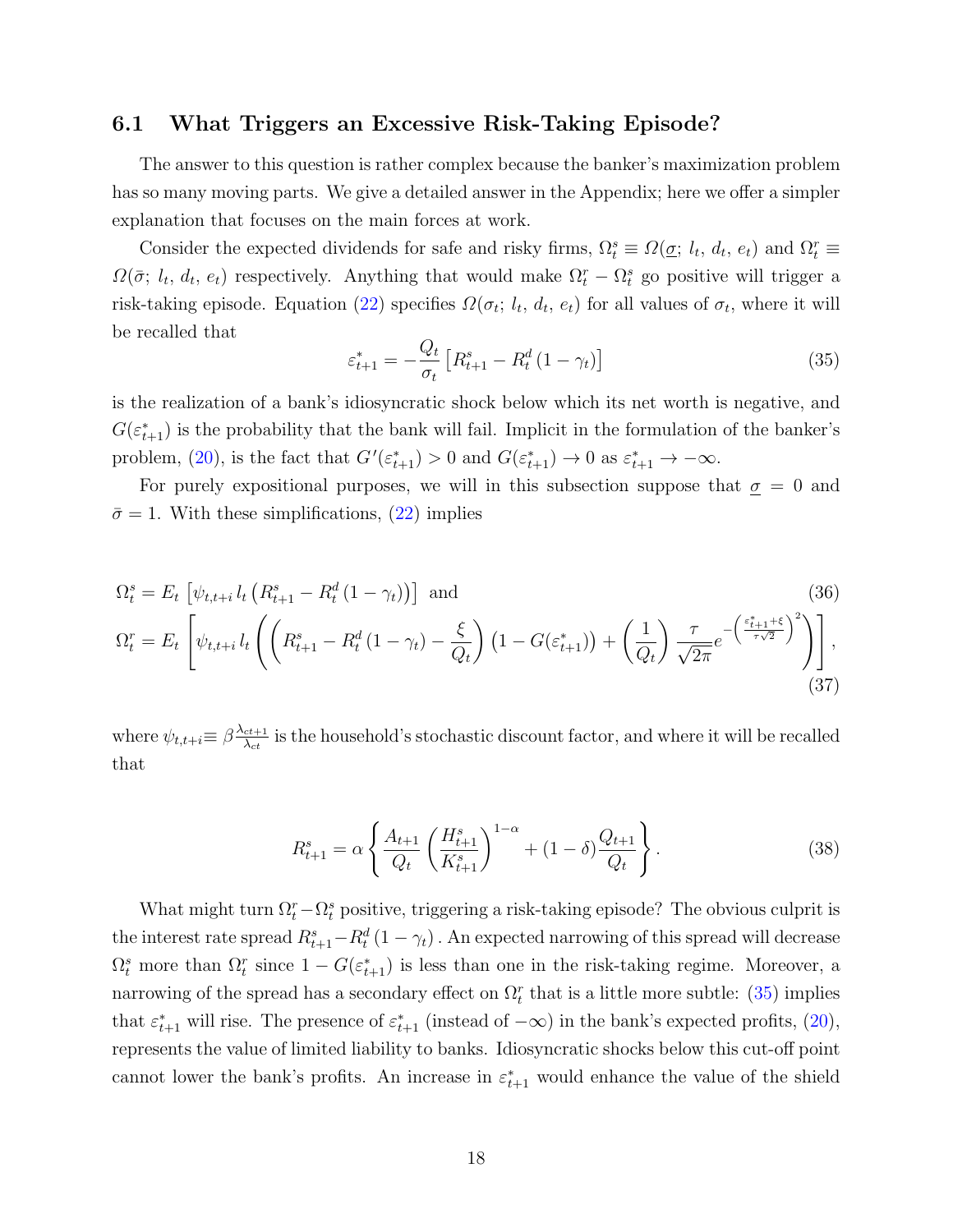of limited liability and increase  $\Omega_t^{r,11}$  $\Omega_t^{r,11}$  $\Omega_t^{r,11}$  Note finally that if a risk taking episode is triggered, there will be a jump in  $\sigma$ , and therefore a further jump in  $\varepsilon_{t+1}^*$ .

So, what might narrow the interest rate spread and provoke a risk-taking episode? There are a number of possibilities. Perhaps the most obvious would be a fall in the expected return on safe assets; for example, an expected fall in TFP could trigger a risk-taking episode. Two parameters in [\(37\)](#page-18-1) are also of interest. An increase in the standard deviation of the idiosyncratic shock,  $\tau$ , will raise  $\Omega_t^r$  since it increases the upside potential of the risky asset (while the downside potential is unchanged because of limited liability). The second parameter is the expected value of the risky firm's idiosyncratic shock is  $-\xi$ ;  $\xi$  is the average penalty for investing in the risky asset. A fall in this parameter would also raise  $\Omega_t^r$ .

Note also that a loosening of the capital requirement,  $\gamma_t$ , would decrease the interest rate spread and could trigger a risk-taking episode. A loosening of the capital requirement allows the bank to fund more of its loans with deposits; this reduces the cost of banking and allows the bank to keep less skin in the game. The bank expands its lending and switches to risky loans. And note finally that a dynamic capital requirement could hold  $\Omega_t^r - \Omega_t^s$  constant at it's steady state value; banks would never leave the safe equilibrium. As seen in Section [5,](#page-16-0) this option is the Ramsey Planner's policy.

The intuitive exposition just given relied upon two simplifying assumptions – one made explicit, and the other implicit – that must now be undone. The explicit assumption was that  $\sigma = 0$  and  $\bar{\sigma} = 1$ . In the numerical analysis that follows,  $\sigma$  is set equal to 0.01 and  $\bar{\sigma}$  is set equal to 0.99; in equilibrium, there must be both safe and risky loans (and firms). The implicit assumption was that a bank could observe both  $\Omega_t^r$  and  $\Omega_t^s$ , and then choose its loan portfolio accordingly. But, we cannot have both  $\Omega_t^r$  and  $\Omega_t^s$  in equilibrium. If we are in a safe equilibrium, we have  $\Omega_t^s$ , and  $\Omega_t^r$  is an off-equilibrium object; during a risk taking episode, we have  $\Omega_t^r$ , and  $\Omega_t^s$  is an off-equilibrium object.

However, there is an equilibrium interest rate spread – whose evolution is closely related to  $\Omega_t^r - \Omega_t^s$  – that we can track:

$$
S_t \equiv E_t \left[ R_{t+1}^{e,r} - R_{t+1}^{e,s} \right]. \tag{39}
$$

 $S_t$  is the expected spread between the returns on risky and safe equity. Because of our minimum scale assumptions, a small amount of risky loans will be extended in the safe regime, and conversely, a small amount safe loans will be extended in the risky regime; so, the returns on equity are equilibrium objects. In a risk-taking episode,  $S_t$  turns positive.

<span id="page-19-0"></span><sup>&</sup>lt;sup>11</sup>It is hard to see these results in  $(37)$  without investigating a number of special cases, some involving the absolute value of  $\varepsilon_{t+1}^* + \xi$ . These special cases are relegated to the Appendix.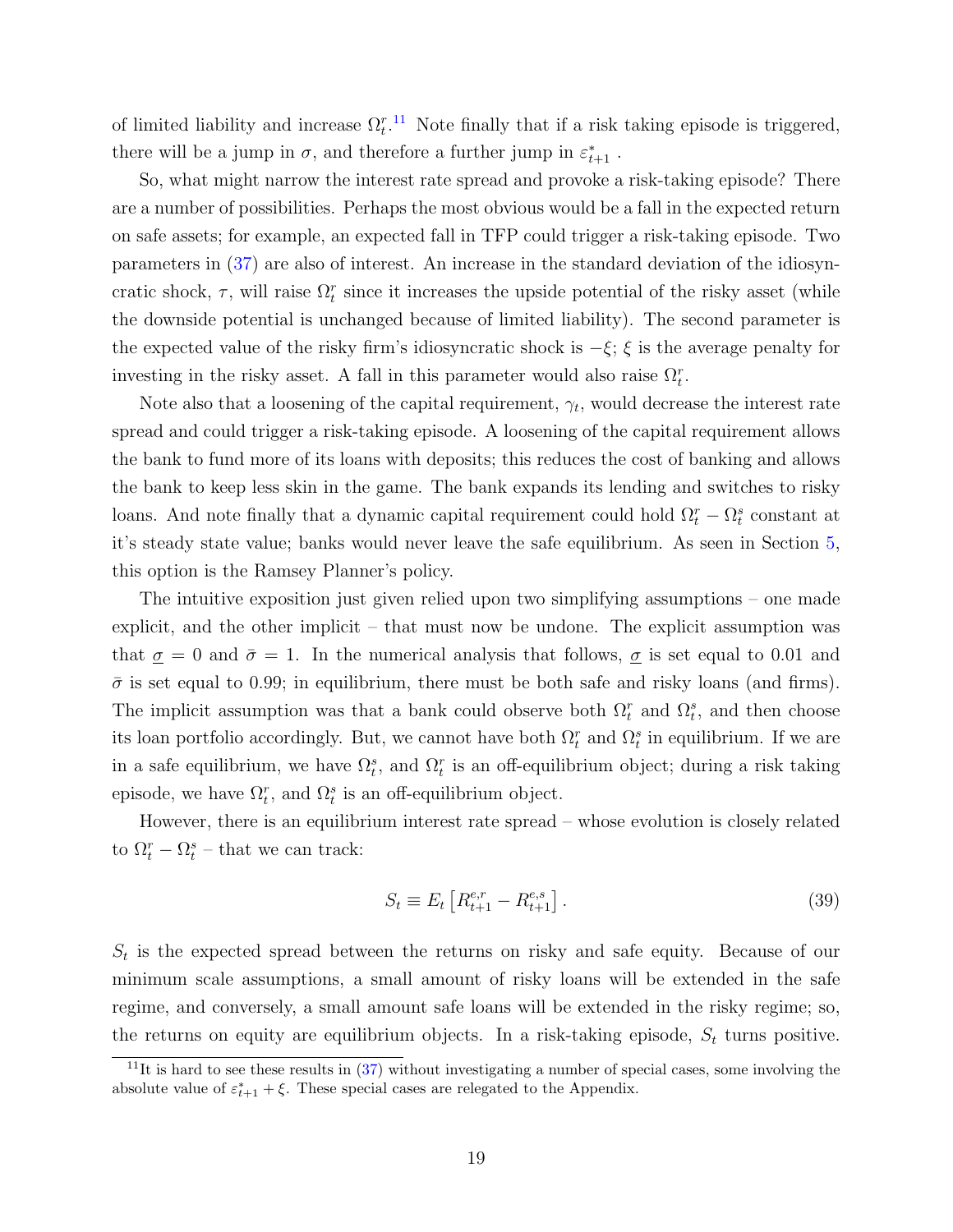Once the episode is over, the spread turns negative.<sup>[12](#page-20-0)</sup>

### 6.2 Capital Requirement Shocks

The next two sections illustrate the transmission mechanism for capital requirement policy. And in particular, we show that increases and decreases in capital requirements have asymmetric effects on bank decision making and economic outcomes.

#### 6.2.1 An Increase in Capital Requirements

Figure [1](#page-37-0) shows the effects of a one percent increase in the capital requirement ratio,  $\gamma_t$ ; this shock has a persistence parameter of 0.9. An increase in the capital requirement forces a bank to shift its funding mix from deposits to equity; this shift increases the cost of funding a given amount of loans since deposits have liquidity value, and they will be held by the households at a lower rate of return. On the other hand, the shock does make the bank safer by requiring it to keep more skin in the game.

Note that the Modigliani-Miller Theorem does not hold in our model, since once again deposits are valued for their transactions services. So, even though the economy stays in a safe equilibrium, tighter capital requirements can have real effects on the macroeconomy.

More precisely, an increase in the capital requirement acts like a tax hike on banks. Households, who own the banks, are effectively poorer. They cut back on consumption, and since labor is inelastically supplied, their savings increase correspondingly. But under our calibration, the movements in consumption, investment and output are tiny, as can be seen in Figure [1.](#page-37-0) The real side of the economy is hardly affected.

There are first order effects in the financial sector, and they can affect household utility. First and foremost, the increase in equity funding reduces the bank's demand for deposits, and the deposit rate falls. Moreover, the increase in household savings pushes up the supply of deposits, which reinforces the decrease in the deposit rate. Deposits make up close to 90 percent of bank funding in our calibration. Somewhat paradoxically, the increase in

<span id="page-20-0"></span><sup>&</sup>lt;sup>12</sup>There is a simple relationship between  $S_t$  and  $\Omega_t^r - \Omega_t^s$  when computing  $\Omega_t^r$  and  $\Omega_t^s$  conditional on, respectively, the risky and safe loans actually extended (rather than the desired amount of loans). In that case,  $S_t \equiv E_t \left[ R_{t+1}^{e,r} - R_{t+1}^{e,s} \right] = E_t \frac{\Omega_{t+1}^r}{E_t^r} - E_t \frac{\Omega_{t+1}^s}{E_t^s}$ . The thought experiment by which a banker compares the expected dividends for a desired level of loans is intuitive, but we solve the model by referring to the Lagrange multipliers on the non-negativity constraints for safe and risky loans. When extending safe loans leads to higher expected dividends, a banker would want to short-sell risky loans, turning the corresponding Lagrange multiplier positive; analogously, when extending risky loans leads to higher expected dividends, a banker would want to short-sell safe loans. These two conditions allow us to determine which regime applies in any period more easily than attempting to construct  $E_t \frac{\Omega_{t+1}^r}{E_t^r}$  and  $E_t \frac{\Omega_{t+1}^s}{E_t^s}$ , whose computation requires taking a stand on the entire path of future actions.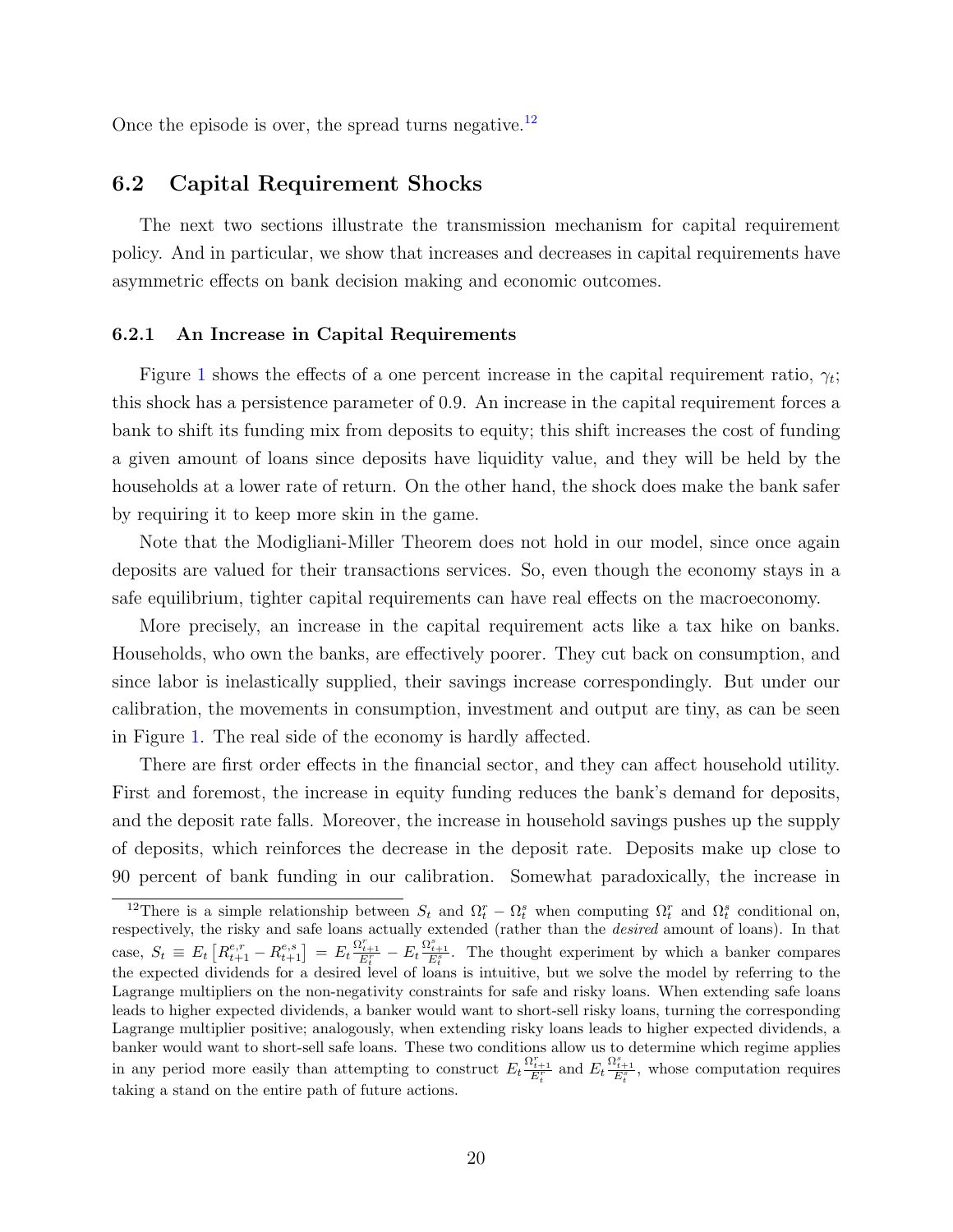capital requirements, and the subsequent fall in the deposit rate, end up reducing the cost of banking.[13](#page-21-0) However, the large drop in deposits, coupled with the (almost imperceptible) fall in consumption, decreases household utility, as can be seen in the last panel in Figure [1.](#page-37-0) [14](#page-21-1)

Over time, these movements reverse themselves. The capital requirement falls, and deposits recover. The capital stock falls, increasing the marginal product of capital and  $R^s$ , which pushes  $\Omega^s$  up relative to  $\Omega^r$ . The economy reverts to its steady state.

#### 6.2.2 A Decrease in Capital Requirements:

The dashed lines in Figure [2](#page-38-0) show the response to a 1 percent decrease in the capital requirement, with an auto-regressive coefficient of 0.9. Deposits rise and bank equity falls, as the lower capital requirement allows banks to switch to the cheaper source of funding. As explained in Section [6.1,](#page-18-2) a loosening of the capital requirement immediately triggers a risktaking episode. On average, risky firms produce less output since a risky firm's idiosyncratic shock has a negative expected value; so, output and income fall substantially.<sup>[15](#page-21-2)</sup> Consumption and investment also fall. In subsequent periods, the demand for capital falls, as does its price,  $Q_t$ . The fall in  $Q_t$ , coupled with the jump in  $\sigma_t$ , increases the cut-off point  $\varepsilon_{t+1}^*$  discussed in Section [6.1,](#page-18-2) making risky loans more attractive;  $\Omega_t^r$  and  $R_{t+1}^{e,r}$  rise. The spread  $S_t$  immediately goes positive. These events are pictured in Panels 5 and 7.

Over time, the capital requirement rises and the process described above reverses itself. When  $S_t$  falls to zero,  $\sigma_t$  jumps back to its lower bound, and the economy jumps back to a safe equilibrium. Capital is more productive in a safe equilibrium, since lending to the inefficient risky firms is almost eliminated. This creates a jump in the price of capital,  $Q_t$ , and a jump in the return on safe loans, as can be seen in [\(38\)](#page-18-3); the expected return on safe equity spikes. Gradually, the economy returns to its steady state.

#### Takeaways:

Positive and negative shocks to the capital requirement have asymmetric effects on the economy, and they are not the mirror images found in linear models. Loosening capital requirements triggers an excessive risk-taking episode, and consumption and output fall. For comparison, the solid lines in Figure [2,](#page-38-0) repeat the responses shown in Figure [1;](#page-37-0) the responses of consumption and output are so small as to be imperceptible with the re-scaling

<span id="page-21-0"></span><sup>&</sup>lt;sup>13</sup>Begenau (2019) also finds that an increase in capital requirements can reduce the cost of bank funding and increase lending.

<span id="page-21-1"></span><sup>14</sup>Welfare is calculated as the present discounted value of utility at a given point in time; is moves as the state variable change.

<span id="page-21-2"></span><sup>&</sup>lt;sup>15</sup>Put another way, some of the risky loans fail, destroying bank equity and increasing the taxes necessary to insure deposits. So, output and income fall.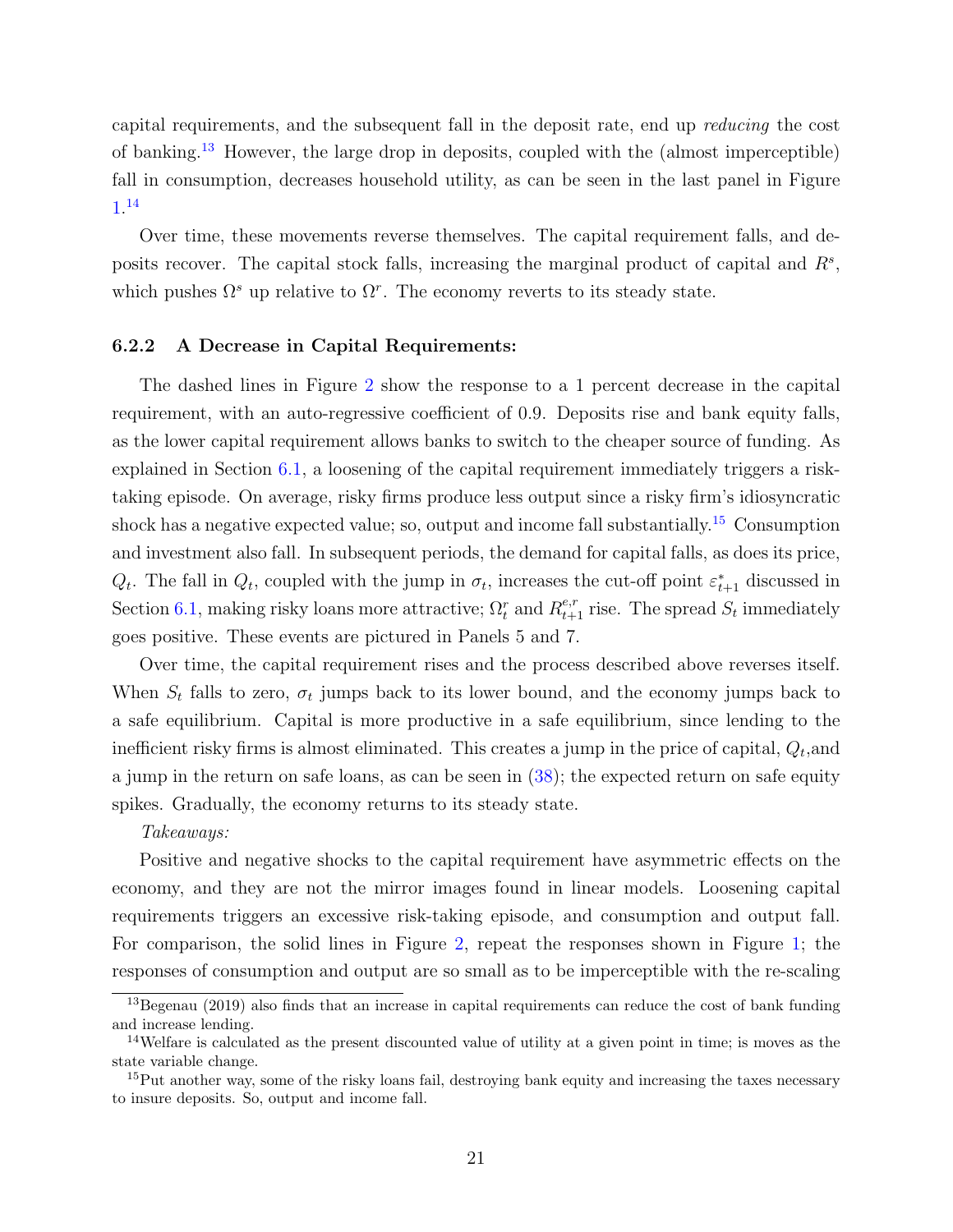of the axes. Loosening capital requirements produces a major disruption on the real side of the economy; for a tightening of capital requirements, what happens in the financial sector stays in the financial sector.

### 6.3 TFP Shock

TFP shocks have played a major role in RBC modeling. Figure [3](#page-39-0) illustrates the effects of a contractionary TFP shock;  $A_t$  falls by 1.5 percent (or one standard deviation), and has a persistence parameter of 0.95. In each panel, the dashed line shows what would happen if  $\gamma_t$  were to be held constant at its steady state value; the solid line shows what would happen if the Ramsey Planner set the path of  $\gamma_t$ .

We begin with the case of fixed capital requirements. Since the shock is auto-correlated, today's TFP shock lowers the expected marginal productivity of capital for the next period, and thus the expected return on safe assets. As explained in Section [6.1,](#page-18-2) this triggers a risktaking episode.  $R_{t+1}^{e,s}$  falls and the spread  $S_t$  jumps positive. Risky firms produce less output on average; so, output and income fall substantially, as does consumption. As output and the marginal productivity of capital fall, the demand for capital falls, lowering the investment price,  $Q_t$ . For use in Section [7](#page-25-0) below, we also track the credit-to-GDP ratio. It falls, as under our calibration, bank loans decrease more quickly than GDP.

Over time, the TFP shock dissipates and the process described above reverses itself. Among other things, the falling capital stock raises the marginal productivity of capital and the return on safe assets, and also the price of investment.  $S_t$  falls, and jumps negative after  $\sigma_t$  drops to its lower bound, and the economy jumps back to a safe equilibrium. The credit-to-GDP ratio rises, and then midway starts to fall.

Next, we turn to the Ramsey Planner's solution, shown by the solid lines in Figure [3.](#page-39-0) The Planner's policy is to set capital requirements just tight enough to keep safe loans attractive; as we have seen, any higher would unnecessarily deprive households of the deposits that they value.  $\gamma_t$  jumps on impact, and falls back to its steady state value as the TFP shock dissipates.

While the Planner's policy avoids risk-taking episodes, it cannot undo the damage done by the TFP shock itself. The shock lowers the household's net worth, and they respond by decreasing consumption and increasing savings/investment. All this is familiar from the RBC literature. Indeed, absent the possibility of excessive risk taking, our model has no banking frictions; in essence, it reduces to the standard RBC model in which there is no role for macroeconomic policy. It may be interesting to note that the gap between the paths of consumption in the third panel is largely determined by the size  $\xi$ , the expected loss on risky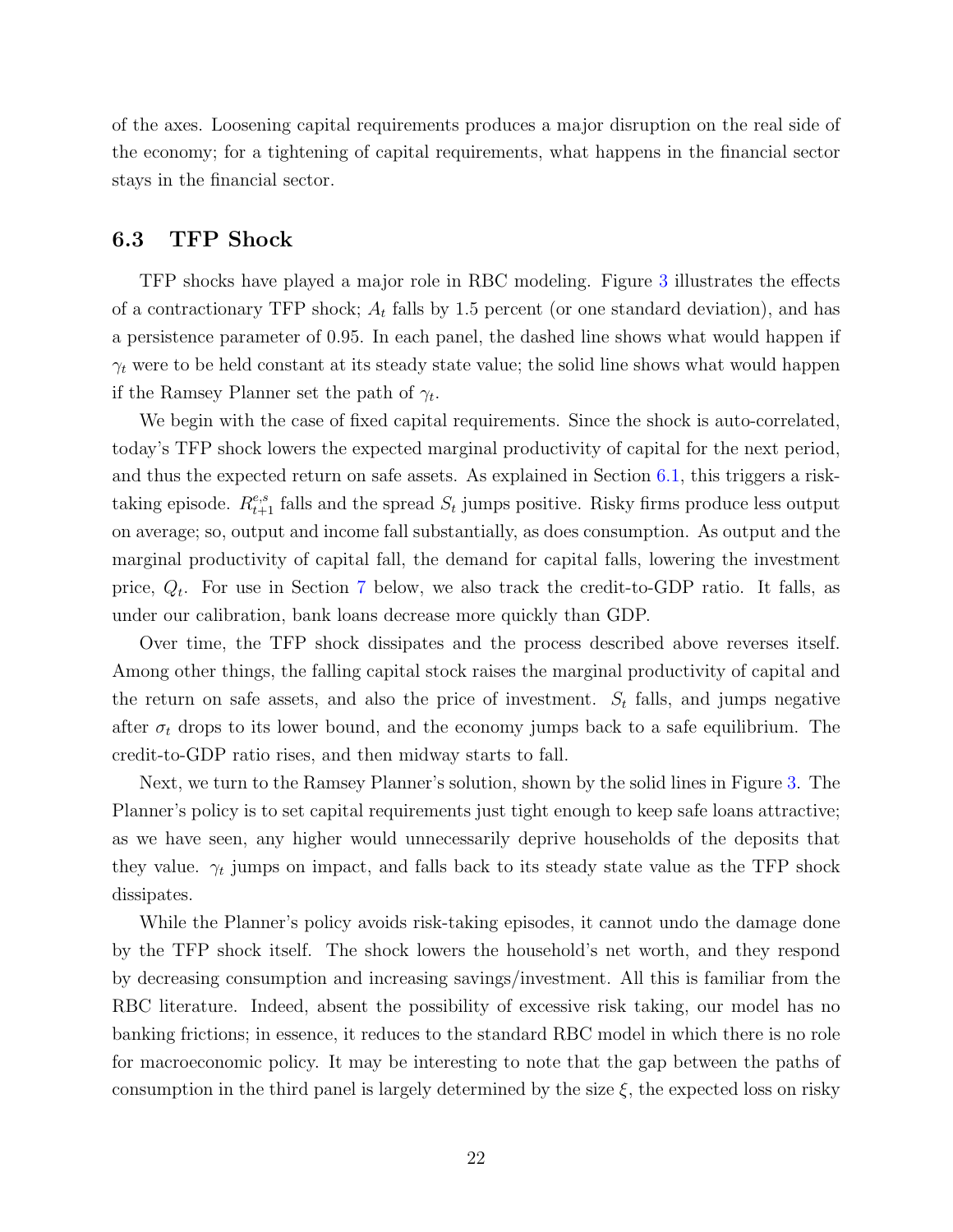loans;  $\xi$  is a measure of the economic inefficiency in our model.

Takeaways: A one standard deviation shock to TFP causes a 1.5 percent decrease in output. However, the optimal capital requirement needs only a modest adjustment, an increase from 10 percent to 10.15 percent. Note also that after a few quarters, the path of the investment price,  $Q_t$ , in the inefficient solution (inversely) tracks the path in the Planner's solution rather closely. After its initial fall, the credit-to-GDP ratio rises and then falls midway through the cycle; optimal capital requirements do not follow the prescription laid out by the Bases III accords.

### 6.4 An Expansionary Investment Technology Shock.

Here we study a positive  $\eta_t$  shock in the equation for net investment, [\(11\)](#page-8-2). The shock has a persistence parameter of 0.8, and we calibrate the size of the shock to increase output by 1% at its peak, roughly on a par with the TFP shock described previously. Figure [4](#page-40-0) illustrates the effects of this shock. Once again, the dashed lines show what would happen if the capital requirement were kept at its steady state value, while the solid lines represent the Ramsey solution.

This shock was not considered in Section [6.1,](#page-18-2) but its effects are readily translatable to the discussion there. A positive shock to investment in period  $t$  increases the supply of capital next period,  $K_{t+1}$ , lowering the expected marginal product of capital and the expected return on the safe asset. The expected return on safe equity falls, and a risk-taking episode is begun, even though the shock itself is expansionary.

Note that the expected return on safe equity only drops for one period. To see why, note that the decrease in the marginal product of capital causes the price of capital,  $Q_{t+1}$ , to fall, and this raises the return on safe loans in period  $t+2$ . However, the damage is already done; the risk-taking episode has already been triggered, as documented by the jump in  $S_t$ . The risky firms produce less output on average, and output and consumption fall. From here on, the story is much the same as before. The investment shock decays over time and the process gradually reverses itself. Note that there is an upward spike in the expected return on safe loans when the economy jumps back to a safe equilibrium.

The solid lines illustrate what would happen if the Ramsey Planner set the path of  $\gamma_t$ . The Planner raises the capital requirement just enough to offset the switch to excessive risk taking. Consumption and investment rise more in this case since there are no bankruptcies and equity losses to lower household income.

Takeaways: In this example, the Planner raises capital requirements as the economy goes into a boom period, which may be thought to be in line with Basel III's cyclical buffers;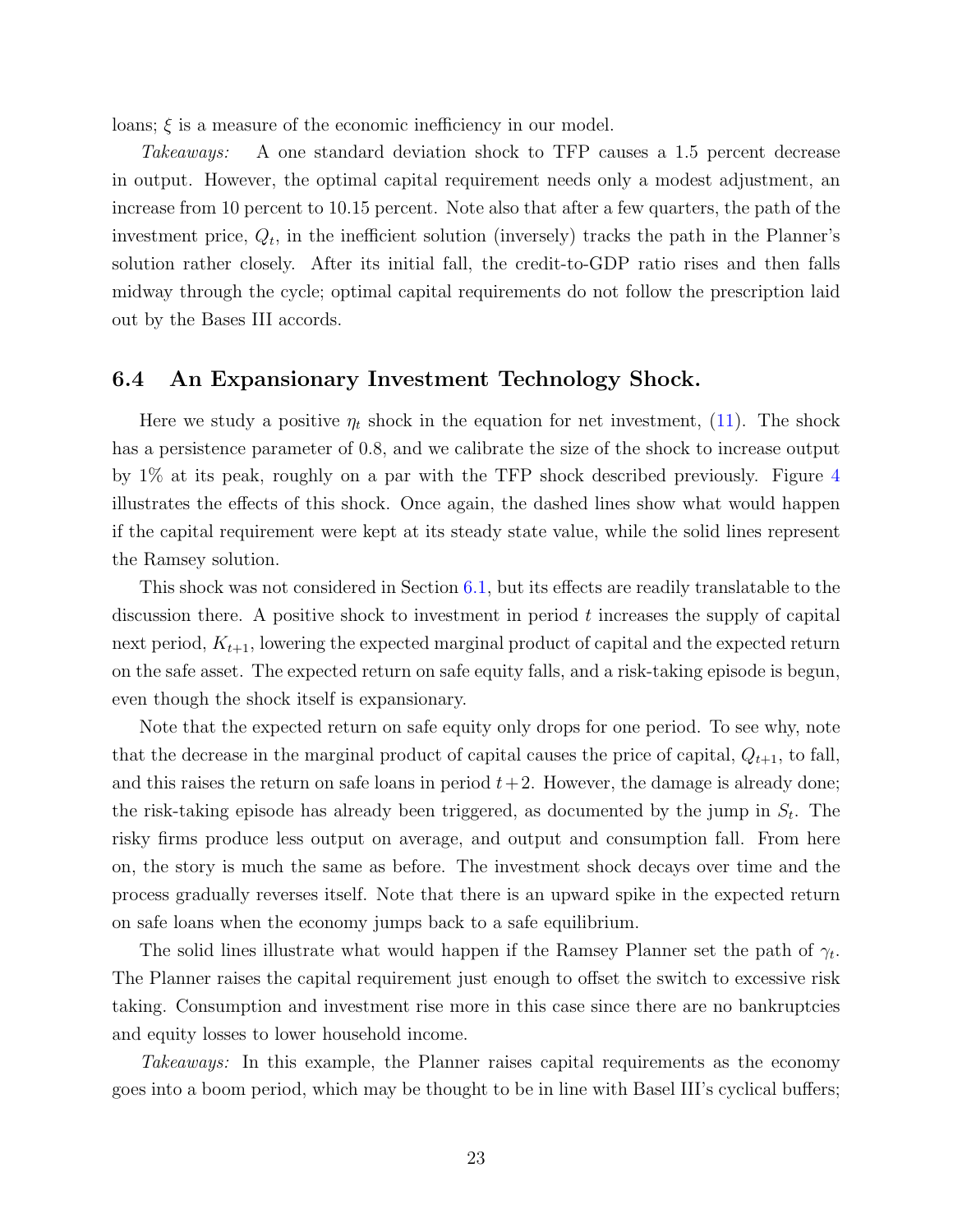however the capital-to-GDP ratio falls initially. Once again, this ratio subsequently rises, and then falls midway through the cycle. The optimal adjustment in the capital requirement is again small;  $\gamma_t$  only rises from 10% to a little over 10.2%. But the distance between the solid and dashed lines is substantial. Note that the path followed by the investment price,  $Q_t$ , in the inefficient solution (inversely) tracks the Planner's solution, but rather loosely.

### 6.5 A Volatility Shock

In the steady state, the standard deviation of the idiosyncratic shock,  $\tau$ , affecting risky firms is 5.5%. Our volatility shock increases the standard deviation by 15 basis points, after which it follows an AR(1) process (with persistence parameter 0.8) back to 5.5%. As explained in Section [6.1,](#page-18-2) an increase in volatility raises the expected return on risky loans, since it enhances the upside potential of risky loans while the downside risk is protected by limited liability.

Figure [5](#page-41-0) illustrates the economic consequences of this volatility shock. As before, the dashed lines show what would happen if  $\gamma_t$  were to be held constant. The shock is big enough to entice banks to switch to risky loans, some of which will fail, increasing taxes and destroying bank equity. The story that follows is by now familiar. Consumption and savings/investment fall. Eventually, the shock dissipates and the falling capital stock raises  $R<sup>s</sup>$  enough to make safe loans attractive again. As the solid lines illustrate, the Ramsey Planner would increase capital requirements just enough to eliminate the excessive risk taking. Under the Ramsey policy, there is no change in the expected return on safe equity or on  $S_t$ ; the shock has absolutely no effect outside of financial markets, and only the capital requirement moves inside financial markets.

Takeaways: With no change in capital requirements, the effect of this shock on consumption and output is rather small; however, the shock itself was not large. Note that the path followed by the debt-to-GDP ratio and the investment price,  $Q_t$ , in the inefficient solution are not good indicators for the direction of optimal policy.

#### 6.6 Sensitivity Analysis

The size of the optimal adjustments in capital requirements is strongly influenced by two parameters: the variance of the idiosyncratic shocks,  $\tau$ , and the average penalty for taking a flier on a risky loan,  $\xi$ . In Figure [6,](#page-42-0) we focus on the TFP shock. The circles in these diagrams represent the baseline calibrations. The maximum adjustment in the optimal capital requirements is especially sensitive to increases in  $\tau$ . At the outer range of the values of  $\tau$  that we consider, we can boost the change in capital requirements to a more substantive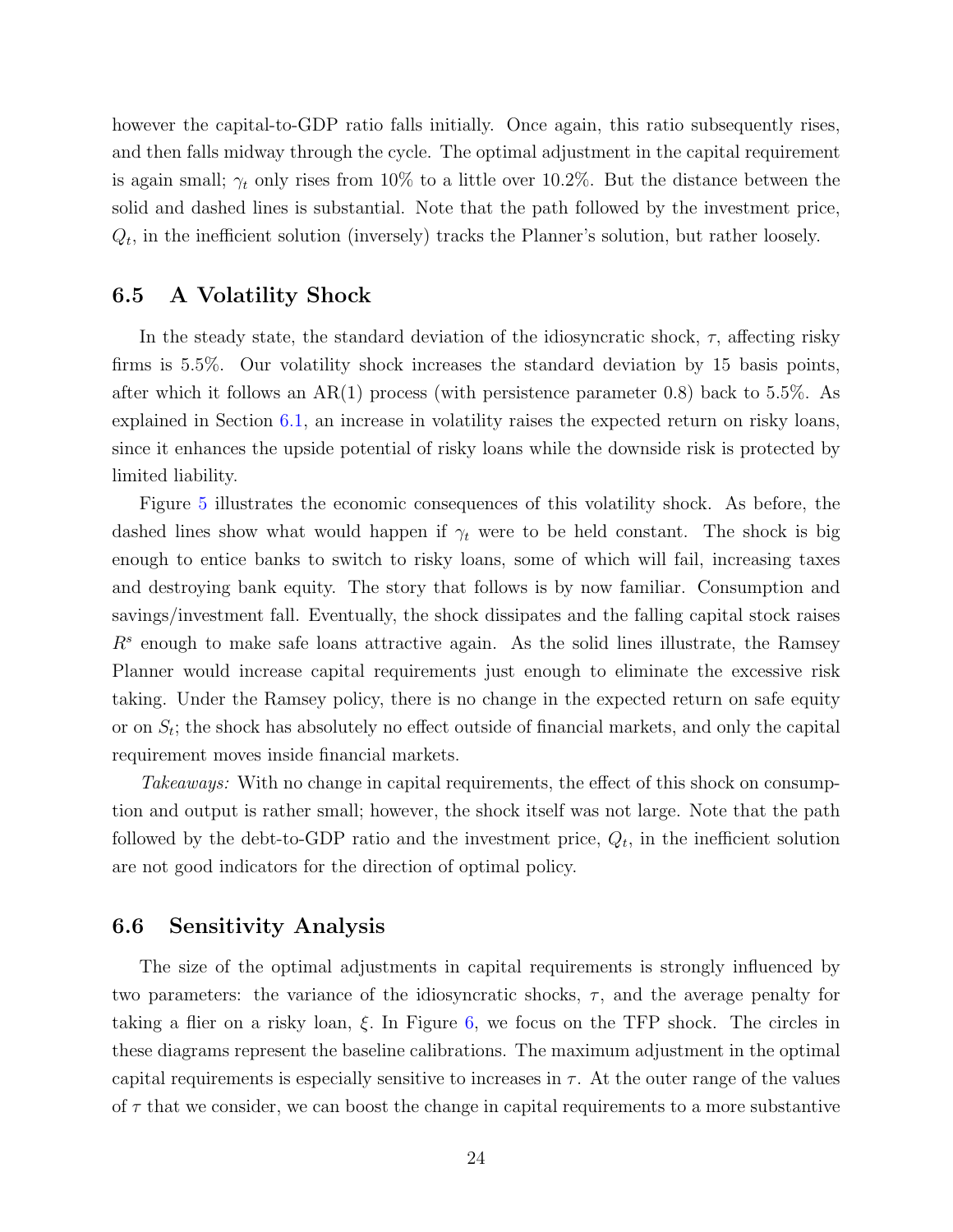0.75 percent in response to a TFP shock that, at its peak, still reduces output by 1.5 percent, just as in Figure [3.](#page-39-0)

# <span id="page-25-0"></span>7 Implementable Buffer Rules

The three Ramsey policies derived in Section [6](#page-17-0) were in response to three different shocks, each of which was considered in isolation. In practice policymakers face a much more difficult challenge: the economy is actually driven by a multiplicity of shocks, all occurring at the same time; policymakers have to respond to the full stochastic structure of the economy. In our model, we can derive the Ramsey policy when the economy is hit by a full constellation of shocks, but it is implausible to think that policymakers would be able to implement it. So, in this section, we consider simple policy rules in which the capital requirement responds to one or two observable endogenous variables, and we ask which, if any, of these rules can closely mimic the actual Ramsey policy. Of particular interest will be Basel III's capital buffer rule in which capital requirements respond positively to the credit to GDP ratio.

This exercise is neither easy nor straightforward. The first step is to decide which shocks drive the macroeconomy, and we will see that this decision is not innocent: a different choice of shocks can alter results dramatically. Here, we will consider two calibrations which fit the U.S. data rather well. In Calibration 1, we use the two macroeconomic shocks – TFP and ISP (investment specific) – that were considered in the last section; in Calibration 2, we expand the set of shocks to include the volatility shock. The statistics we choose to match in the data are selected moments of chained real GDP, chained real private investment, and the implicit price deflator for chained investment (divided by price deflator for consumption).

The next step is to calibrate the shocks to make model moments match moments in the U.S. data. We allow each shock to follow an auto-regressive process of order 1, and we need to size the persistence parameters and the standard deviations of the innovations. We also want to size the investment adjustment cost parameter,  $\phi$ , and the habits parameter,  $\kappa$ . To do this, we use a SMM (simulated method of moments) procedure. For these calibrations, we are focusing on variances, covariances, and auto-covariances of all the observed variables, with the estimation sample starting in 1980. We experiment with the SMM optimal weighting matrix, and we match observed moments from bandpass-filtered data (selecting standard business cycle frequencies) against analogous moments simulated from a sample of 2000 model observations (also bandpass filtered).

Finally, it should be noted that we are also calculating and imposing the Ramsey policy for capital requirements in our model simulations. So, the model output gives us data for the optimal dynamic capital requirements, and model data are generated under the assumption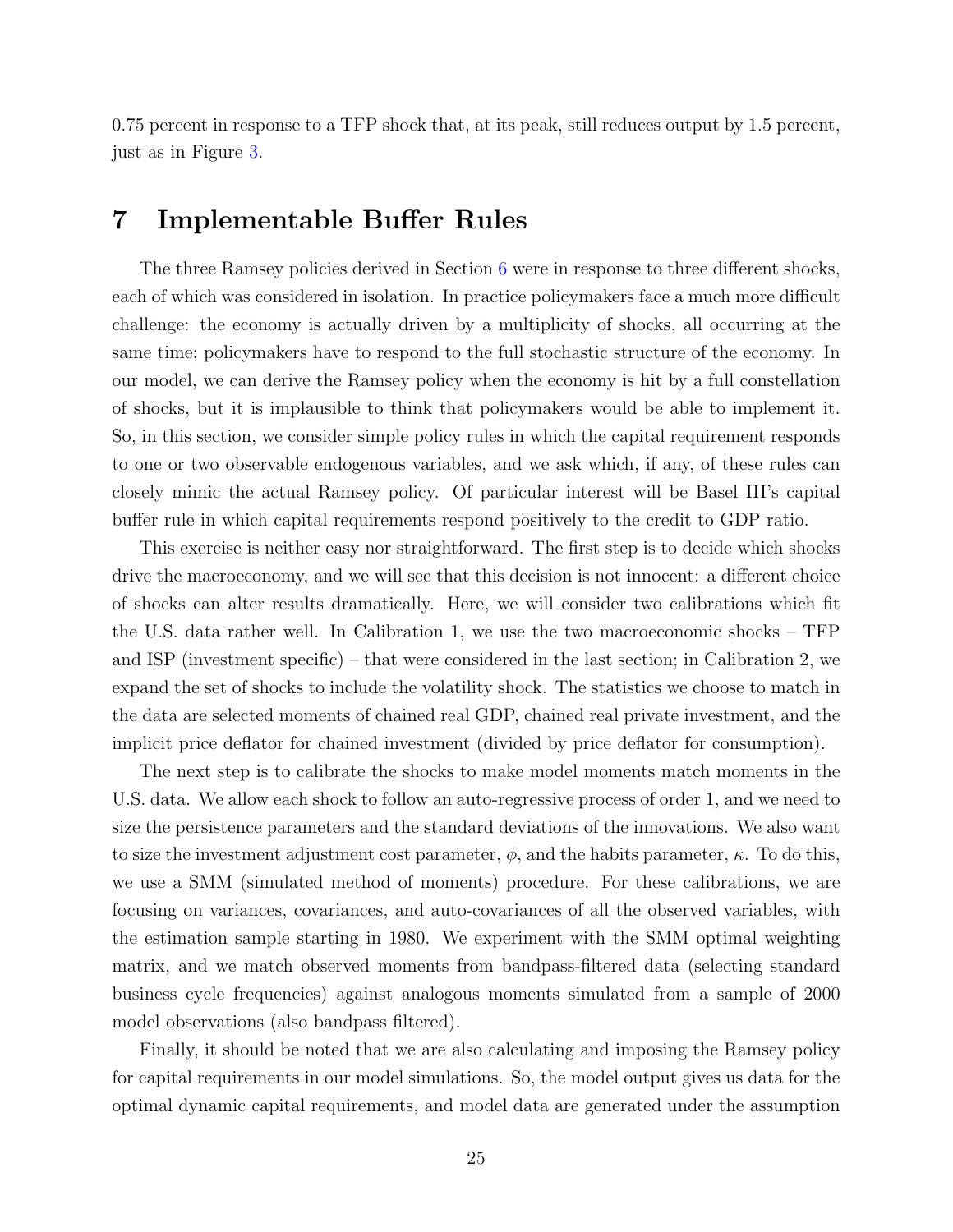that the optimal capital requirements are in place.

# 7.1 Matching Moments, Shock Processes and Variance Decompostions

Tables [4](#page-32-0) and [7](#page-33-0) show that both calibrations are good. Their performances in terms of the moments are virtually indistinguishable. Moreover, the values of the distance functions reported at the bottom of Tables [2](#page-32-1) and [5](#page-33-1) are very close. So, both calibrations are worth considering.

Tables [2](#page-32-1) and [3](#page-32-2) show the calibrated shock processes and the variance decompositions associated with Calibration 1; Tables [5](#page-33-1) and [6](#page-33-2) report the analogous results for calibration 2. It may be interesting to note that the persistence parameter for the TFP shock in both calibrations is 0.79, which is somewhat lower than what is normally assumed in the RBC literature.<sup>[16](#page-26-0)</sup> In Calibration 1, both shocks are very persistent. But in the variance decompositions, the TFP shock does all of the work for GDP and investment; the ISP shock only matters for the investment price. Note also that the ISP shock explains all the variation in the Ramsey policy setting,  $\gamma$ . In Calibration 2, all of the shocks are highly persistent. In the variance decompositions the TFP shock once again explains all of the variations in GDP and investment, while now the volatility shock explains the variation in the Ramsey policy settings.

### 7.2 Implementable Capital Buffer Rules

The Ramsey policy requires full knowledge of all the shocks, making its implementation virtually impossible in practice. Here, we focus on simple rules that may be able to mimic the optimal policy; these rules are based on one or two observable variables, and they are clearly implementable. The Basel III cyclical buffer, which runs off of the credit-to-GDP ratio, will be of particular interest. We will also compare these simple rules to more complex rules that are probably not implementable.

To derive the policy rules, we use data generated by our simulations. That is, we regress the Ramsey policy settings on one or more of the endogenous variables (and a constant). Then, we use a variety of measures to rank the alternative rules. The first, and perhaps the most obvious, measure is the R-square of the regression; the higher the R-square, the more closely the rule tracks the Ramsey settings. But there are other measures – performance measures – that focus on what the rule actually achieves. A good rule should minimize the

<span id="page-26-0"></span><sup>&</sup>lt;sup>16</sup>In most of the RBC literature, the persistence parameter is estimated by a simple auto-regression on TFP data.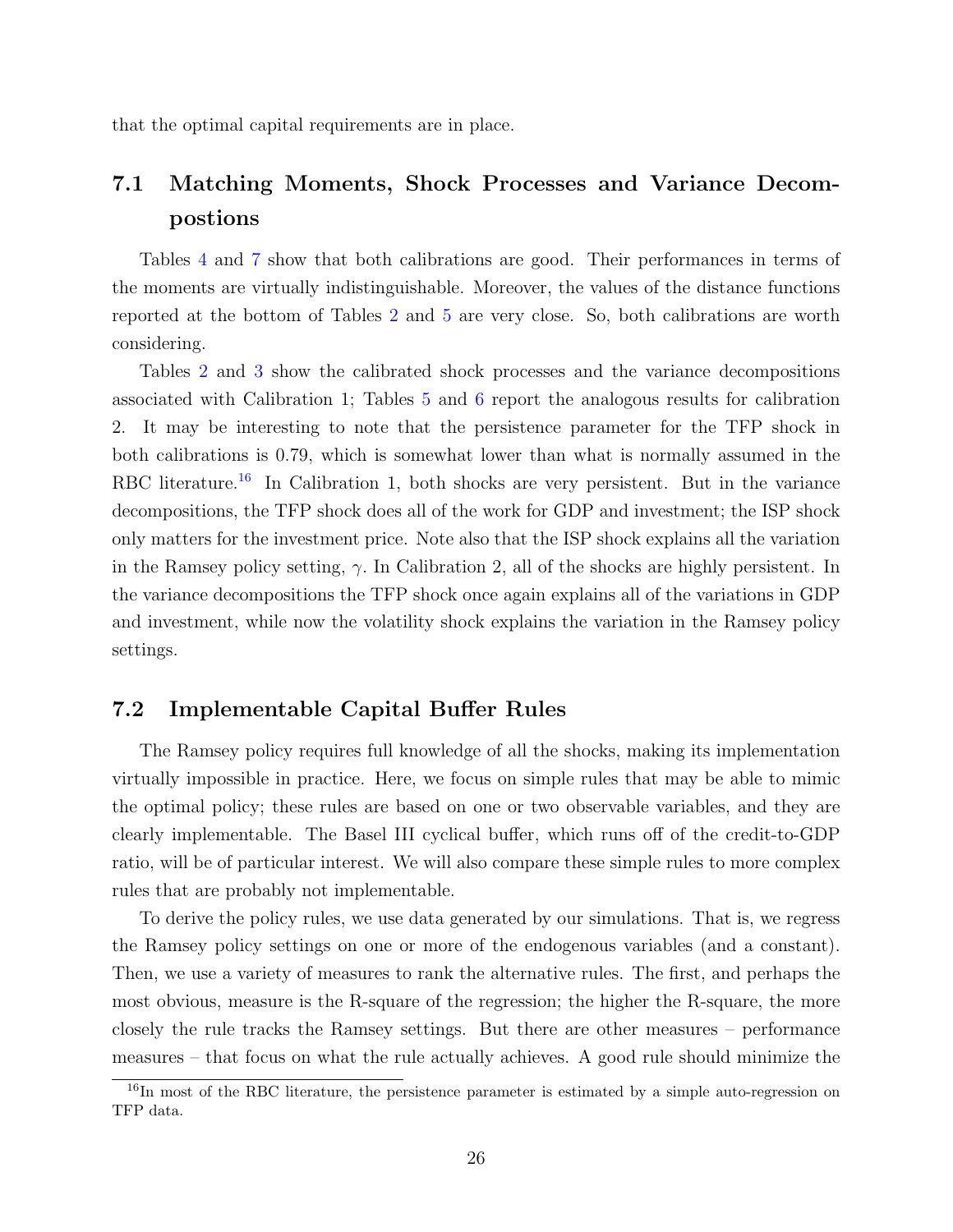frequency of excessive risk-taking episodes; the Ramsey policy eliminates them altogether. But recall that there is a tradeoff here. The frequency of episodes can also be minimized, or even eliminated, by simply setting the static capital requirement at a very high level. This cannot be the only performance measure that we consider since a very high capital requirement forces banks to limit the deposits they issue, and deposits are valued for their transactions services. So, the second performance measure is the average level of deposits that it achieves – the higher, the better.

### Simple Rules Under Calibration 1

Table [8](#page-34-0) reports our results for various policy rules under Calibration 1. The first column lists the variables in the rule; the second column gives the R-square for the rule's regression; the third and fourth columns show the regression coefficients; the fifth and sixth columns report the rule's performance measures: the average number of risk-taking quarters per 100 years and the average level of deposits when the static capital buffer is 10 basis points (that is, when the steady state capital requirement is raised from 10 percent to 10.1 percent); and finally, the seventh and eighth columns report the performance measures when the static capital buffer is 30 basis points (or the steady state capital requirement is raised to 10.3 percent).

The Ramsey Policy allows no risk-taking episodes, and the average level of deposits is 16.25. These performance measures  $-0$  and  $16.25$  – are the gold standard, the standard to which the implementable rules can only hope to aspire.

The best implementable rule for Calibration 1 has capital requirements responding to the investment price. The R-square is 0.96, so it tracks the Ramsey policy quite well. And this simple rule comes close to meeting the Ramsey performance standards – no risk-taking episodes, and an average level of deposits of 16.23 (with a static buffer of just 10 basis points). It is easy to see why this rule does so well. Figures [3](#page-39-0) and [4](#page-40-0) show that for both of the shocks that drive the economy, the investment price falls while the Ramsey capital requirement rises. Moreover, in Table [3,](#page-32-2) the ISP shock explains all the variation in the Ramsey requirement, and 92 percent of the variation in the investment price. So the investment price is a very good signal for what should be done with the capital requirement.

By contrast, the Basel rule does very poorly. The Basel III prescription is to tighten capital requirements when the credit-to-GDP ratio is rising and relax them when the ratio is falling. In Table [8,](#page-34-0) the R-square for this rule is only 0.25. Moreover, the number of risktaking quarters per 100 years is very high when the steady state capital requirement is 10.1 percent, and the average level of deposits is very low. Note also that the sign of the regression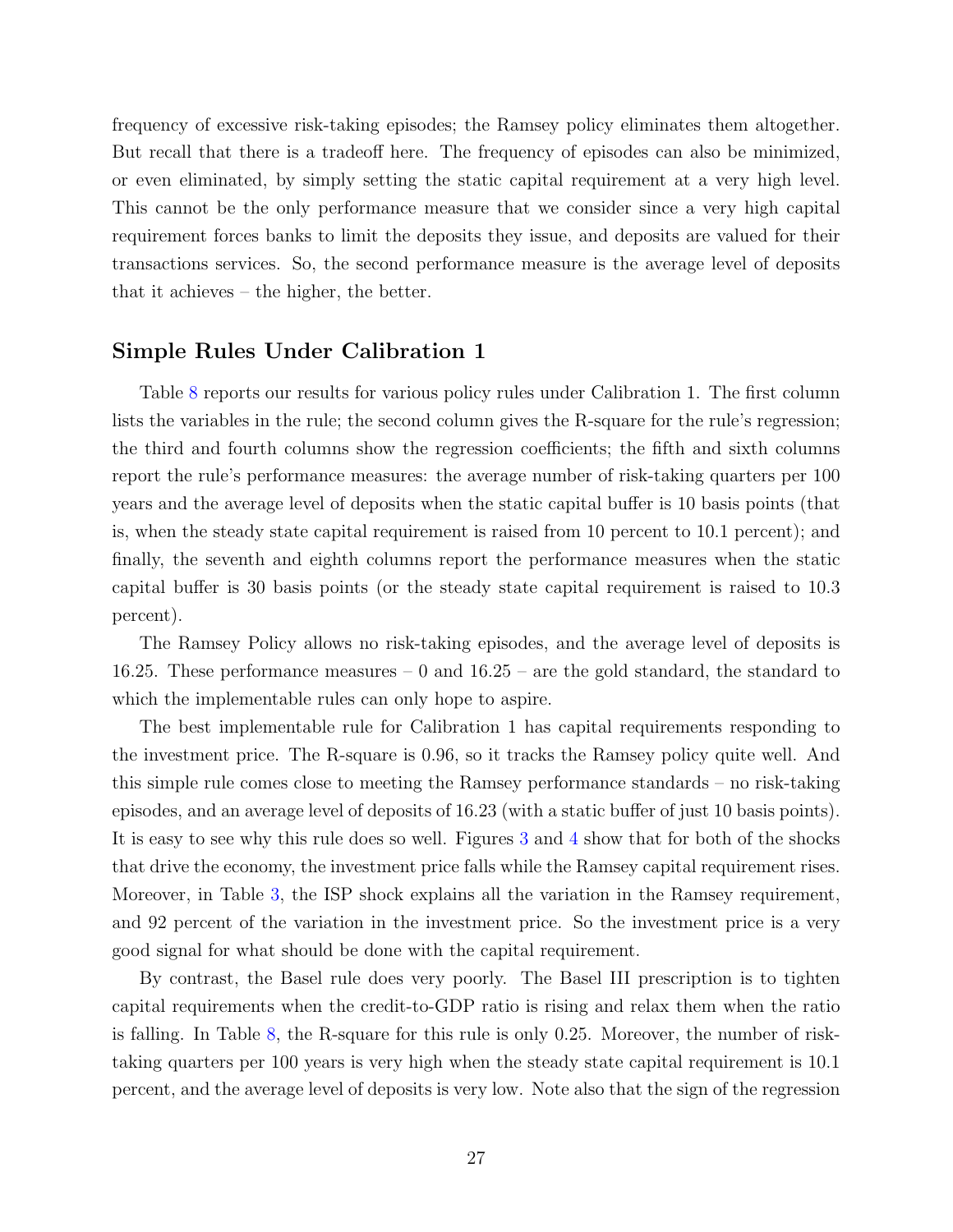coefficient is wrong, at least from the perspective of the Basel III recommendations. In the next row, we impose a positive coefficient, and the results are even worse, as might have been expected.

Raising the steady state capital requirement to 10.3% brings a huge improvement in the Basel rule. But, the higher steady state capital requirement is doing all of the work here: the number of risk-taking quarters falls dramatically, and the level of deposits rises dramatically. The latter result may seem counter intuitive, since higher capital requirements force banks to decrease the proportion of loans that are funded by bank deposits. The answer to this puzzle is that the level of output and loans is lower during risk-taking episodes. Limiting the number of risk-taking episodes increases the average amount of credit that is extended, and this can raise the level of deposits even when deposits account for a lower fraction of the bank's funding.

So why does the Basel rule itself do so badly? Figures [3](#page-39-0) and [4](#page-40-0) show that for both of the shocks that drive the economy, the credit-to-GDP path reverses direction midway through, while the paths of the Ramsey capital requirement are monotonic. And from the variance decompositions reported in Table [3,](#page-32-2) the ISP shock drives the Ramsey capital requirements, while it only explains 41 percent of the variation in the credit-to-GDP ratio.

Some (incorrectly) interpret the Basel rule as saying that capital requirements should move pro-cyclically – increasing in booms and decreasing in recessions. But Table [8](#page-34-0) shows that the GDP rule fares no better than the actual Basel rule. The R-square is virtually zero; so it is not tracking the Ramsey policy. And the performance measures are also bad.

The remaining rules are probably not implementable because of their informational requirements. The simplest is a rule that responds to the expected spread between the safe return and the deposit rate. This rule sounds sensible, given the discussion in Section [6.1,](#page-18-2) and indeed it has an R–square of 0.88; it tracks the Ramsey policy fairly well. However, its performance measures (when we can calculate them) are rather poor compared to even the Basel rule.

The last two rules implausibly assume that the policymaker can also observe all sorts of things. Armed with all this information, the R-squares are 1.0. However, neither of these rules do any better than the simple investment price rule on the performance measures.

#### Simple Rules Under Calibration 2

Calibration 2 adds the volatility shock. Table [9](#page-35-0) shows that the addition changes our results dramatically. Neither the investment price rule nor the Basel rule works well; they have low R-squares and poor performance measures unless the steady state reserve requirement is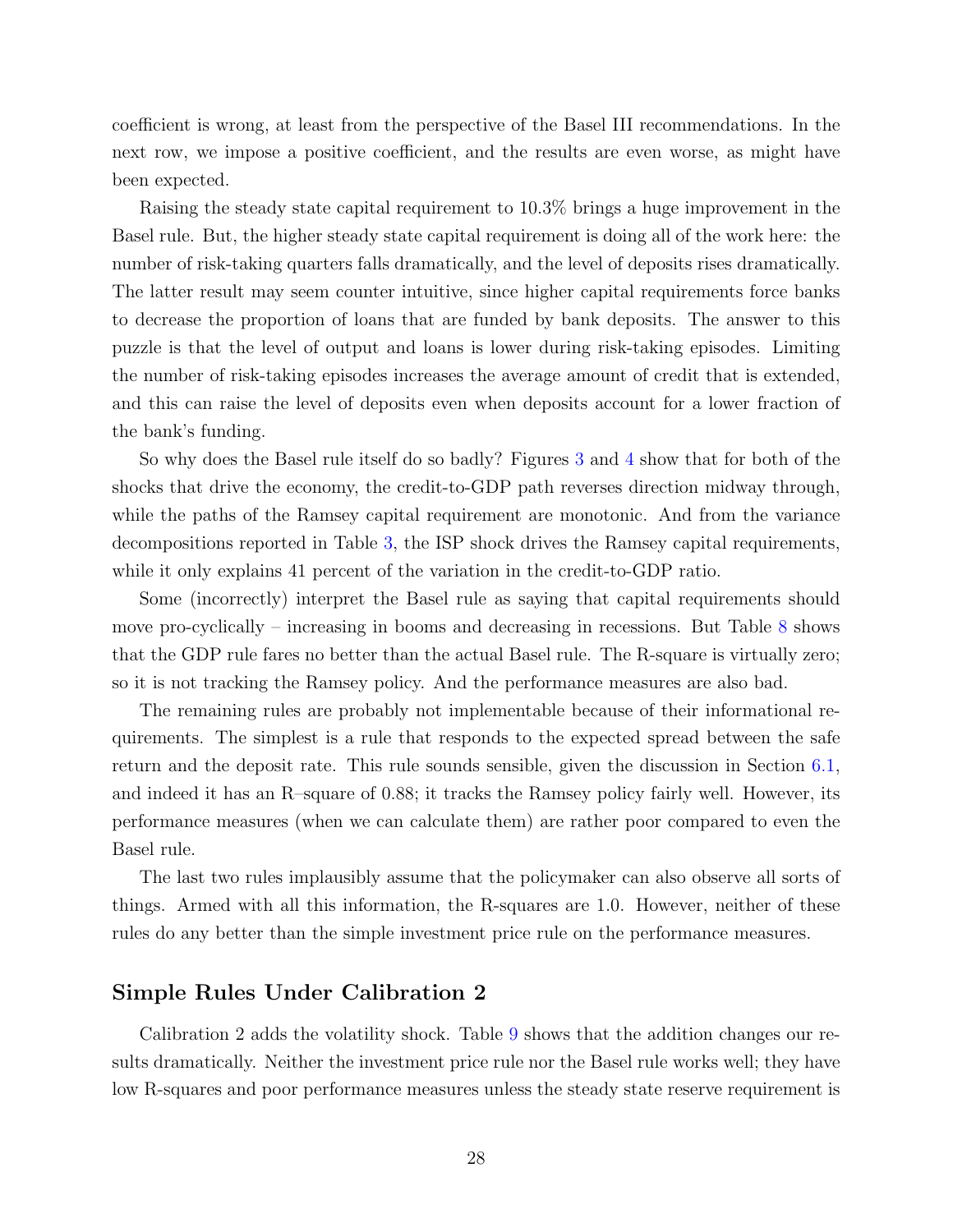raised from 10 percent to 11 percent. Here again, the work is being done by the static capital buffer, and not the rules themselves. The reason for the poor performance of these rules can be seen in the variance decompositions of Table [6.](#page-33-2) The volatility shock explains 97 percent of the variation in the capital requirement, but 0 percent of variation in the investment price and only 1 percent of the variation in the capital-to-GDP ratio.

The rule based upon the spread between the expected return on safe loans and the deposit rate does a better job of tracking the Ramsey settings with an R-square of 0.85, but once again the steady state capital requirement has to be increased to 11% before the rule does well by the performance measures. The same is true with the rules based upon much more information. Most of the work seems to be done by the higher static buffers.

### The Efficiency of Static Capital Buffers

The results reported above seem to indicate that the steady state capital requirement is an important instrument in the regulator's tool kit. Table [10](#page-36-0) bears that out. Here, there are no rules, just static capital buffers. The last row gives the performance measures achieved by the Ramsey Planner. The first row with numbers reports the performance measures if the static capital requirement is raised from the 10 percent benchmark to 10.1 percent; they are not good. However, if the requirement is raised to 10.4 percent for Calibration 1, or 11.5 percent for Calibration 2, the results are almost as good as those achieved by the Ramsey Planner. This suggests that the regulator need not bother with dynamic capital requirements. If the static capital requirement is raised to 11.5 percent, the performance measures for both calibrations are very close to the optimal ones. Note, however, that the optimal level of the buffers depends on the calibration we are using.

Takeaways: Calibrations 1 and 2 show that changing the shock structure that drives the economy can radically alter the ability of simple rules to perform well. Simple rules, like the Basel rule, do not perform well for either calibration. However, eschewing policy rules and increasing the static capital requirement by as little as 1 percent nearly achieves the performance standards set by the Ramsey policy.

# <span id="page-29-0"></span>8 Conclusion

In our model, bank risk-taking is endogenous, and the temptation to take excessive (or socially inefficient) risk is enabled by limited liability and government deposit insurance, which protect banks and depositors from the more extreme losses. Both macroeconomic shocks and market volatility shocks can trigger bouts of excessive risk-taking by lowering the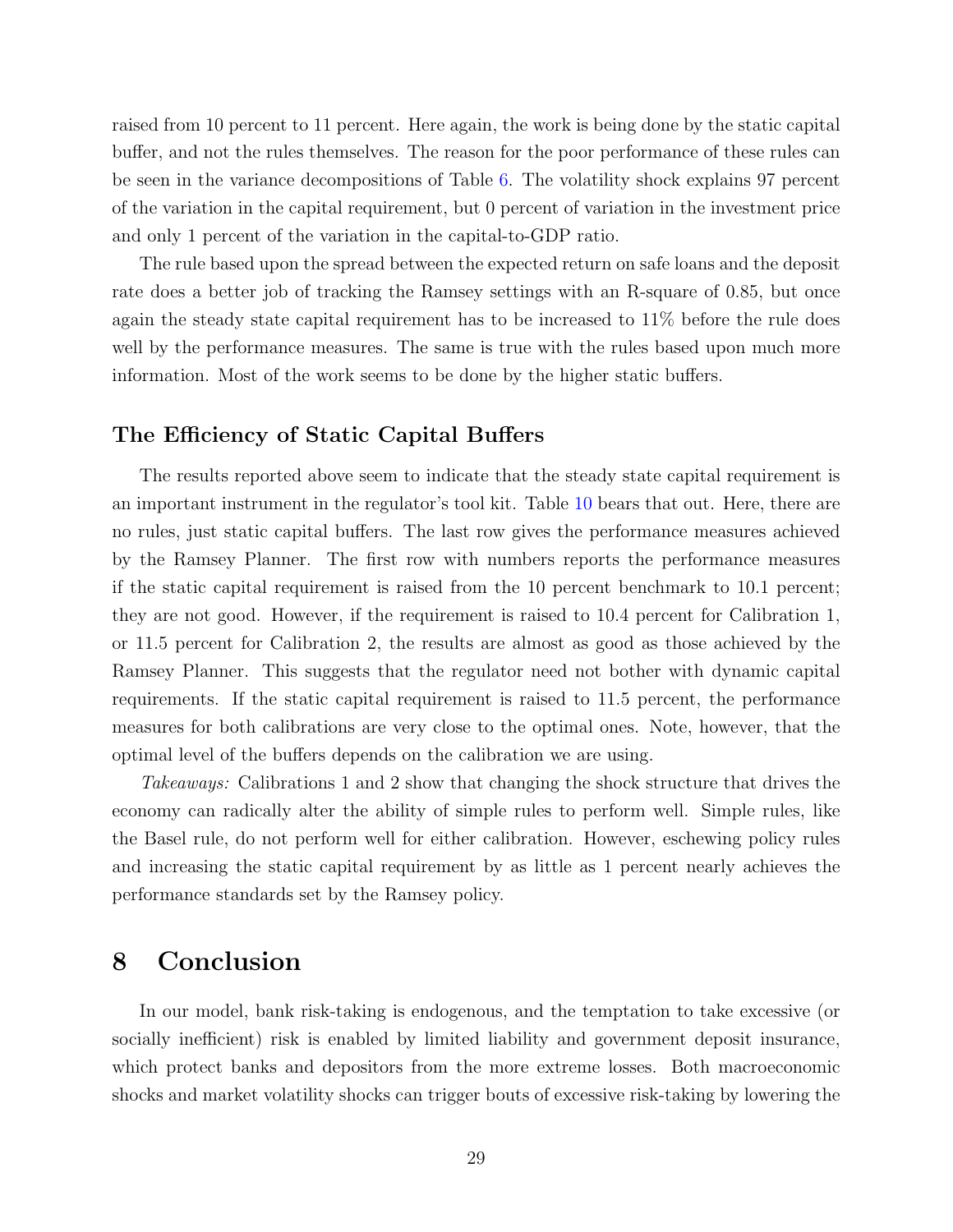expected return on safer investments. Capital requirements can eliminate that temptation by making banks keep more skin in the game, but this may come at the cost of limiting liquidity-producing deposits.

We provide examples in which a Ramsey Planner would raise capital requirements in response to either cyclical booms or busts (depending upon the underlying shocks), and raise capital requirements in response to an increase in market volatility that has little consequence for the business cycle.

In practice, the policymaker's problem is more difficult than responding to a single wellidentified shock. The policymaker has to respond to the full constellation of shocks that drive the economy. Accordingly, the informational requirements for a regulator are daunting, even in our stylized model where we only have two projects that banks can finance. In practice regulators would have to keep track of expected relative returns for a myriad possible projects.

We find it implausible to think that a policymaker could implement the optimal Ramsey policy in practice. In this environment, it is tempting to look for market indicators that might point the way to appropriate changes in the capital requirement. However, we showed that popular candidates – such as growth in the credit-to-GDP ratio – are unlikely to be a reliable indicators. To this end, we employed an SMM procedure to calibrate the shock processes that drive our model economy, calculate the Ramsey policy in that environment, and evaluate implementable policy rules against that optimal policy. We found that a static buffer over the optimal steady-state capital requirement outperformed simple and implementable rules; indeed this static buffer implied about the same loss of liquidity services (due to the reduction of deposits) as did the optimal Ramsey policy, while at the same time reducing the frequency of risk-taking episodes dramatically. Some finely tuned policy rules – such as the Basel III prescriptions – sound like they make sense, but they do more harm than good in our model. Fine tuning capital requirements seems exceedingly risky; the Hippocratic Oath – First, do no harm – may be an appropriate guide for regulators.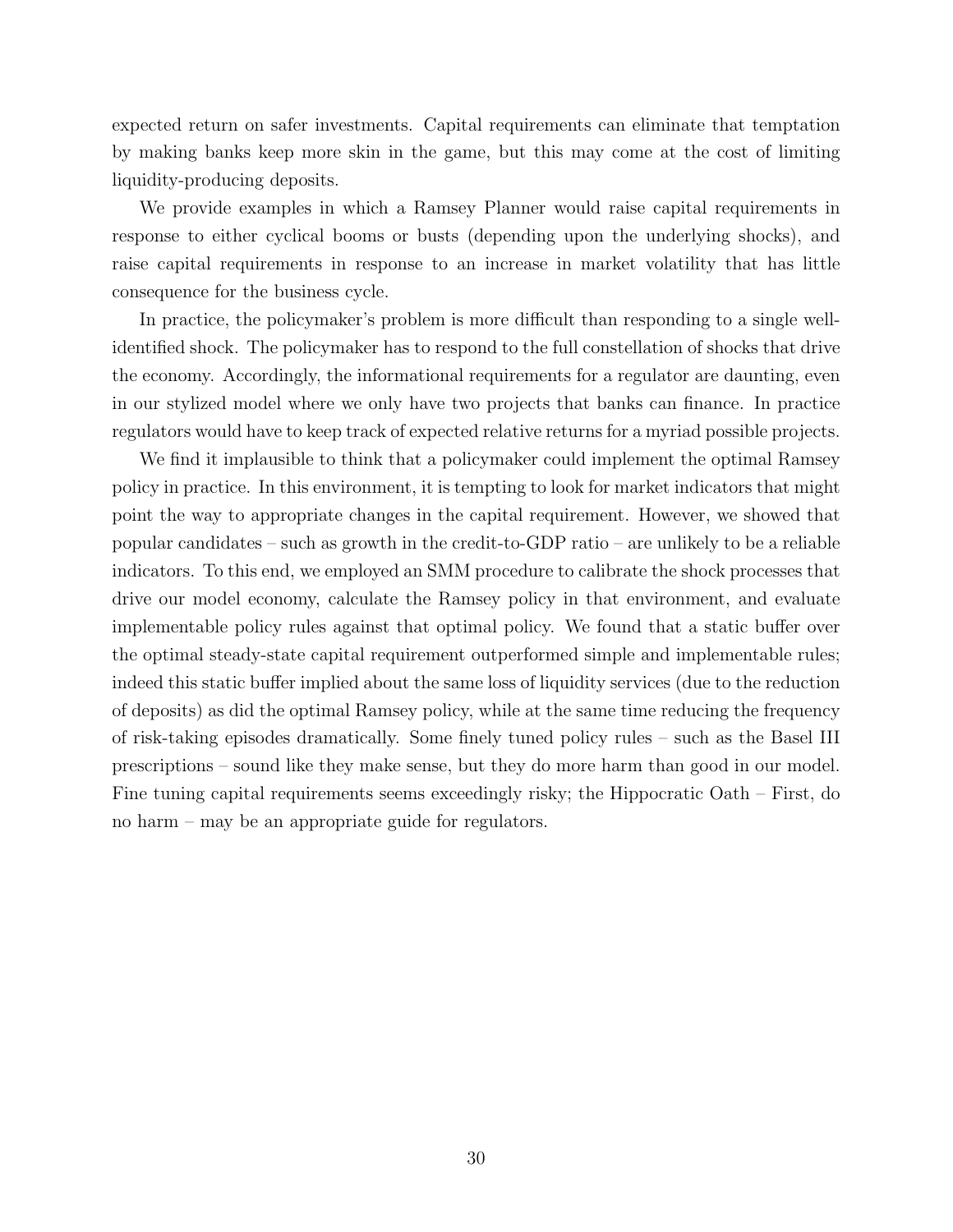<span id="page-31-0"></span>

|                | Value        | Description                                          |                                       |
|----------------|--------------|------------------------------------------------------|---------------------------------------|
|                | Conventional |                                                      |                                       |
| β              | 0.99         | Discount rate                                        |                                       |
| $\alpha$       | 0.3          | Capital share in production                          |                                       |
| $\varrho_c$    | 1.1          | Elasticity of substitution for consumption           |                                       |
| $\delta$       | 0.025        | Depreciation rate                                    |                                       |
| $\varsigma_d$  | 1.1          | Interest rate elasticity of supply of deposits       |                                       |
|                | Specific     |                                                      | Target/Explanation                    |
| $\tau$         | 0.05521      | Standard deviation of idiosyncratic shock            | $\frac{\text{Debt}}{\text{EBITDA}}=6$ |
| ξ              | 0.00076      | Minus mean of idiosyncratic shock                    | Cap. requirement = $10\%$             |
| $\varsigma_0$  | 0.015        | Relative weight on liquidity in the utility function | Quarterly rate on bank debt= $0.86\%$ |
|                | 0.0055       | Linear Cost of Banking                               | $R^s - R^d = 2.26\%$                  |
| $\phi$         | 100          | Investment adjustment costs                          | VAR evidence                          |
| $\sigma$       | 0.01         | Minimum risk that banks can take                     | needed for numerical solution method  |
| $\bar{\sigma}$ | 0.99         | Maximum risk that banks can take                     | needed for numerical solution method  |

### Table 1: Parameters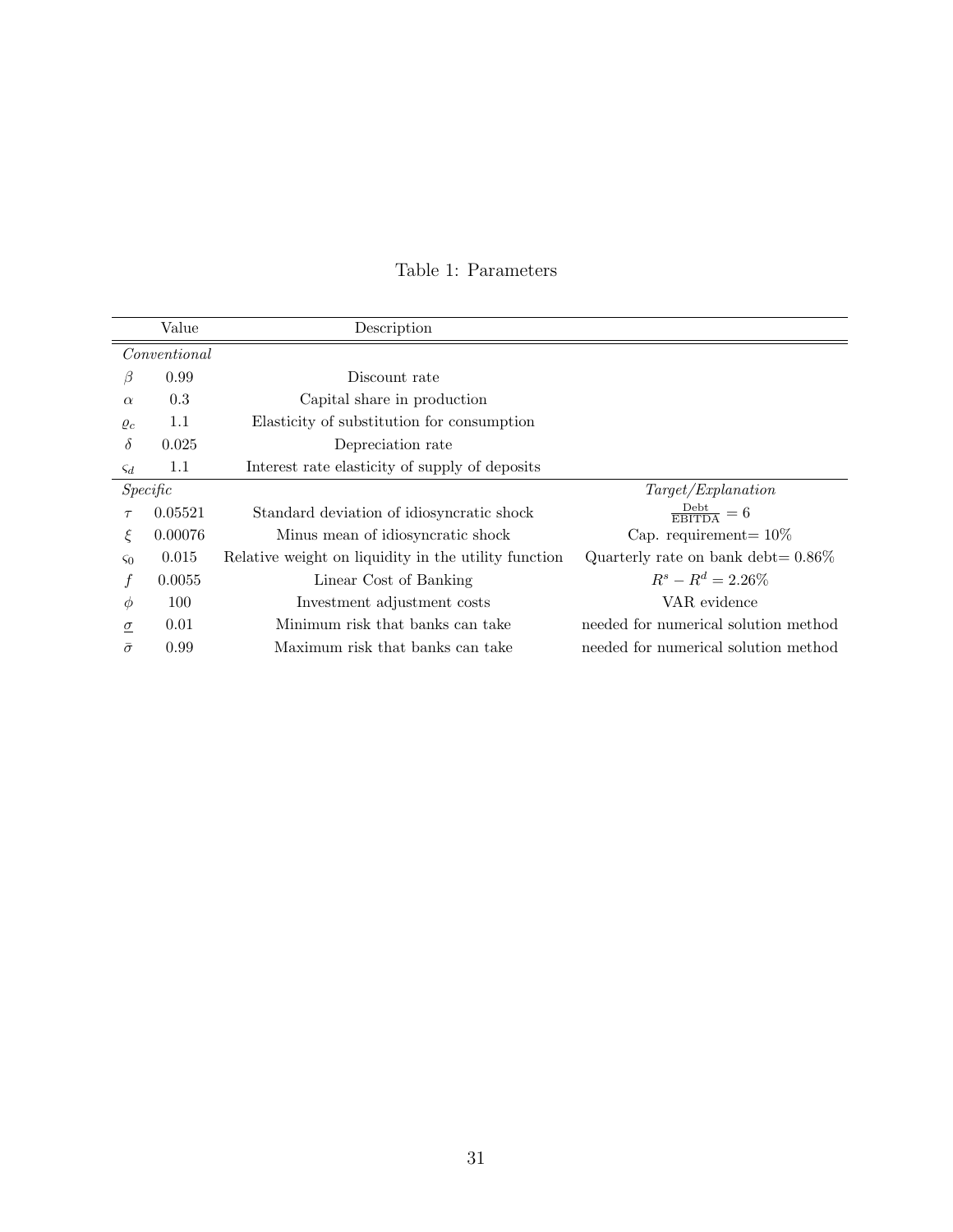Table 2: Calibration 1, Shock Processes

<span id="page-32-1"></span>

|                   | $AR(1)$ param. | Innov. St. Dev. |
|-------------------|----------------|-----------------|
| TFP               | 0.79           | 0.0093          |
| ISP               | 0.95           | 0.0052          |
| Distance Function |                | 0.0020334       |

Table 3: Calibration 1, Variance Decomposition

<span id="page-32-2"></span>

|     | var(GDP) | var(invest.) | var(invest. p.) | var(gamma) | var(credit/GDP) |
|-----|----------|--------------|-----------------|------------|-----------------|
| TFP | 100      |              |                 |            |                 |
|     |          |              |                 | $100\,$    |                 |

Table 4: Calibration 1, Matching Moments

<span id="page-32-0"></span>

|                                   | Data  | Model |
|-----------------------------------|-------|-------|
| Var(GDP)                          | 0.92  | 0.97  |
| Corr(GDP, Investment)             | 0.96  | 1.00  |
| Corr(GDP, Investment Price)       | 0.08  | 0.08  |
| Var(Investment)                   | 27.68 | 27.68 |
| Corr(Investment,Investment Price) | 0.02  | 0.06  |
| Var(Investment Price)             | 0.40  | 0.37  |
| Autocorr(GDP)                     | 0.93  | 0.88  |
| Autocorr(Investment)              | 0.93  | 0.88  |
| Autocorr(Investment Price)        | 0.87  | 0.88  |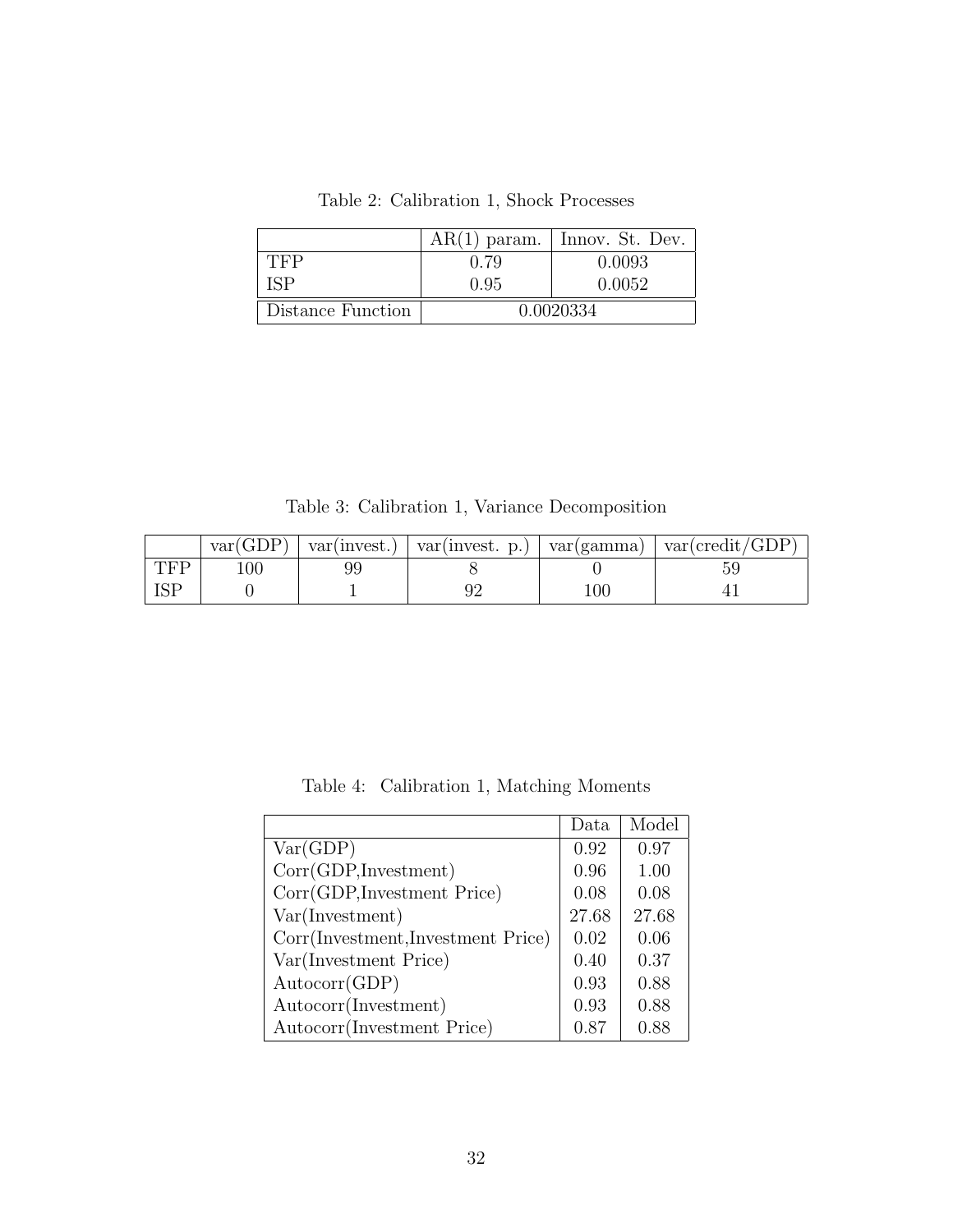<span id="page-33-1"></span>

|                         | $AR(1)$ param. | Innov. St. Dev. |
|-------------------------|----------------|-----------------|
| TFP                     | 0.79           | 0.0093          |
| ISP                     | 0.95           | 0.0052          |
| Volatility <sup>*</sup> | 0.80           | 0.0015          |
| Distance Function       |                | 0.0020332       |

Table 5: Calibration 2: Shock Processes

Table 6: Calibration 2, Variance Decomposition

<span id="page-33-2"></span>

|            | var(GDP) | var(invest.) | var(invest. p.) | var(gamma) | var(credit/GDP) |
|------------|----------|--------------|-----------------|------------|-----------------|
| TFP        | 98       | 98           |                 |            |                 |
|            |          |              |                 |            | υu              |
| Volatility |          |              |                 |            |                 |

Table 7: Calibration 2, Matching Moments

<span id="page-33-0"></span>

|                                    | Data  | Model |
|------------------------------------|-------|-------|
| Var(GDP)                           | 0.92  | 0.97  |
| Corr(GDP,Investment)               | 0.96  | 1.00  |
| Corr(GDP, Investment Price)        | 0.08  | 0.08  |
| Var(Investment)                    | 27.68 | 27.68 |
| Corr(Investment, Investment Price) | 0.02  | 0.06  |
| Var(Investment Price)              | 0.40  | 0.37  |
| Autocorr(GDP)                      | 0.93  | 0.88  |
| Autocorr(Investment)               | 0.93  | 0.88  |
| Autocorr(Investment Price)         | 0.87  | 0.88  |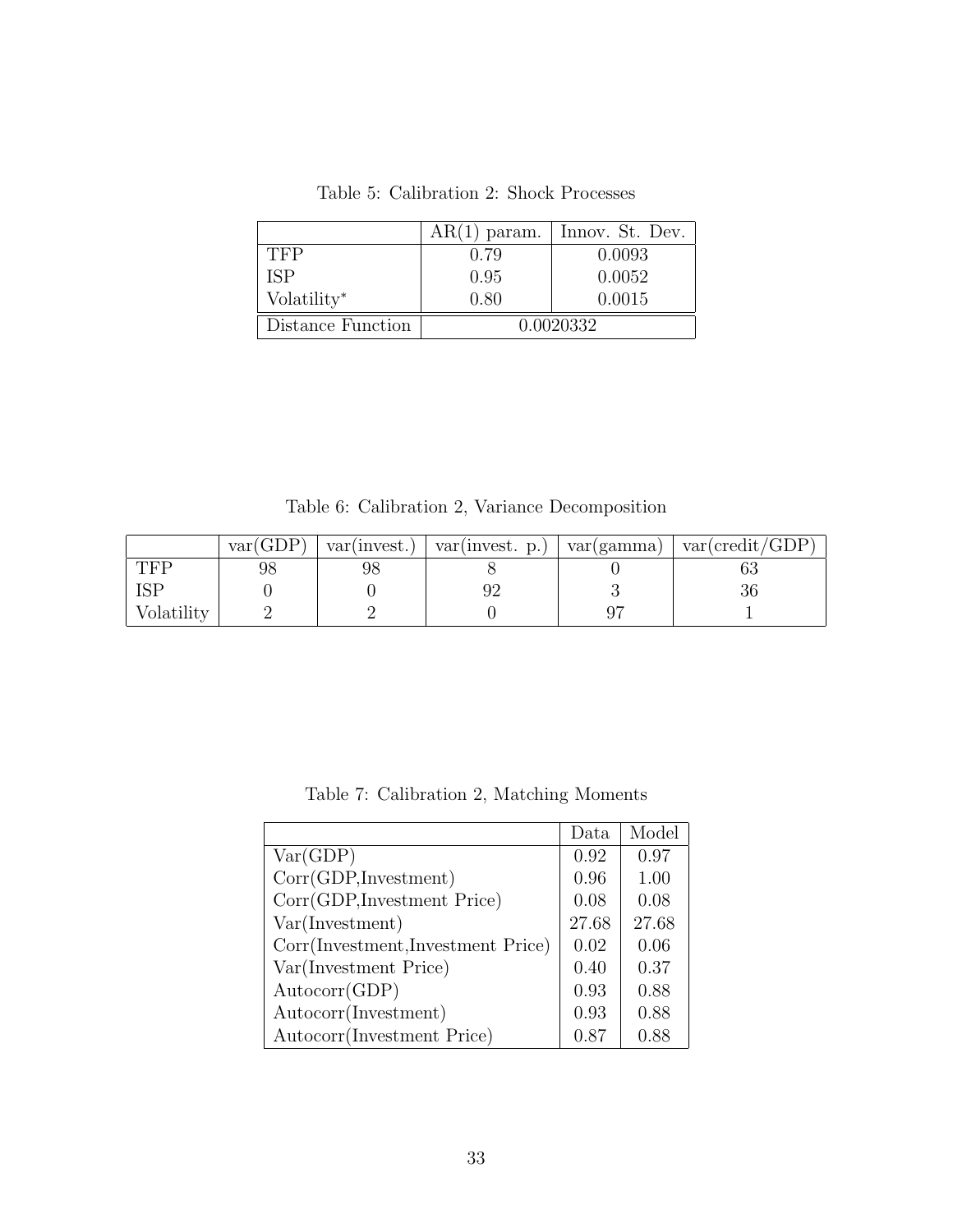|                                                                               |          | Regression coefficients |                    | Static buffer = 10 basis points                                   |                                      | Static buffer = 30 basis points                                   |                                      |
|-------------------------------------------------------------------------------|----------|-------------------------|--------------------|-------------------------------------------------------------------|--------------------------------------|-------------------------------------------------------------------|--------------------------------------|
| Simple rule                                                                   | R square | First<br>variable       | Second<br>variable | Number quarters<br>with excessive risk-<br>taking (per 100 years) | Average deposit<br>under simple rule | Number quarters<br>with excessive risk-<br>taking (per 100 years) | Average deposit<br>under simple rule |
| Invest. p. (best state variable)                                              | 0.960    | $-0.087$                |                    | $\mathbf{0}$                                                      | 16.23                                | $\Omega$                                                          | 16.20                                |
| <b>Expected banking spread</b>                                                | 0.881    | 0.842                   |                    | 148.8                                                             | 10.26                                | 10.4                                                              | 15.80                                |
| <b>GDP</b>                                                                    | 0.002    | $-0.001$                |                    | 149.6                                                             | 10.21                                | 10.4                                                              | 15.79                                |
| Credit/GDP                                                                    | 0.250    | $-0.005$                |                    | 149.2                                                             | 10.18                                | 4.4                                                               | 16.02                                |
| Credit/GDP wih positive coef                                                  |          | 0.005                   |                    | 158.8                                                             | 9.87                                 | 38                                                                | 14.68                                |
| Expected safe return and<br>deposit rate                                      | 0.826    | 594.284                 | $-594.312$         | Non convergence problems                                          |                                      | 20.4                                                              | 15.83                                |
| All shock processes,<br>innovations, expected safe<br>return and deposit rate | 1.000    |                         | Too many to show   | $\mathbf{0}$                                                      | 16.23                                | 0                                                                 | 16.20                                |
| All shock processes,<br>innovations, and lagged<br>capital requirement        | 1.000    |                         | Too many to show   | 21.2                                                              | 15.35                                | 0                                                                 | 16.17                                |

<span id="page-34-0"></span>Table 8: Simple Rules with Calibration 1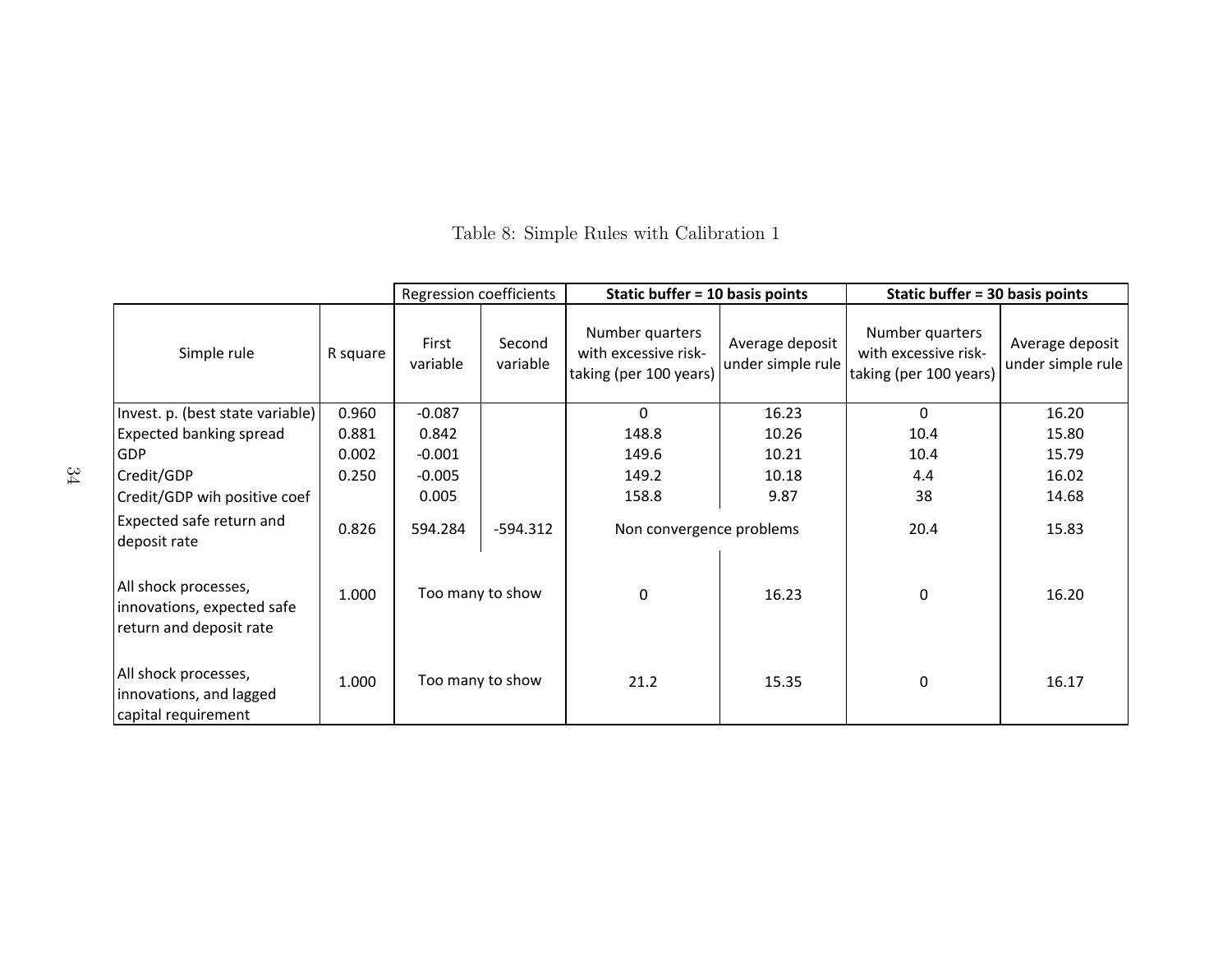<span id="page-35-0"></span>

|                                                                               |          | Regression coeffiecients |                    | Static buffer $= 10$ basis points                                    |                                         | Static buffer = 50 basis points                                      |                                         | Static buffer = 100 basis points                                    |                                         |
|-------------------------------------------------------------------------------|----------|--------------------------|--------------------|----------------------------------------------------------------------|-----------------------------------------|----------------------------------------------------------------------|-----------------------------------------|---------------------------------------------------------------------|-----------------------------------------|
|                                                                               | R Square | First<br>variable        | Second<br>variable | Number quarters<br>with excessive risk-<br>taking (per 100<br>years) | Average<br>deposit under<br>simple rule | Number quarters<br>with excessive risk-<br>taking (per 100<br>years) | Average<br>deposit under<br>simple rule | Number quarters<br>with excessive<br>risk-taking (per<br>100 years) | Average<br>deposit under<br>simple rule |
| Invest. p. (best state variable)                                              | 0.002    | $-0.031$                 |                    | 205.6                                                                | 7.892                                   | 74.8                                                                 | 13.092                                  | 6.0                                                                 | 15.833                                  |
| <b>Expected banking spread</b>                                                | 0.847    | 0.908                    |                    | 214.0                                                                | 7.547                                   | 78.4                                                                 | 12.965                                  | 6.8                                                                 | 15.799                                  |
| <b>GDP</b>                                                                    | 0.035    | $-0.022$                 |                    | 204.0                                                                | 7.909                                   | 83.2                                                                 | 12.765                                  | 8                                                                   | 15.756                                  |
| Credit/GDP                                                                    | 0.002    | $-0.003$                 |                    | 210.0                                                                | 7.679                                   | 77.2                                                                 | 13.019                                  | 7.2                                                                 | 15.787                                  |
| Credit/GDP wih positive coef                                                  |          | 0.003                    |                    | Non convergence problems                                             |                                         | 80.0                                                                 | 12.892                                  | 7.2                                                                 | 15.788                                  |
| expected safe return and<br>deposit rate                                      | 0.826    | 607.668                  | -607.648           | Non convergence problems                                             |                                         | Non convergence problems                                             |                                         | 7.6                                                                 | 15.858                                  |
| All shock processes,<br>innovations, expected safe<br>return and deposit rate | 1.000    | Too many to show         |                    | 145.6                                                                | 10.271                                  | 0.0                                                                  | 16.158                                  | 0                                                                   | 16.068                                  |
| All shock processes,<br>innovations, and lagged<br>capital requirement        | 1.000    | Too many to show         |                    | 147.2<br>10.297                                                      |                                         | 3.2                                                                  | 16.025                                  | $\Omega$                                                            | 16.066                                  |

Table 9: Simple Rules with Calibration 2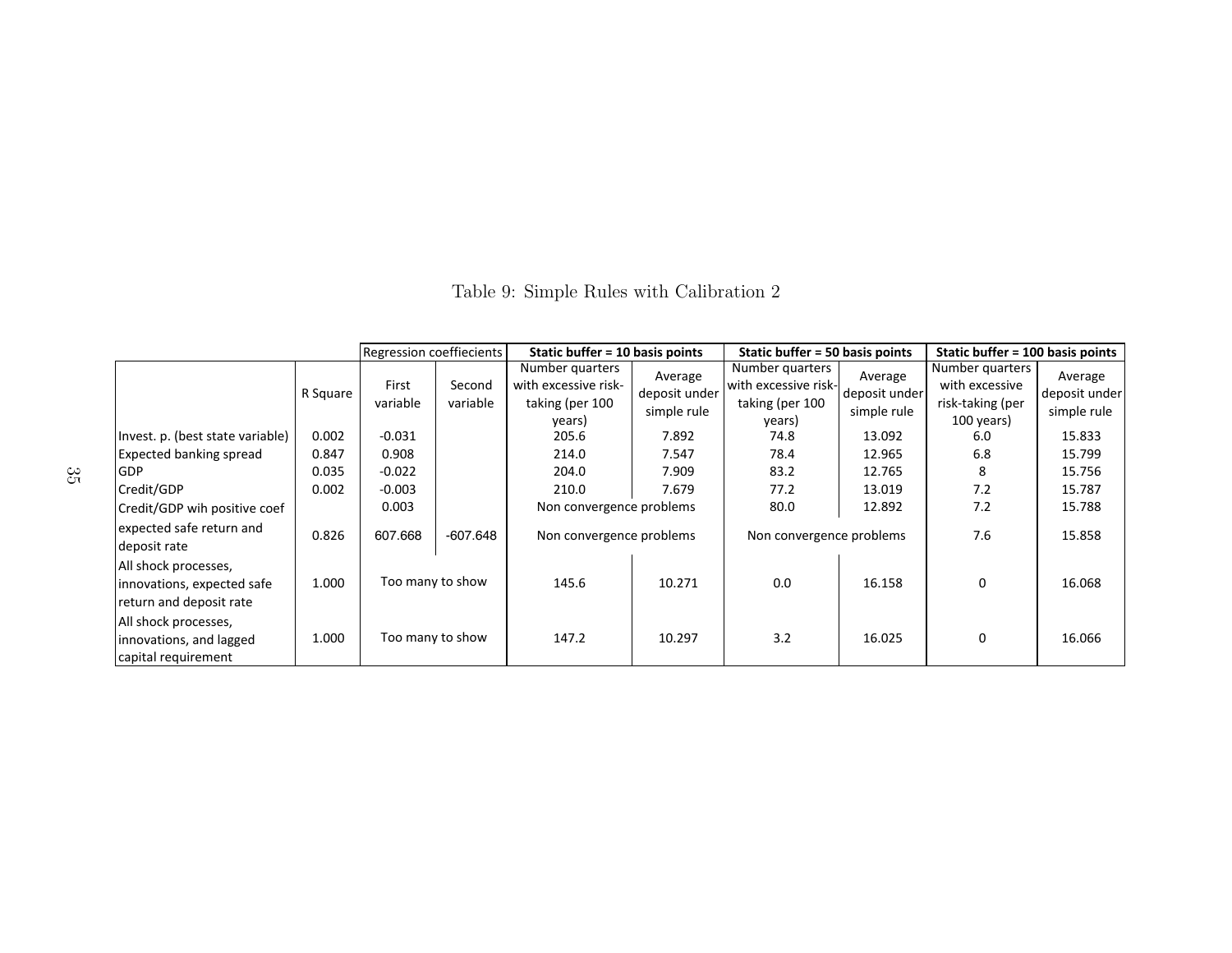<span id="page-36-0"></span>

|                      | <b>Calibration 1</b>                                                       |                              | <b>Calibration 2</b>                                                       |                    |  |
|----------------------|----------------------------------------------------------------------------|------------------------------|----------------------------------------------------------------------------|--------------------|--|
|                      | (excludes volatility shocks)                                               | (includes volatility shocks) |                                                                            |                    |  |
| <b>Static Buffer</b> | Number of<br>quarters with<br>excessive risk-<br>taking<br>(per 100 years) | Average<br>deposit           | Number of<br>quarters with<br>excessive risk-<br>taking<br>(per 100 years) | Average<br>deposit |  |
| 10 <sub>bp</sub>     | 149.2                                                                      | 10.269                       | 211.2                                                                      | 7.678              |  |
| 20 <sub>bp</sub>     | 66.8                                                                       | 13.526                       | 172.0                                                                      | 9.216              |  |
| 30 <sub>bp</sub>     | 10.4                                                                       | 15.800                       | 140.8                                                                      | 10.479             |  |
| 40 <sub>bp</sub>     | O                                                                          | 16.189                       | 108.8                                                                      | 11.784             |  |
| 50 bp                | $\mathbf{I}$                                                               | 16.171                       | 79.2                                                                       | 12.920             |  |
| 100 <sub>bp</sub>    | O                                                                          | 16.081                       | 6.8                                                                        | 15.805             |  |
| 150 bp               | 0                                                                          | 15.991                       |                                                                            | 15.991             |  |
| <b>Optimal Rule</b>  | O                                                                          | 16.251                       | O                                                                          | 16.241             |  |

Table 10: The Efficiency of Static Buffers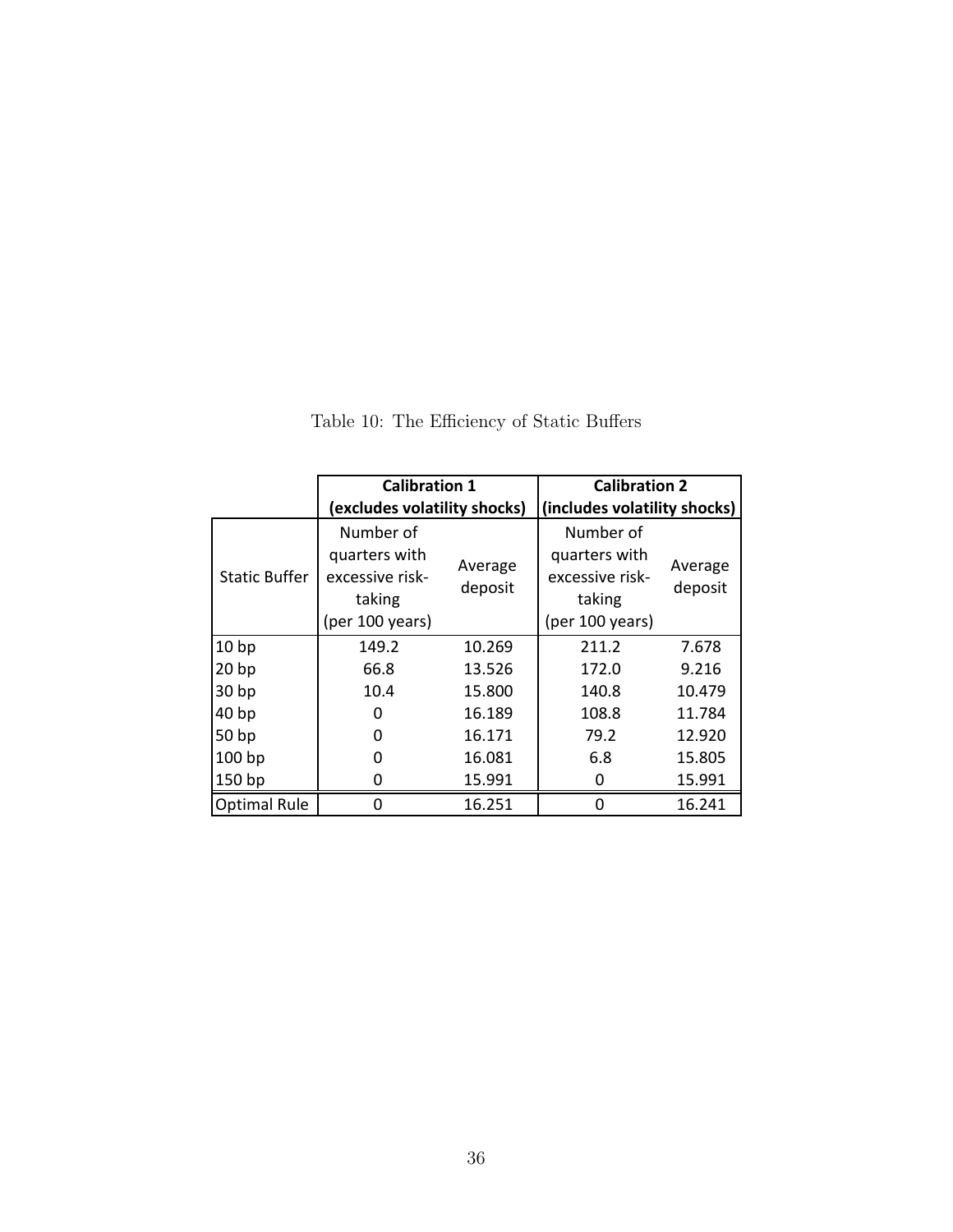<span id="page-37-0"></span>

Figure 1: Higher Capital Requirement Shock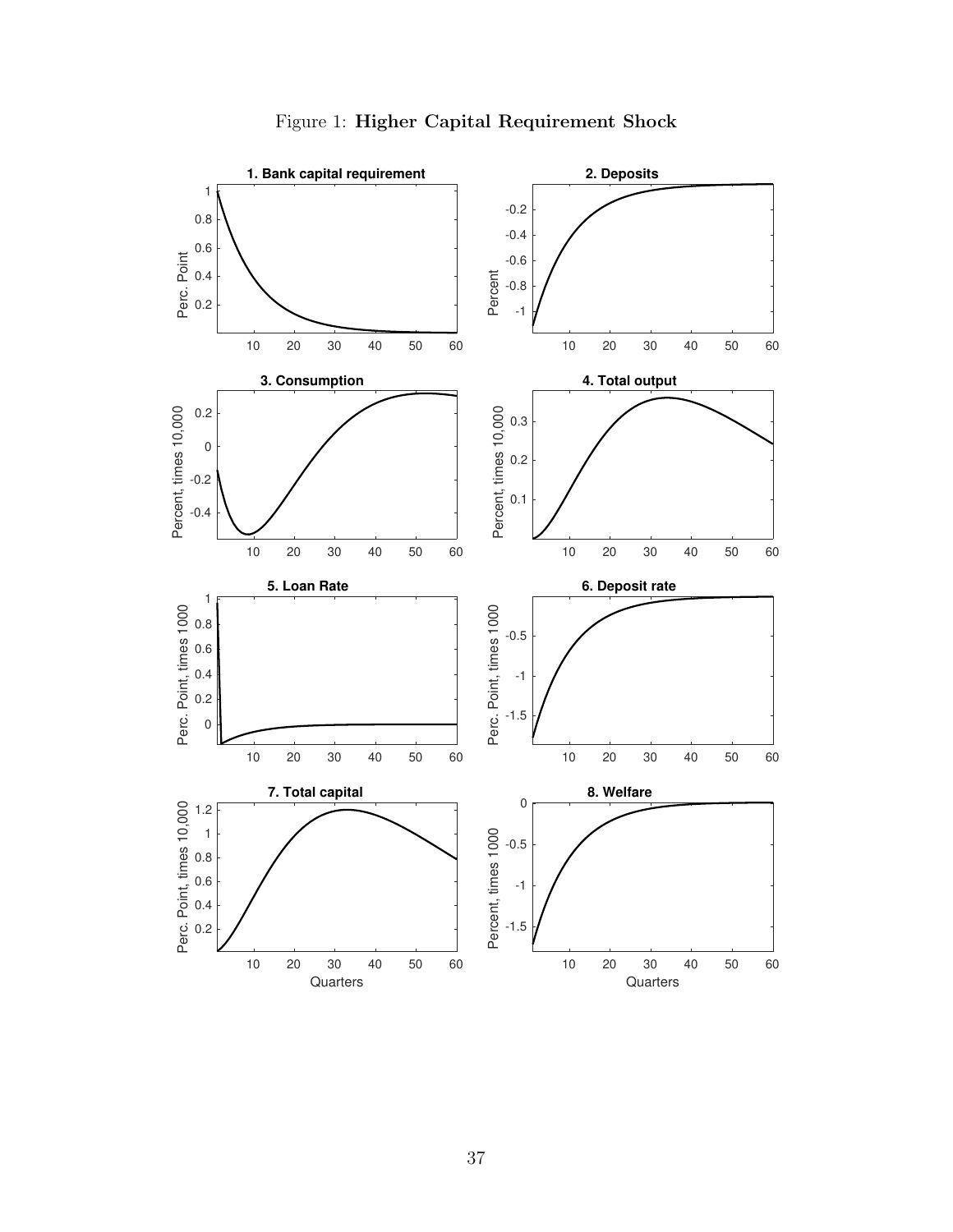<span id="page-38-0"></span>

### Figure 2: Capital Requirement Shocks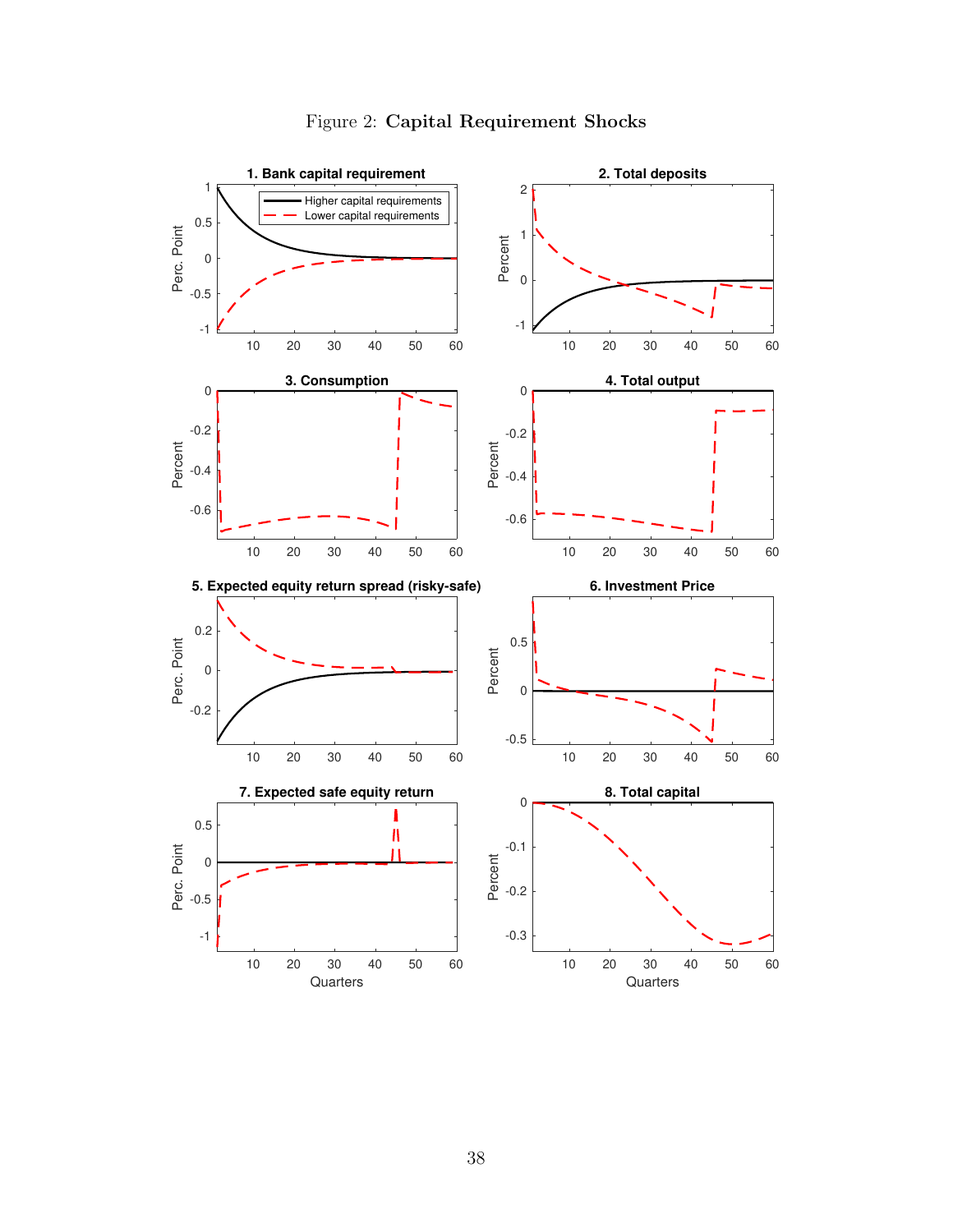

<span id="page-39-0"></span>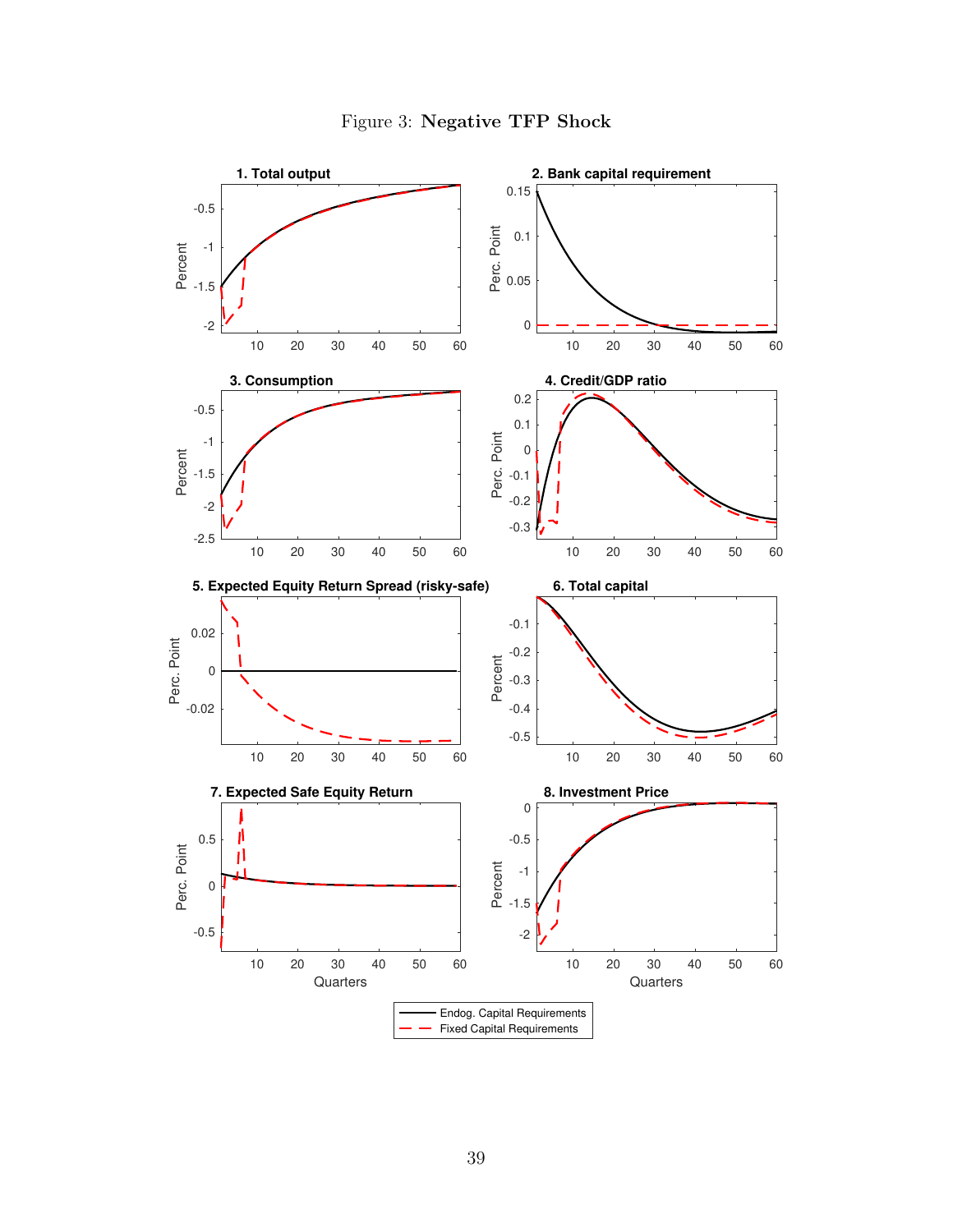<span id="page-40-0"></span>

### Figure 4: Positive Investment Shock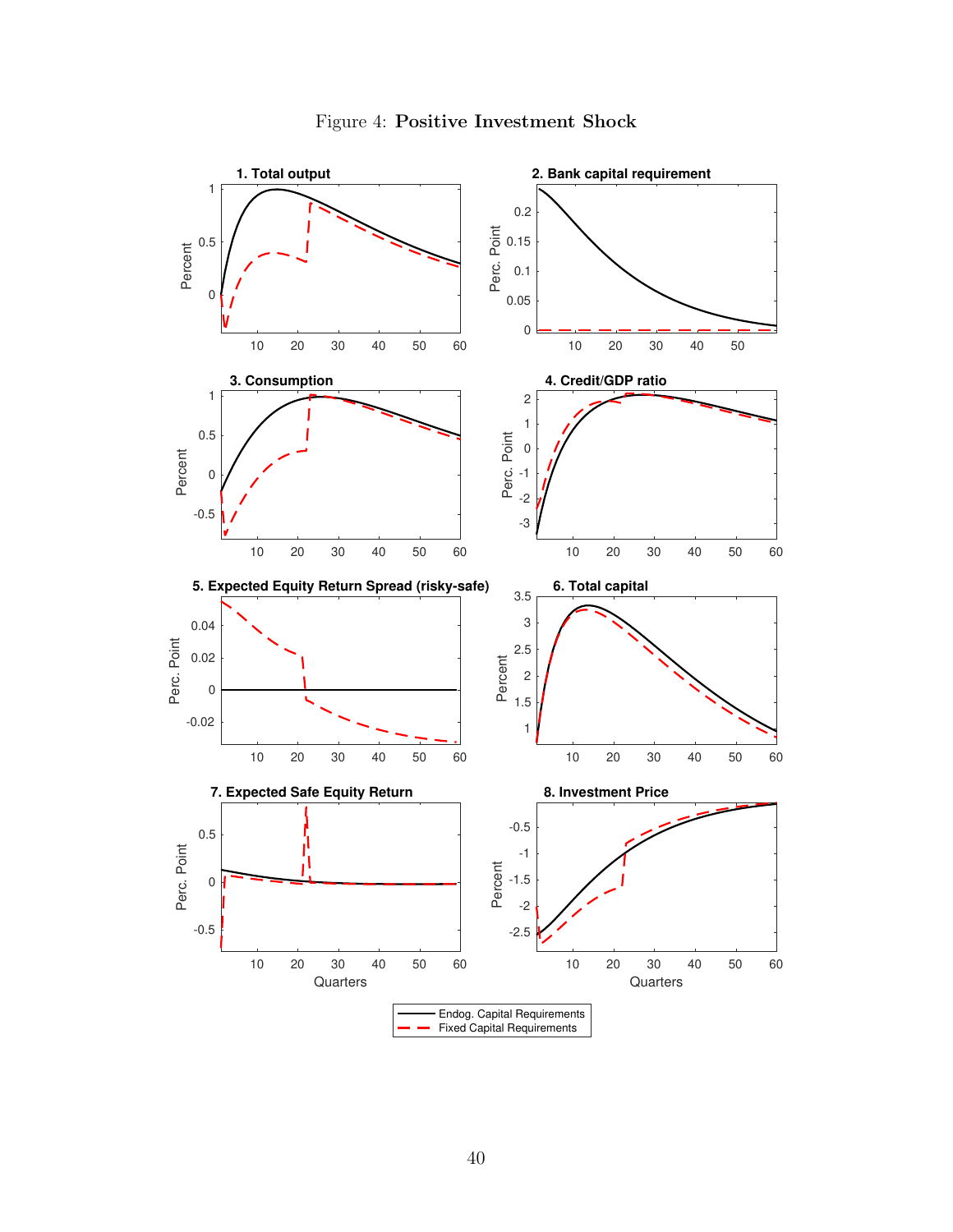

<span id="page-41-0"></span>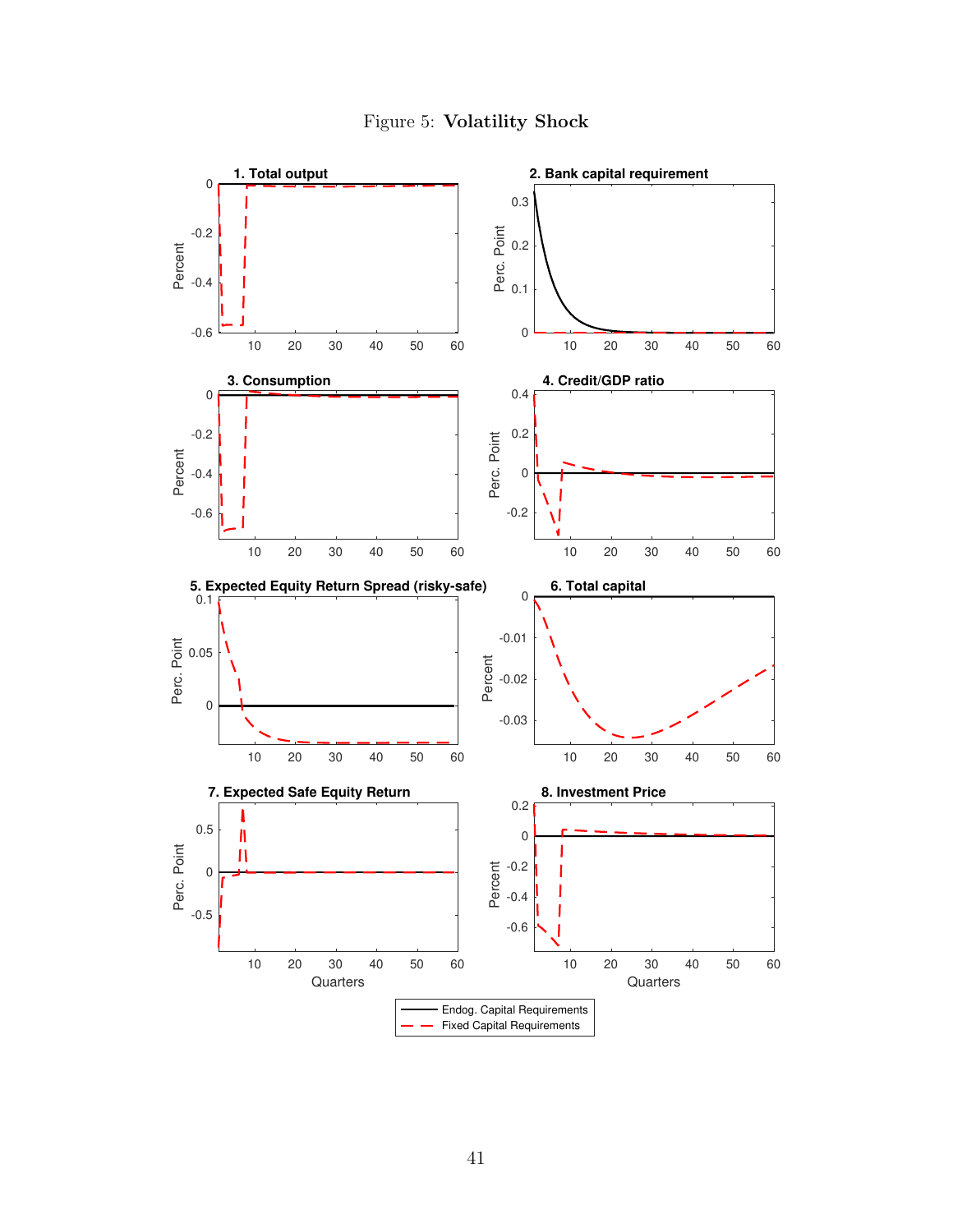<span id="page-42-0"></span>